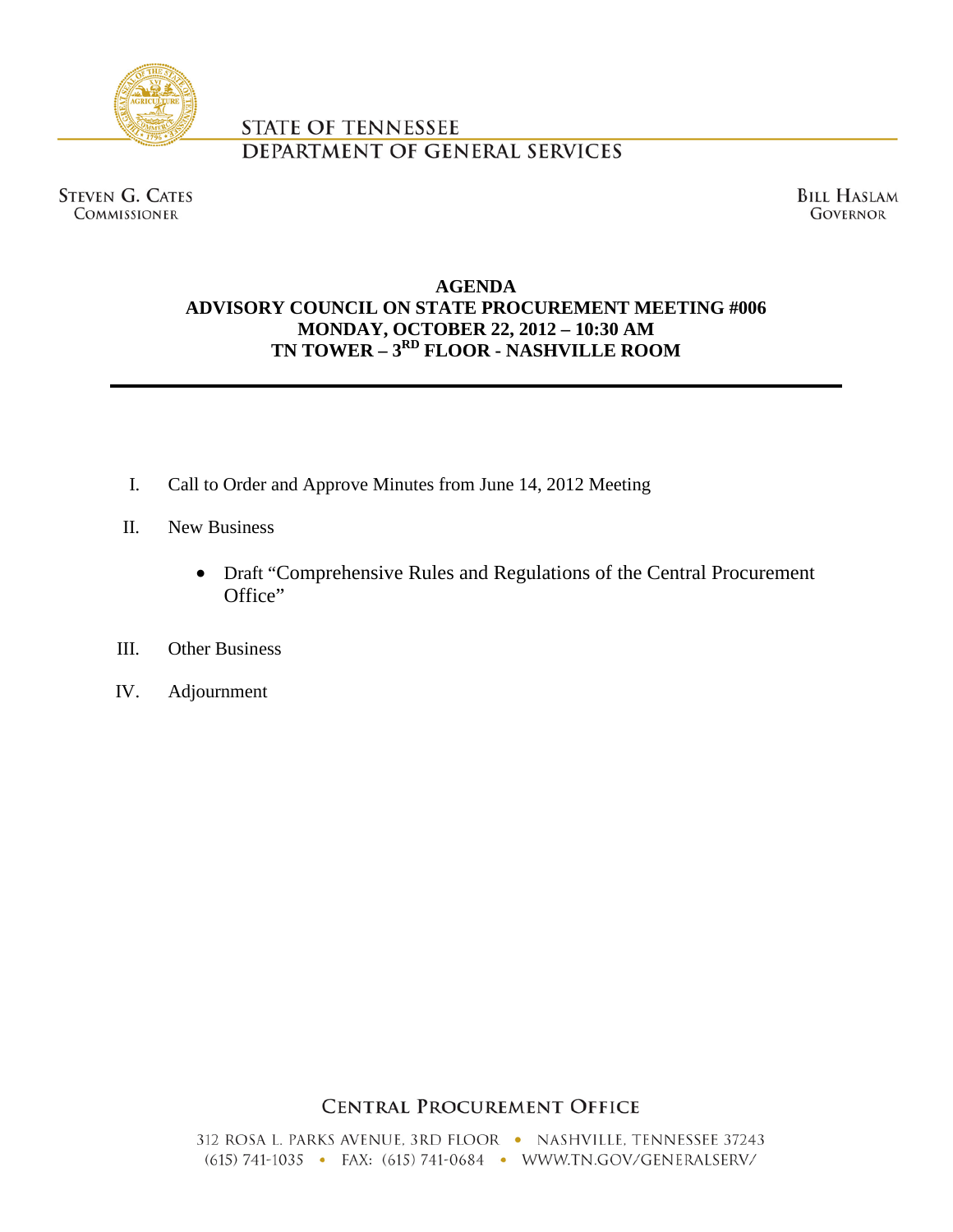# **MINUTES OF JUNE 14, 2012 MEETING**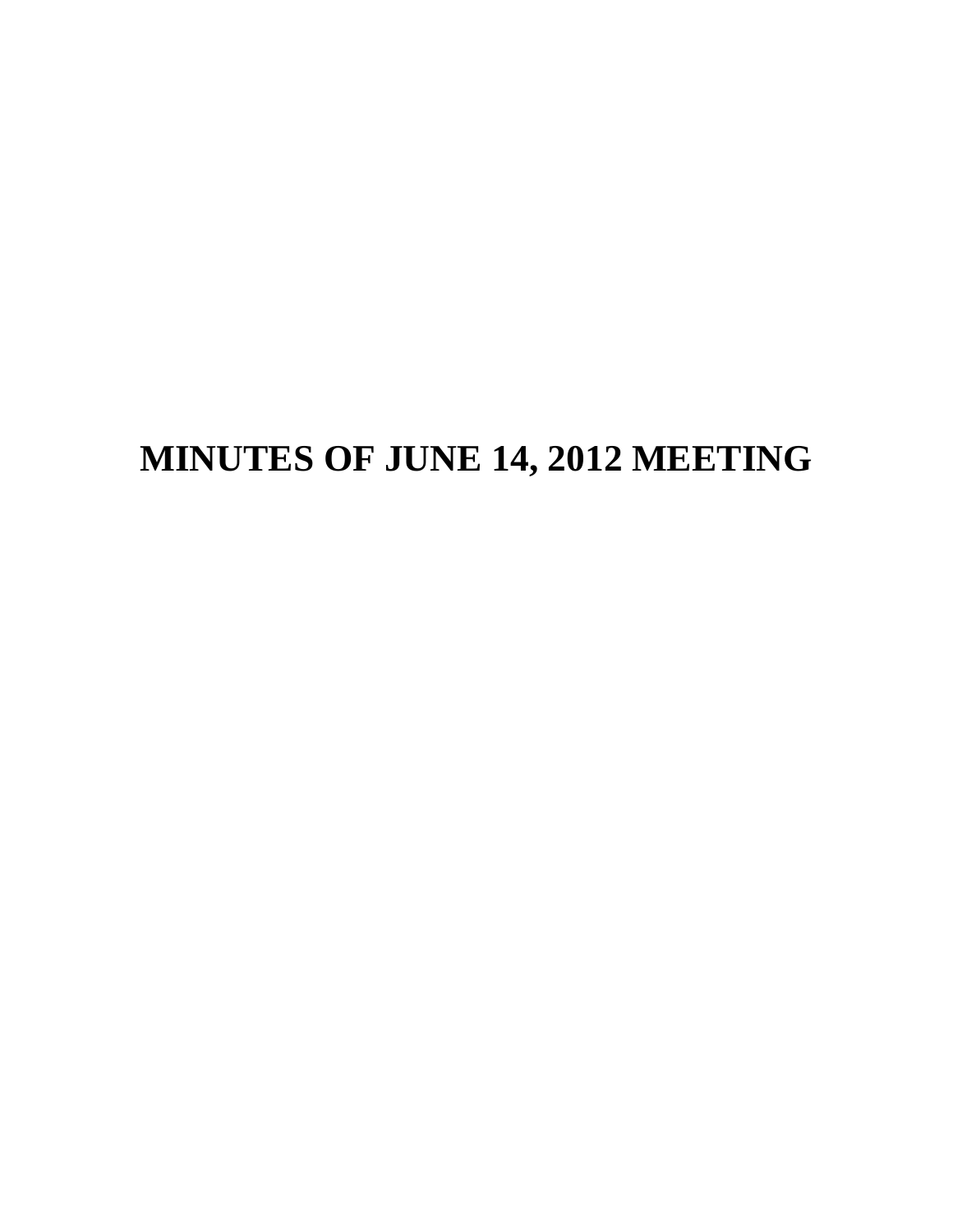

# **STATE OF TENNESSEE** DEPARTMENT OF GENERAL SERVICES

**STEVEN G. CATES COMMISSIONER** 

**BILL HASLAM GOVERNOR** 

# **MINUTES ADVISORY COUNCIL ON STATE PROCUREMENT MEETING #005 THURSDAY, JUNE 14, 2012 TN TOWER – 3RD FLOOR – DAVIDSON ROOM**

Members in Attendance:

Jessica Robertson, Sondra Howe, Kelly Smith, Buddy Lea, Jason Mumpower, Mark Choate, Jay Garrison, Hugh Holt, Melissa Kmiecik, Matt Thompson

Members in Attendance via Conference Call: Steve Hillis

Others in Attendance:

Shannon Howell, Jan Sylvis, Melinda Parton, Thad Watkins, Mike Perry, Paul Krivacka, Toni Stuart, Sherry Whitby (State of Tennessee), Kim Adkins (Avaya)

**Call to Order:** Jessica Robertson, Chief Procurement Officer and Advisory Council on State Procurement Chairman, officially called the meeting to order. She asked for a roll call of members and recognized that a quorum of members was present.

- **I. Minutes from April 9, 2012 Meeting:** Jessica stated that the minutes from the April 9, 2012 meeting had been sent to all Advisory Council on State Procurement (Advisory Council) members for their review and approval. A motion was made by Kelly Smith, Assistant Commissioner, Department of General Services to accept the minutes as submitted. The motion was seconded by Jason Mumpower, Executive Assistant to the Comptroller. All members voted in favor – none opposed.
- **II. Report of sub-committee on policy review:** Jessica presented the minutes from the Sub-committee meeting held on May 31, 2012 discussing all the proposed changes to the Negotiations Policy. The question was raised if a vote was needed on these minutes. Paul Krivacka, Category Management/Legal Team Director, Central Procurement Office, advised Jessica that a report from these minutes was all that was needed for this meeting. Both a marked-up version with all the proposed changes and a clean version of the Negotiations Policy were included for the Council's review. There was no additional discussion concerning these changes.

# **CENTRAL PROCUREMENT OFFICE**

312 ROSA L. PARKS AVENUE. 3RD FLOOR · NASHVILLE. TENNESSEE 37243 (615) 741-1035 • FAX: (615) 741-0684 • WWW.TN.GOV/GENERALSERV/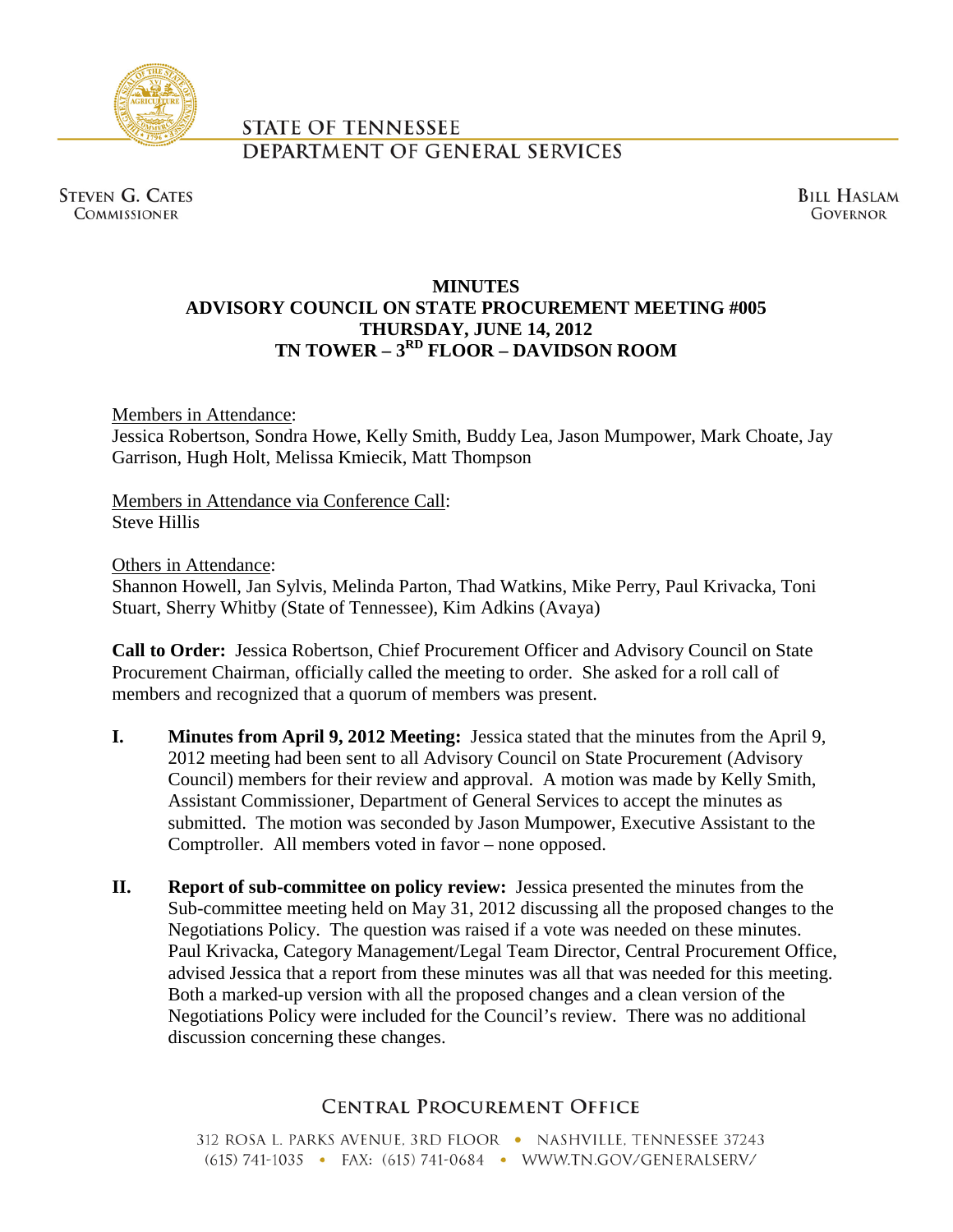Advisory Council on State Procurement Minutes from Meeting #005 – June 14, 2012 Page Two

- **III. New Business:** Jessica asked that there be a slight change to the Agenda and that the Council discuss the changes to the Purchasing Manual first.
	- a. **Proposed changes to DGS Purchasing Manual, Section 22.4 as requested by Division of Accounts, Finance and Administration:** Jessica introduced Jan Sylvis, Chief of Accounts, Department of Finance and Administration. The purpose of the proposed change is to align the outdated Purchasing Manual with the Accounts Manual and Policy, as well as Human Resources requirements.

There were no questions regarding the proposed change. Jason Mumpower made the motion to accept and Buddy Lea, Assistant Commissioner, Department of Finance and Administration, seconded the motion. Jessica asked for a vote and all members voted in favor – none opposed.

b. **Proposed "Central Procurement Contracting Communications and Negotiations Policy & Procedures for Procurements and Amendments":** Jessica presented the final version of the Policy and asked for discussion or questions. As there were none, she asked for a motion for acceptance.

Buddy Lea made a motion to accept the Policy as presented. The motion was seconded by Kelly Smith. All members voted in favor – none opposed.

**IV. Other Business:** Jessica asked for any other business that the Council needed to discuss. As there was none, she asked for a motion to adjourn the meeting.

Buddy Lea made the motion to adjourn. The motion was seconded by Sondra Howe, Department of Military. All members voted in favor to adjourn – none opposed.

**Attachments**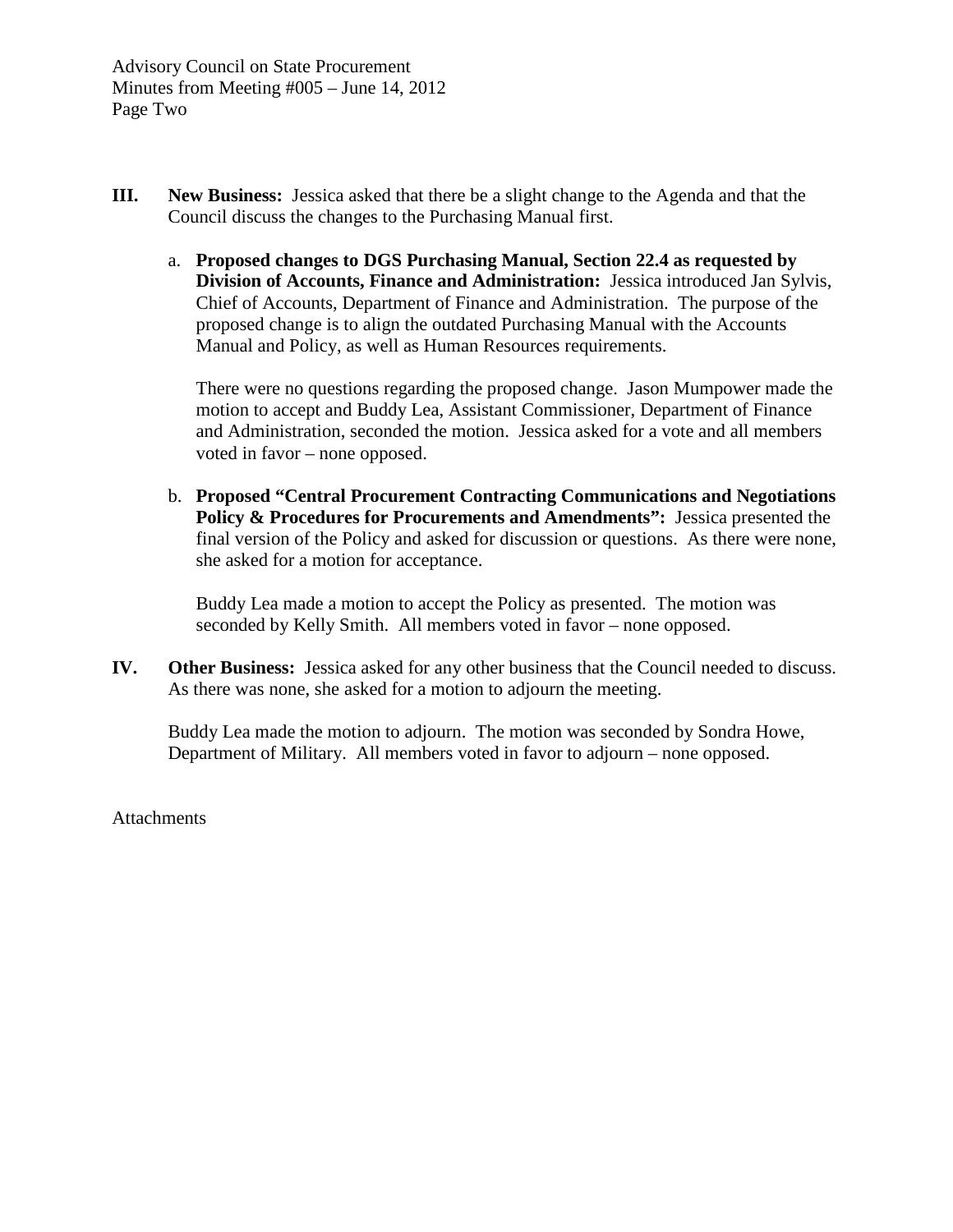# **DRAFT COMPREHENSIVE RULES AND REGULATIONS OF THE CENTRAL PROCUREMENT OFFICE**

**CLEAN VERSION**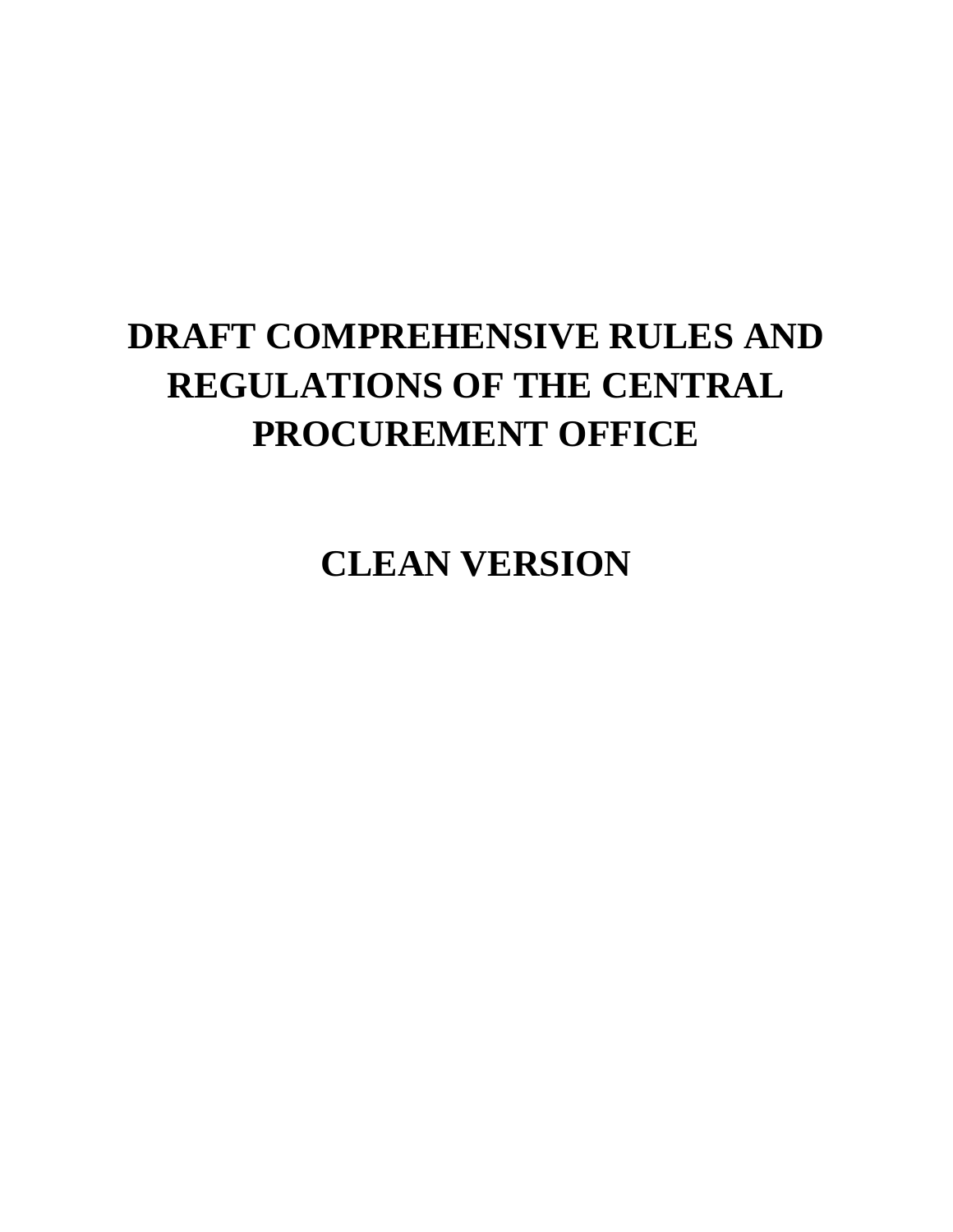# **- DRAFT - COMPREHENSIVE RULES AND REGULATIONS OF THE CENTRAL PROCUREMENT OFFICE**

### **Rule 1**: **####-#-#-.01 APPLICABILITY.**

These Rules shall apply to all procurements and resulting contracts for commodities and services entered into by the various departments, institutions, boards, commissions, and agencies of the executive branch of government of the State of Tennessee (referenced herein as "agency"), with the following exceptions:

- (1) Contracts of the Department of Transportation for construction and engineering which are made in accordance with the provisions of Tenn. Code Ann., §§ 54-5-101, *et seq*.
- (2) The University of Tennessee and the Tennessee Board of Regents college and university systems.
- (3) Contracts to employ additional legal counsel for the State of Tennessee that are subject to the provisions of Tenn. Code Ann. § 8-6-106 shall not be subject to these Rules. Contracts for the provision of legal services, consultation, or advice provided to beneficiaries of programs of the State of Tennessee and not directly provided to the State of Tennessee shall be made in accordance with these Rules.
- (4) Interagency Agreements between two agencies of the State, where neither of State Agency has the independent capacity to contract or sue or be sued, shall not be subject to these Rules. A contract between a State Agency subject to these Rules and a separate governmental entity with the legal capacity to contract and sue or be sued shall be reduced to writing, contain an adequate description of the duties of each party, a statement of the contract term, a statement of the maximum amount payable, and shall be drafted to comply with these Rules and Central Procurement Office Policy, unless otherwise provided by applicable law.
- (5) An agreement with the federal government providing for a grant award from the federal government to the State (e.g., to operations, program activities, or to pass through a grant award that specifically identifies a subrecipient) shall not be subject to these Rules. Notwithstanding the foregoing, the State's contracts with subrecipients or vendors paid with State or federal funding shall be subject to these Rules.
- (6) Contracts conveying gifts to the State are not subject to these Rules, even though acceptance of a gift may necessitate an agreement between the donor and the recipient State Agency regarding the gift.
- (7) These Rules shall not apply to contracts requiring State Building Commission approval.
- (8) These Rules shall not apply to the purchase, lease, or disposal of any real estate owned by or acquired by the State.
- (9) The operation of vending machines and vending stands in State facilities is exempt from procurement through the Central Procurement Office in instances where the Blind Services Division of the Department of Human Services prefers to operate the facilities.
- (10)The procurement of surplus property by the State through State Agencies or otherwise is not subject to these Rules. Agencies desiring to acquire surplus State property must follow the Rules and regulations of the Department of General Services, State Personal Property Utilization Division (0690—2—1—.01, et seq.).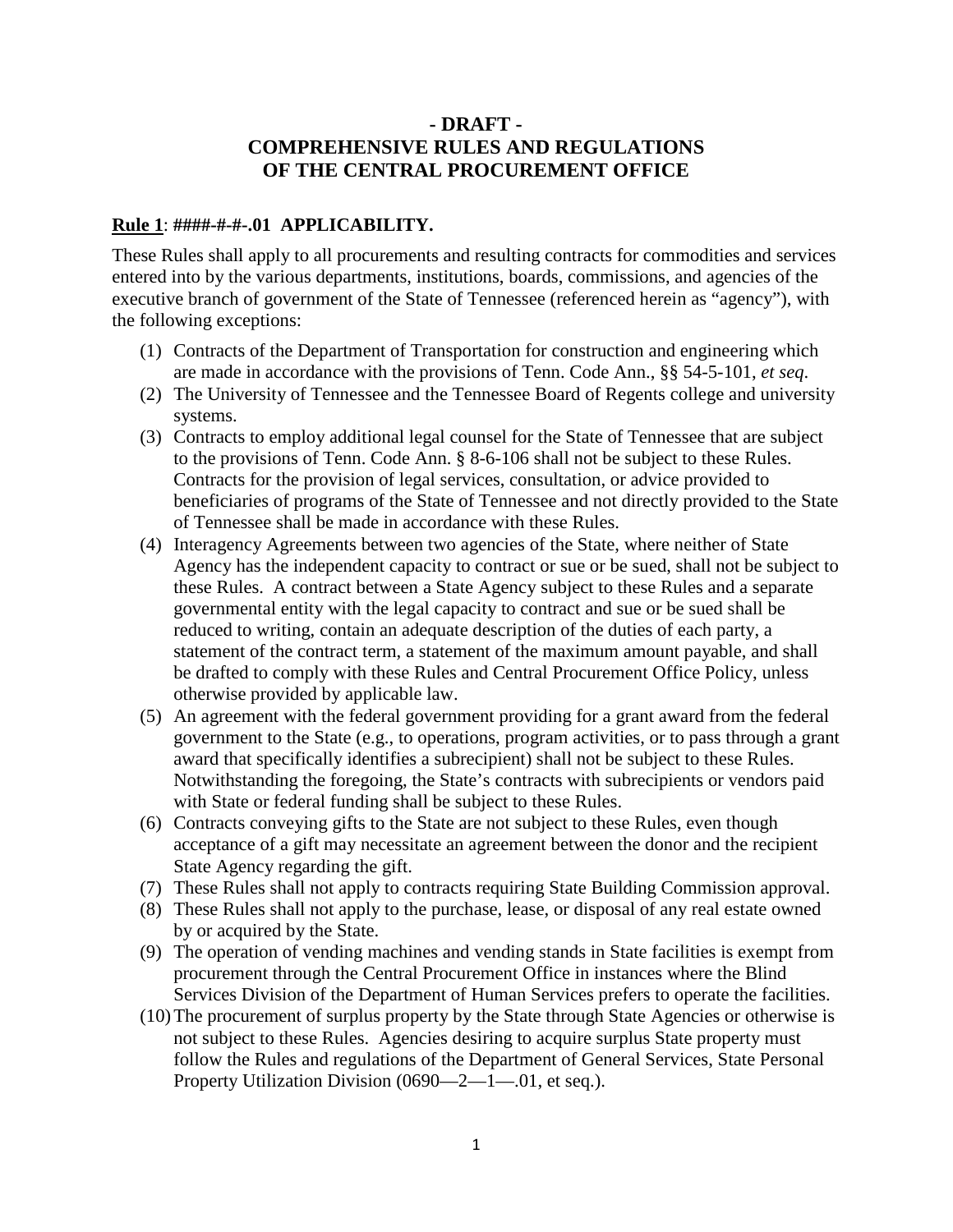(11)Notwithstanding anything in these Rules to the contrary, local government agencies are authorized to purchase through the Central Procurement Office pursuant to Central Procurement Office Policy. Requests may be made for one-time purchases or the establishment of agency term contracts. In addition, all items available on statewide contracts may be purchased by local government agencies and nonprofits.

### *Rule Authority:* **§§ 4-5-101,** *et seq.,* **§§ 4-15-101,** *et seq.,* **§§ 4-56-101,** *et seq.,* **§ 8-6-106, §§ 12- 2-401,** *et seq.,* **§ 12-4-109, § 12-4-110, §§ 54-5-101,** *et seq.,* **§§ 71-4-501,** *et seq.*

### **Rule 2: ####-#-#-.02 DEFINITIONS.**

As used in these Rules, unless the context otherwise requires:

- (1) "Advisory Council" means the council created and empowered by Tenn. Code Ann. § 4-56-106.
- (2) "Agency" means each State board, commission, committee, department, officer, or any other unit of State government.
- (3) "Agency Term Contract" means a State Agency contract in which a source or sources of supply are established for a specified period of time at an agreed upon unit price or prices.
- (4) "Aggrieved Respondent" means a respondent, who was not awarded a contract and claims his or her rights were infringed in connection with a solicitation or award by the Central Procurement Office.
- (5) "Approval Process" means the process by which necessary State approvals are obtained.
- (6) "Award" means a State Agency's notice to a proposer of the acceptance of a proposal.
- (7) "Base Contract" means the original contract prior to any amendments.
- (8) "Bid" means a response by a vendor to an invitation to bid.
- (9) "Bidding" means informal written, verbal, or telephone quotations, which may be obtained by a State Agency when a sealed bid is not required.
- (10) "Bonus" means a disallowed payment, which is made in addition to that which is required by a contract for minimally required performance, and is not based on contractor performance at a definitively specified level beyond that which is minimally required.
- (11) "Calendar Day" means all days in a month, including weekends and holidays. In the event a final calendar day falls on a weekend, holiday or other day where State offices are closed, the next business day becomes the final calendar day.
- (12) "Central Procurement Office" means the State office established and empowered by Tenn. Code Ann. § 4-56-104.
- (13) "Central Procurement Office Policy" means a documented set of guidelines concerning procurement related strategy, which directs and restricts the plans, decisions, and actions of State procurement professionals as approved by the Procurement Commission in accordance with Tenn. Code Ann. §§ 4-56-101, *et seq*.
- (14) "Chief Procurement Officer" means the official as defined by Tenn. Code Ann. § 4-56- 104.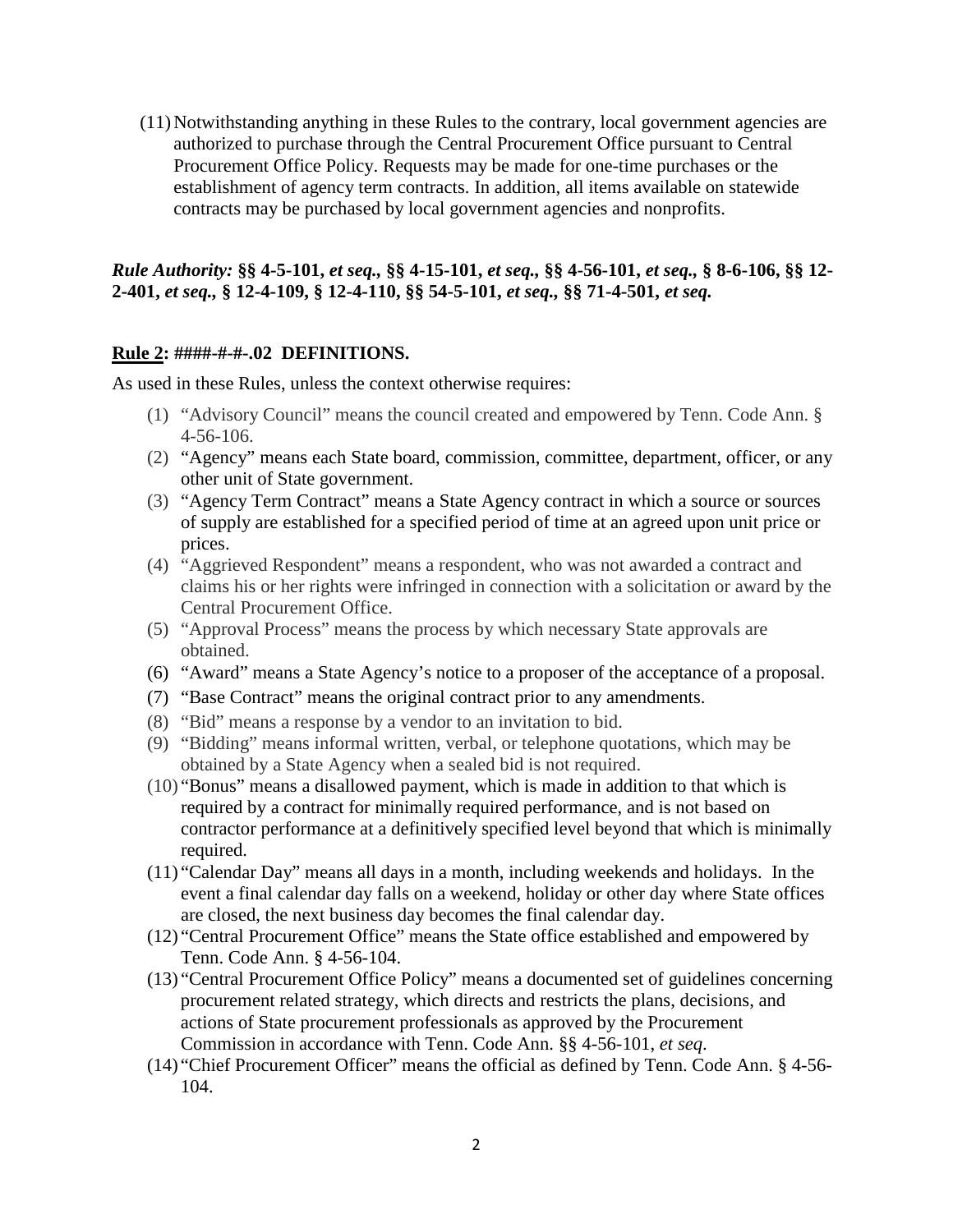- (15) "Competitive Sealed Proposal" means a procurement method in which all proposals are reviewed at a predetermined time and place and a contract is awarded in accordance with the terms of a solicitation.
- (16) "Contract" means any duly authorized and legally binding written agreement or purchase order for goods or services by and between the State of Tennessee and any person or any separate entity with the independent legal capacity to contract and sue and be sued.
- (17) "Contract Amendment" means a written contract document that changes, adds, or deletes one or more terms or conditions of an existing contract.
- (18) "Contract Approval" means the procedures a State Agency must follow to obtain final approval of a contract.
- (19) "Contracting Party" means a person or legal entity with the independent legal capacity to contract or sue and be sued that has been awarded a contract through proper authority.
- (20) "Cost-reimbursement Grant" means a Grant Contract in which one or more payments are made to a Grantee that are limited to reimbursement for actual, reasonable, and necessary costs as determined by the State and in accordance with a State approved Grant Budget.
- (21) "Delegated Authority" means a written document, approved in accordance with Central Procurement Office Policy, that authorizes a State Agency to award a grant, make a loan consistent with a grant, or procure goods or services on behalf of the State.
- (22) "Delegated Grant Authority" means approval given in accordance with Central Procurement Office Policy to a State Agency to issue grants for an individual program within specified limits and guidelines.
- (23) "Delegated Loan Authority" means approval given in accordance with Central Procurement Office Policy to a State Agency to loan funds and to enter into loan agreements with Contracting Parties in accordance with a State or federally funded program.
- (24) "Delegated Purchase Authority" means the approval given in accordance with Central Procurement Office Policy to a State Agency to purchase goods or services for an individual program, within specified limits and guidelines.
- (25) "Delegated State Agency" means a State Agency that, in accordance with Central Procurement Office Policy, has authority to award a grant, make a loan consistent with a grant, or procure goods or services for an individual program within specified limits and guidelines.
- (26) "Department of General Services" means the State department created and empowered by Tenn. Code Ann. §§ 4-3-1101, *et seq*.
- (27) "Emergency Purchases" means a State Agency purchase made during an actual emergency arising from unforeseen causes without the issuance of a competitive solicitation.
- (28) "Endowment Grant" means a limited Grant Contract, that originates from a specific appropriation, effecting an award and conveyance of funds or property to a Grantee for a particular purpose to benefit the general public as a whole or some population of the general public. An Endowment Grant is used to transfer funds to a Grantee pursuant to an appropriation.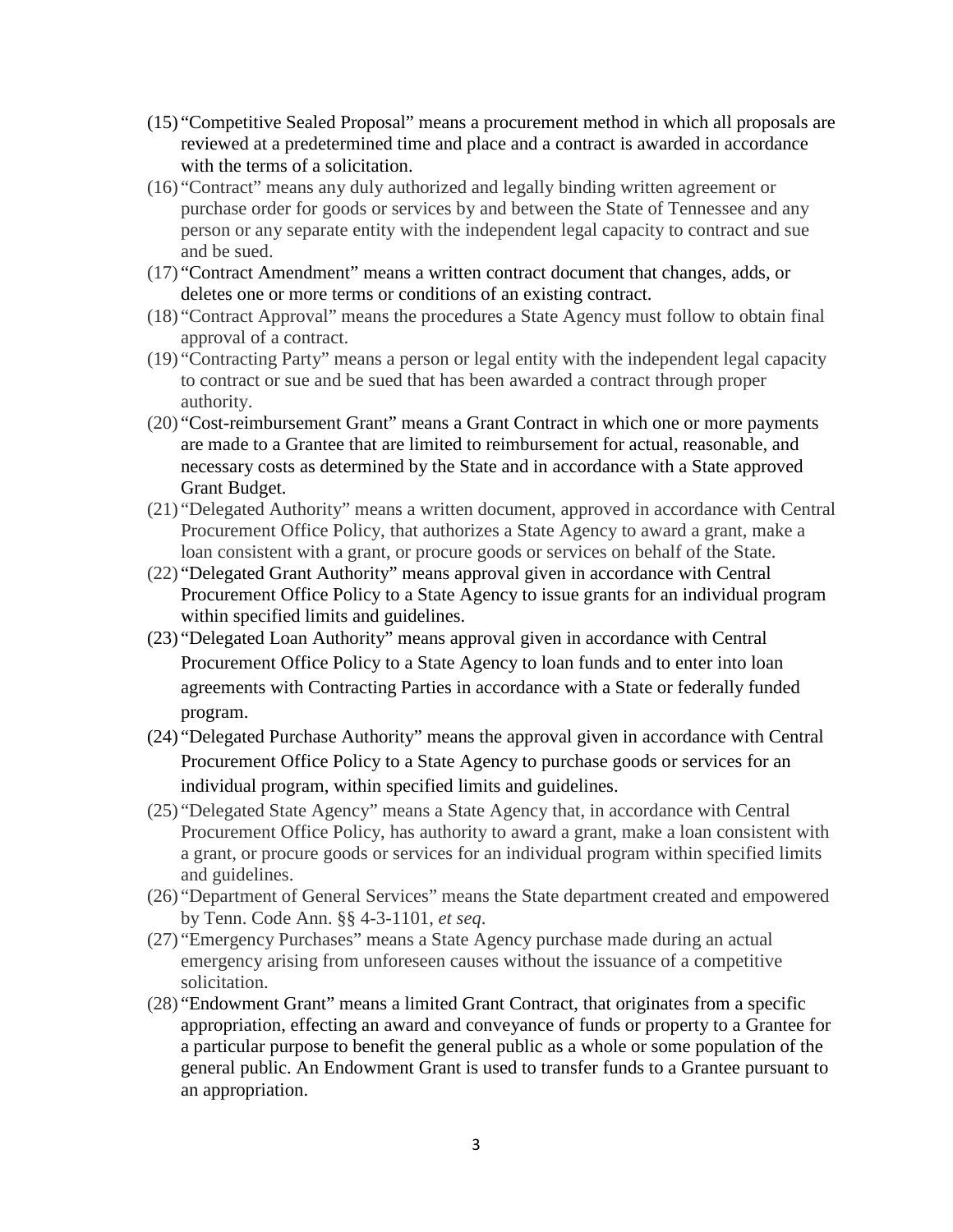- (29) "Fully Executed" means a signed contract that has been duly approved as evidenced by the affixation, or electronic approval, of all necessary State signatories as required by applicable statutes, rules or Central Procurement Office Policy.
- (30) "Gift means a voluntary transfer of goods or services to the State made gratuitously and without consideration. Essential requisites of a gift are:
	- 1. Capacity of the donor to make the gift;
	- 2. Intention of the donor to make the gift;
	- 3. Completed delivery of the gift to or for the State, and
	- 4. Acceptance of the gift by the State.

Nothing in this Rule shall be construed to mean that the State must accept any gift.

- (31) "Goods" means all property, including, but not limited to, supplies, equipment, materials, printing, and insurance. The term "Goods" does not include leases, acquisitions, or disposals of an interest in real property.
- (32) "Grant" means any grant of money awarded to the State, or awarded by the State to a person or legal entity, for the furnishing by the State of assistance, whether financial or otherwise, to any person or entity to support a program authorized by law. The term "Grant" does not include an award with the primary purpose of procuring an end product, whether in the form of supplies, services, or construction, or any contract resulting from such an award that should otherwise be provided on a competitive basis.
- (33) "Grant Budget" means a budget itemizing one or more specific activities or purposes under the grant and the maximum amounts a Grantee, a grant recipient or grant subrecipient may be reimbursed.
- (34) "Grantee" or "Grant Recipient" means the person or entity awarded a grant.
- (35) "Grantor State Agency" means a State Agency that awards a grant to a person or entity.
- (36) "Incentive" means a payment, in addition to that which is required by a contract for minimally required performance, which is explicitly based upon the Contracting Party's performance at a specified level beyond that which is minimally required.
- (37) "Interagency Agreement" means an agreement between two State Agencies, neither of which has the legal capacity to sue and be sued or enter into contracts separate and apart from the State that is reduced to writing, contains an adequate description of the duties of each party, a statement of the term of agreement, and a statement of the maximum amount payable as between the State Agencies.
- (38) "Invitation to Bid" means a procurement method where a contract is awarded to one or more bidders.
- (39) "Necessary Contract Provision" means a specific clause that must be included in a contract, except as otherwise allowed by a rule exception granted pursuant to applicable law.
- (40) "No Cost Contract" means a written contract that does not result in a pecuniary obligation between the State and a Contracting Party.
- (41) "Notice of Intent to Award" means a State Agency's written notice to a respondent of a solicitation that the evaluation is complete, that names the respondent who is considered for award, and states that the procurement file is open for public inspection.
- (42) "Non-responsive" means a person who has submitted a response to a solicitation that fails to conform in all material respects to the solicitation's requirements.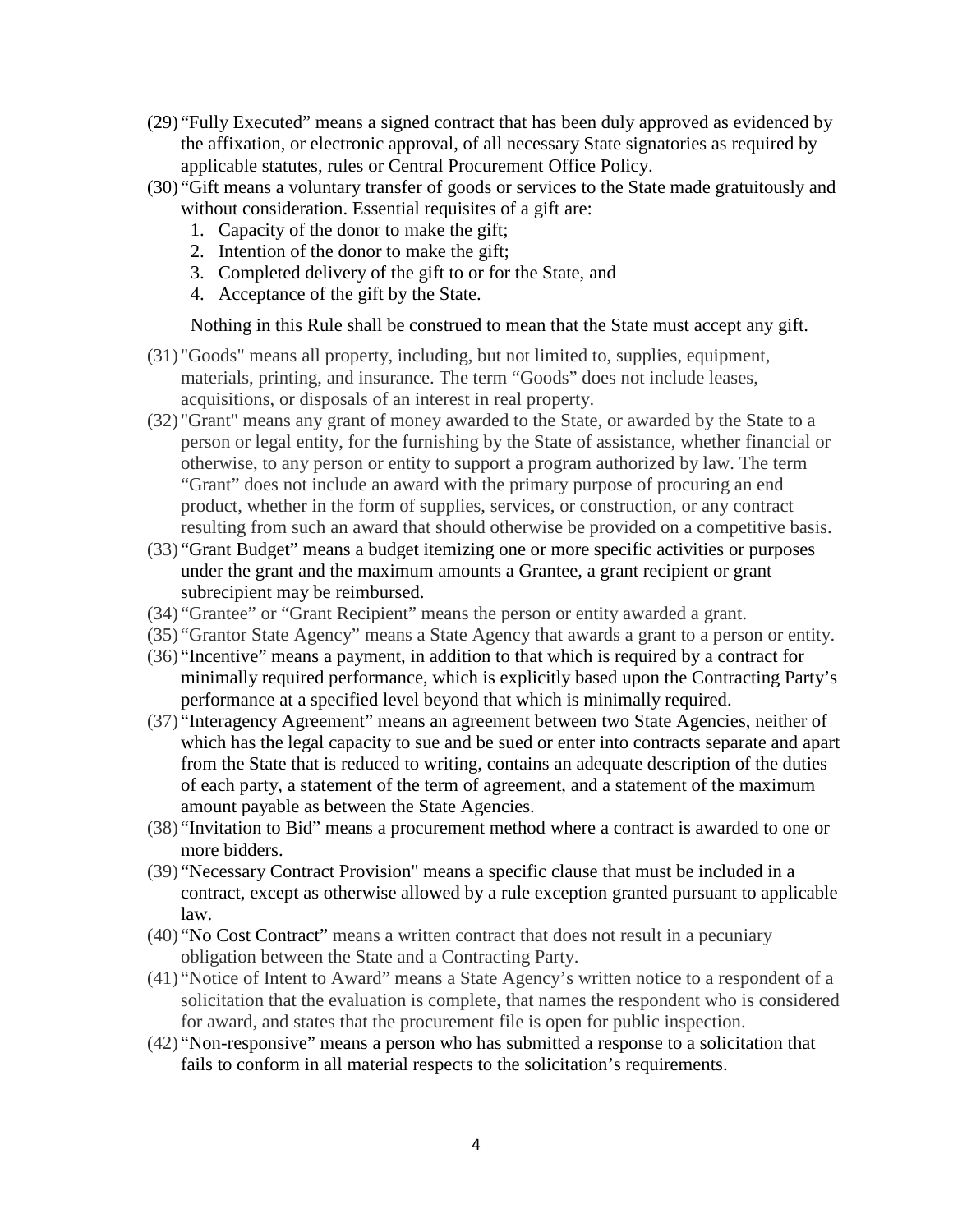- (43) "Parties" means the State, acting by and through one or more of its agencies, and any person or legal entity, with the legal capacity to enter into contracts and sue and be sued, who is a party to a contract.
- (44) "Performance Bond" means a surety bond issued by an insurance company or bank to secure a Contracting Party's performance of a contract.
- (45) "Procurement" means the act of buying, purchasing, renting, leasing, or otherwise acquiring any goods or services covered by these Rules. It also includes all functions that pertain to the obtaining of any goods or service, including the description of requirements, selection and solicitation of sources, preparation and award of a contract, and all phases of contract administration.
- (46) "Procurement Commission" means the State entity created and empowered by Tenn. Code Ann. § 4-56-102.
- (47) "Procuring Agency" means the departments, agencies, and entities of the State of Tennessee which make requisitions for or procure goods or services.
- (48) "Proposal" means a proposer's response to a Central Procurement Office's or Delegated State Agency's solicitation for goods or services.
- (49) "Proposal Bond" means a surety bond issued by an insurance company or bank to ensure that the winning proposer will enter into a contract.
- (50) "Proposer" means any person or legal entity with the legal capacity to enter into contracts and sue and be sued who responds to a written solicitation for goods or services issued by the Central Procurement Office or a Delegated State Agency.
- (51) "Proprietary" means a good or service that is used, produced, or marketed under exclusive legal right of the inventor, maker or service provider that is protected under trade secret, patent, trademark, or copyright law.
- (52) "Proprietary Procurement" means a procurement of a service or a product that is manufactured and marketed by a person or persons having the exclusive right to provide the service or manufacture or sell the product.
- (53) "Protest" means a written complaint filed by an aggrieved party in connection with a solicitation or award of a contract by the Central Procurement Office.
- (54) "Protest Committee" means the committee created and empowered under Tenn. Code Ann. § 4-56-103.
- (55) "Purchase Order" means a document issued by the Central Procurement Office or a State Agency to a Contracting Party authorizing a purchase. Upon delivery to the Contracting Party, a "purchase order" becomes a binding contract on both parties.
- (56) "Request for Information" means a solicitation sent to a broad base of potential suppliers for the purpose of developing strategy, building a database, or preparing for a Request for Proposals or a Request for Qualifications.
- (57) "Request for Proposals" means a written solicitation for written proposals to provide goods or services to the State.
- (58) "Request for Qualifications" means a written solicitation containing a list of qualifications that must be met before a vendor may propose in response to a Request for Proposals. A written response from a vendor is the appropriate response to a Request for Qualifications.
- (59) "Responsible Proposer" means a person who has the capacity in all material respects to perform fully the contract requirements, and the integrity and reliability that will assure good faith performance.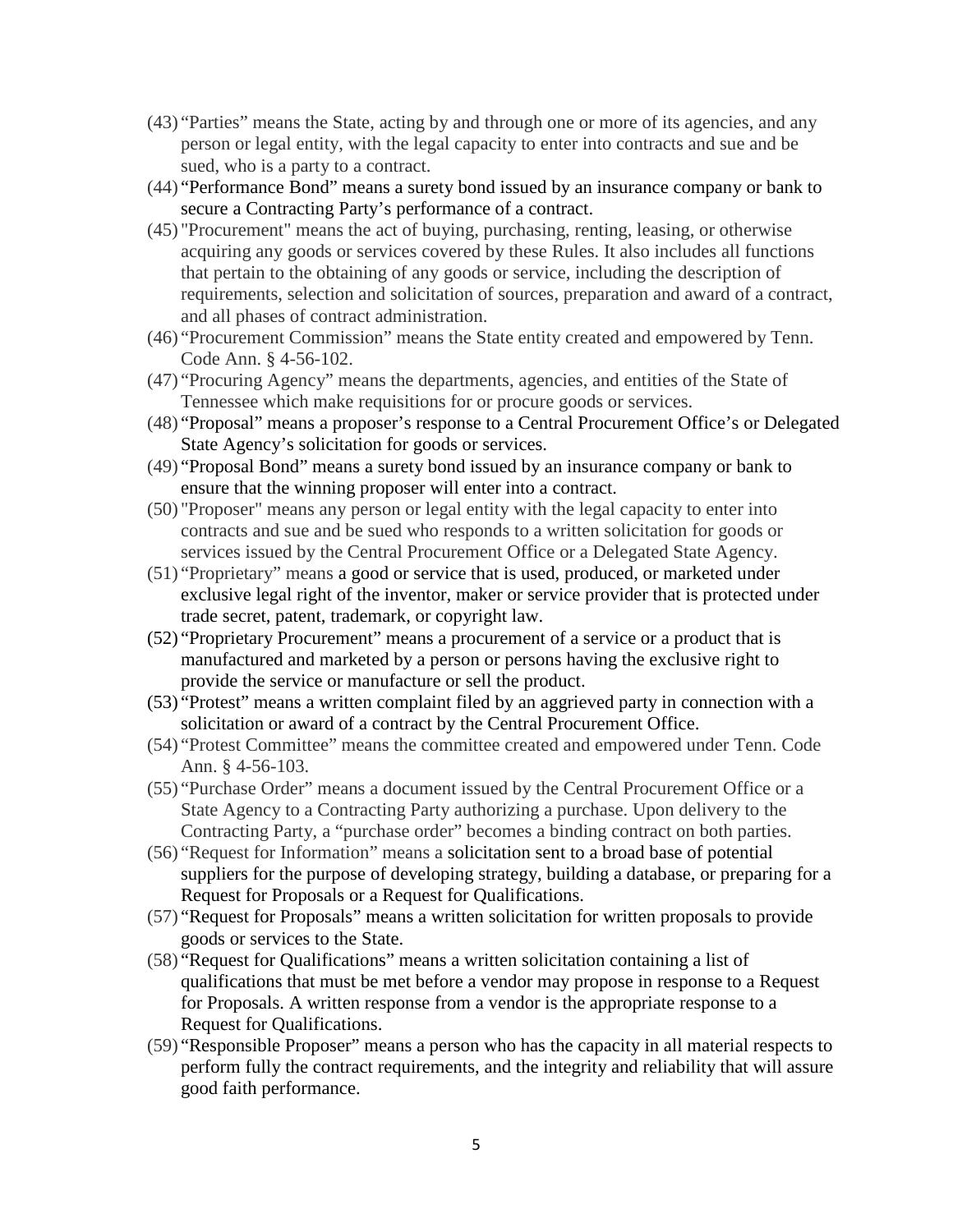- (60) "Responsive Proposer" means a person who has submitted a proposal, which conforms in all material respects, to the terms of a solicitation.
- (61) "Revenue Contract" means a written contract obligating a State Agency to provide specific deliverable services for monetary compensation.
- (62) "Review Process" means the procedures utilized by the Central Procurement Office when approving or disapproving contracts.
- (63) "Rule Exception" means a request to relax the strict application of certain requirements of these Rules or applicable statute as allowed by applicable law.
- (64) "Rules" means the Comprehensive Rules and Regulations concerning the procurement of goods and services adopted by the Procurement Commission of the State of Tennessee.
- (65) "Sealed Proposal" means a respondent's proposal, which is delivered to the State in a sealed envelope in response to the Central Procurement Office's or a State Agency's solicitation.
- (66) "Services" means all services and agreements procured by the State and formalized by contract.
- (67) "Sole Source Procurement" means a procurement for which only one vendor possesses the unique and singularly available capability to meet requirement of the solicitation, such as technical qualifications, ability to deliver at a particular time, or services from a public utility or a situation where a particular supplier or person is identified as the only qualified source available to the requisitioning authority*.*
- (68) "Solicitation" means a written document that facilitates the award of a contract to Contracting Parties for goods or services. Examples of solicitations include, but are not limited to, an Invitation to Bid, a Request for Information, a Request for Proposals, and a Request for Qualifications.
- (69) "Specification" means any description of the physical, functional, or performance characteristics, or of the nature of a supply, service, or construction item. "Specification" includes, as appropriate, requirements for inspecting, testing, or preparing a supply, service, or construction item for delivery.
- (70) "State" means the State of Tennessee, including its departments, agencies, and entities that fall under its purview.
- (71) "State Agency" means the departments, agencies, and entities of the State of Tennessee.
- (72) "State Architect" means the person, who oversees the Office of the State Architect.
- (73) "Statewide Contract" means a contract for goods or services established by the Chief Procurement Officer that all State Agencies must utilize and that may be used by local governments, higher education and not-for-profit entities.
- (74) "Subrecipient" is as defined in OMB A-133.
- (75) "Term Contract" means a contract for goods or services in which a source or sources of supply are established for a specified period of time at an agreed upon price or prices.
- (76) "Vendor" means a person or legal entity with the legal capacity to enter into contracts and sue and be sued who provides goods or services to the State through a contract or a purchase order.

### *Rule Authority:* **§§ 4-5-101,** *et seq.,* **§§ 4-56-101,** *et seq., §§* **12-3-101 – 12-3-1202, §§ 12-4-101 –12-4-905.**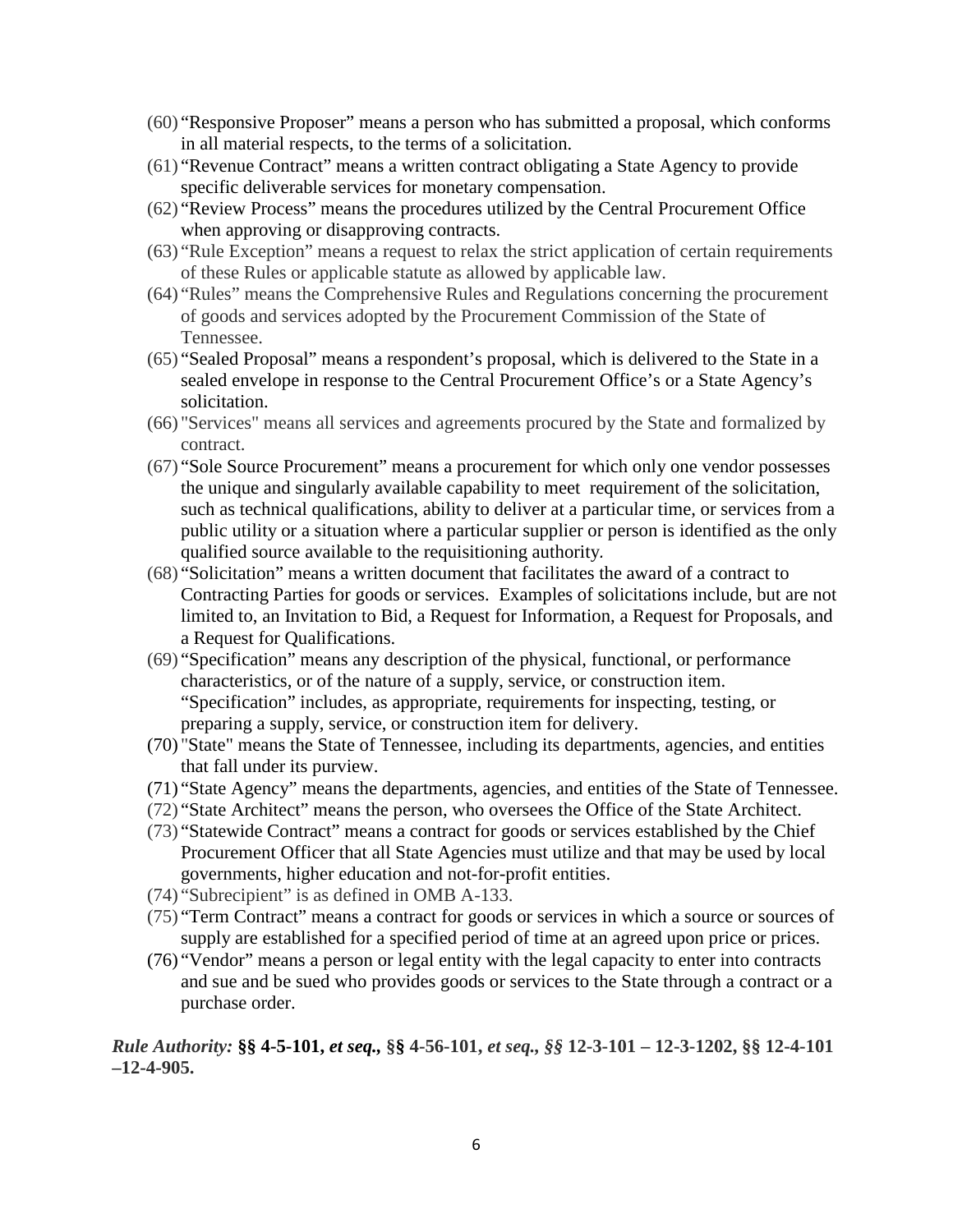### **Rule 3**: **####-#-#-.03 CENTRAL PROCUREMENT OFFICE.**

The Chief Procurement Officer shall serve as the head of the Central Procurement Office and act as the main point of contact and authority regarding all matters subject to these Rules.

The duties and responsibilities of the Central Procurement Office shall include:

- (1) Implementing these Rules;
- (2) Providing necessary guidance, determinations and interpretations as required by these Rules or applicable law;
- (3) Except as otherwise provided by these Rules or applicable law, procuring all goods and services for the State;
- (4) Providing procedural direction governing procurements and contracts for goods and services in accordance with these Rules or applicable law;
- (5) Providing guidelines for drafting procurement and contract documents in accordance with these Rules or applicable law;
- (6) Providing technical assistance to State Agencies regarding procurements and writing contracts governed by these Rules or applicable law;
- (7) Providing review and approval of procurements and contracts in accordance with these Rules or applicable law;
- (8) Administering a procedure as defined in Central Procurement Office Policy for registering providers who may contract with the State pursuant to these Rules or applicable law;
- (9) Resolving protests of Aggrieved Respondents;
- (10) Promulgating and implementing Central Procurement Office Policy as approved by the Procurement Commission; and
- (11) Performing such other duties and responsibilities as prescribed by these Rules, Central Procurement Office Policy or applicable law.

*Rule Authority:* **§§ 4-5-101,** *et seq.,* **§§ 4-56-101,** *et seq.,* **§§ 12-3-101,** *et seq***., §§ 12-4-101,** *et seq***.**

# **Rule 4**: **####-#-#-.04 AUTHORITY DELEGATED TO STATE AGENCIES.**

A Delegated Authority to procure goods or services, award grants, issue loans or enter into revenue or no cost contracts shall be effective upon the approval of the Chief Procurement Officer and the Comptroller of the Treasury. No grant, loan, purchase, or contract shall be initiated and no obligation shall be incurred on behalf of the State by a State Agency unless a Delegated Authority is granted by the Chief Procurement Officer and the Comptroller of the Treasury. The approval process requirements for a Delegated Authority shall be more particularly prescribed by Central Procurement Office Policy. The general requirements for each Delegated Authority are as follows:

- (1) Delegated Grant Authority:
	- (a) A Delegated Grant Authority may be approved where:
		- 1. The program requirements are such that guidelines can be developed to give direction to the agency that issues a number of similar grants;
		- 2. The individual grants involved are of such uniformity and standardization of processes, procedures and contract terms and conditions that there is little necessity or practicality for individual review.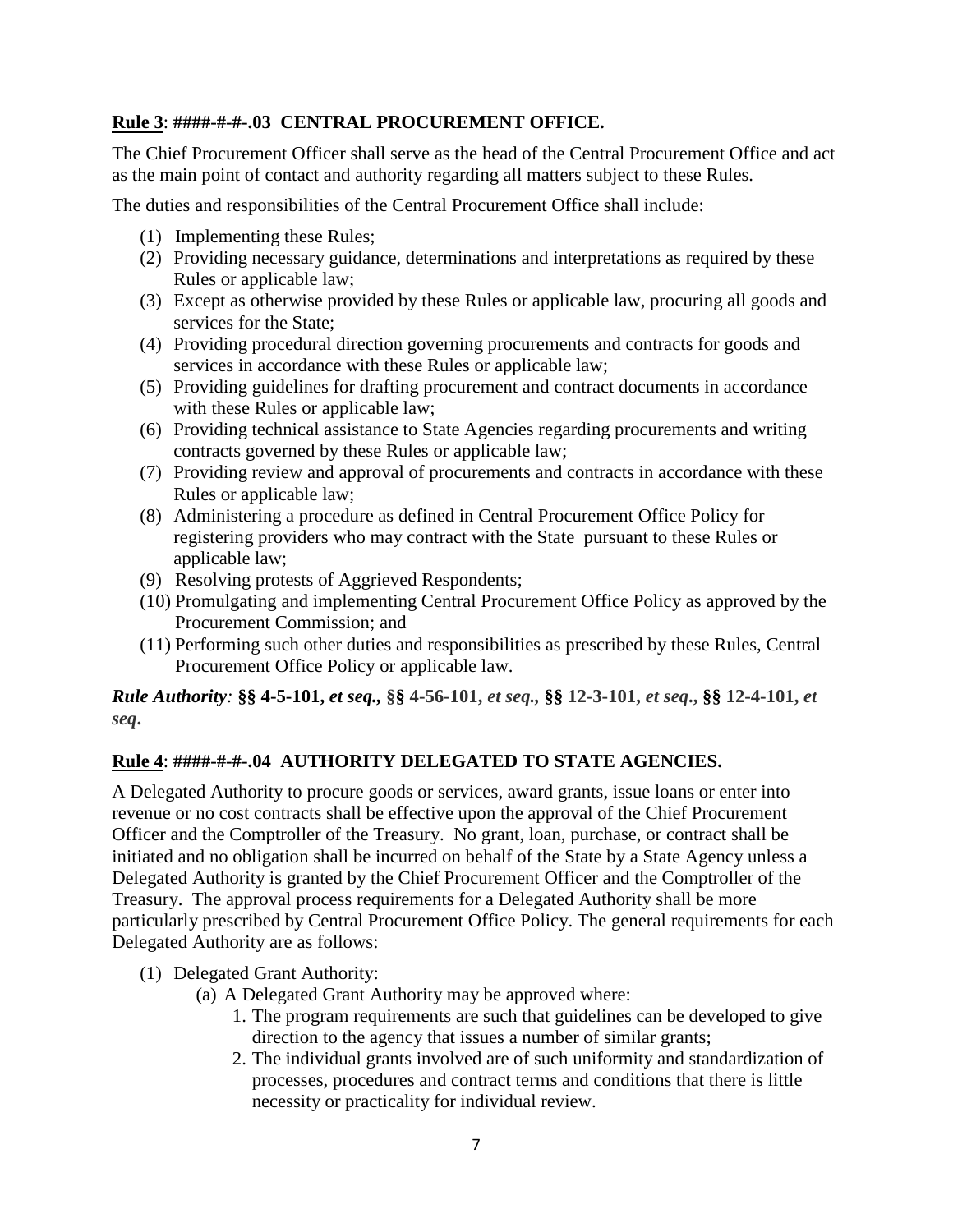- (2) Delegated Loan Authority: A Delegated Loan Authority shall set forth the terms and conditions for making a loan and include all provisions required by Central Procurement Office Policy.
- (3) Delegated Purchase Authority:
	- (a) A Delegated Purchase Authority may be approved for procurement of goods or services, provided that such purchases and any resulting contracts from such purchases are subject to applicable provisions of these Rules and Central Procurement Office Policy.
	- (b) A Delegated Purchase Authority for the procurement of goods or services shall set forth all criteria, provisions and limitations consistent with Central Procurement Office Policy.
- (4) General Requirements of Delegated Authorities:
	- (a) Each State Agency receiving a Delegated Authority shall file such documentation with the Chief Procurement Officer, in a form prescribed by Central Procurement Office Policy, which details the request for a Delegated Authority and the authorized signatories for the State Agency.
	- (b) All Delegated Authorities shall set forth all requirements prescribed by Central Procurement Office Policy.
	- (c) No changes shall be made to any Delegated Authorities without a written amendment to the Delegated Authorities requiring the same approval as the initial request.
	- (d) Records of the approval of the delegated authority shall be maintained by the Central Procurement Office

*Rule Authority:* **§§ 4-5-101,** *et seq.,* **§§ 4-56-101,** *et seq.,* **§ 12-3-107, § 12-3-210, § 12-3-806, § 12-4-109.**

# **Rule 5**: **####-#-#-.05 PROCUREMENT METHODS.**

- (1) **Procurement Methods - Generally.** A procurement method for a given good or service shall be chosen based on the following considerations and minimum requirements:
	- (a) All goods or services shall be procured by a method that the Chief Procurement Officer has determined to be in the State's best interests.
	- (b) Contracts shall be procured on a competitive basis where practicable, however, there are situations where a contract for goods or services on terms and conditions most favorable to the State cannot be procured using a competitive procurement method. In such an event, the Chief Procurement Officer may use a noncompetitive procurement method if doing so is in the State's best interests. The request and justification to use a non-competitive procurement method must be documented as prescribed by Central Procurement Office Policy.
	- (c) The Central Procurement Office or Delegated State Agency shall document and retain a record of the procurement process, including any negotiations upon which each contract is based, as prescribed by Central Procurement Office Policy.
	- (d) All responses, irrespective of procurement method chosen, shall be evaluated in accordance with the terms of the solicitation.
- (2) **Request for Proposals ("RFP").** An RFP shall comply with the following requirements: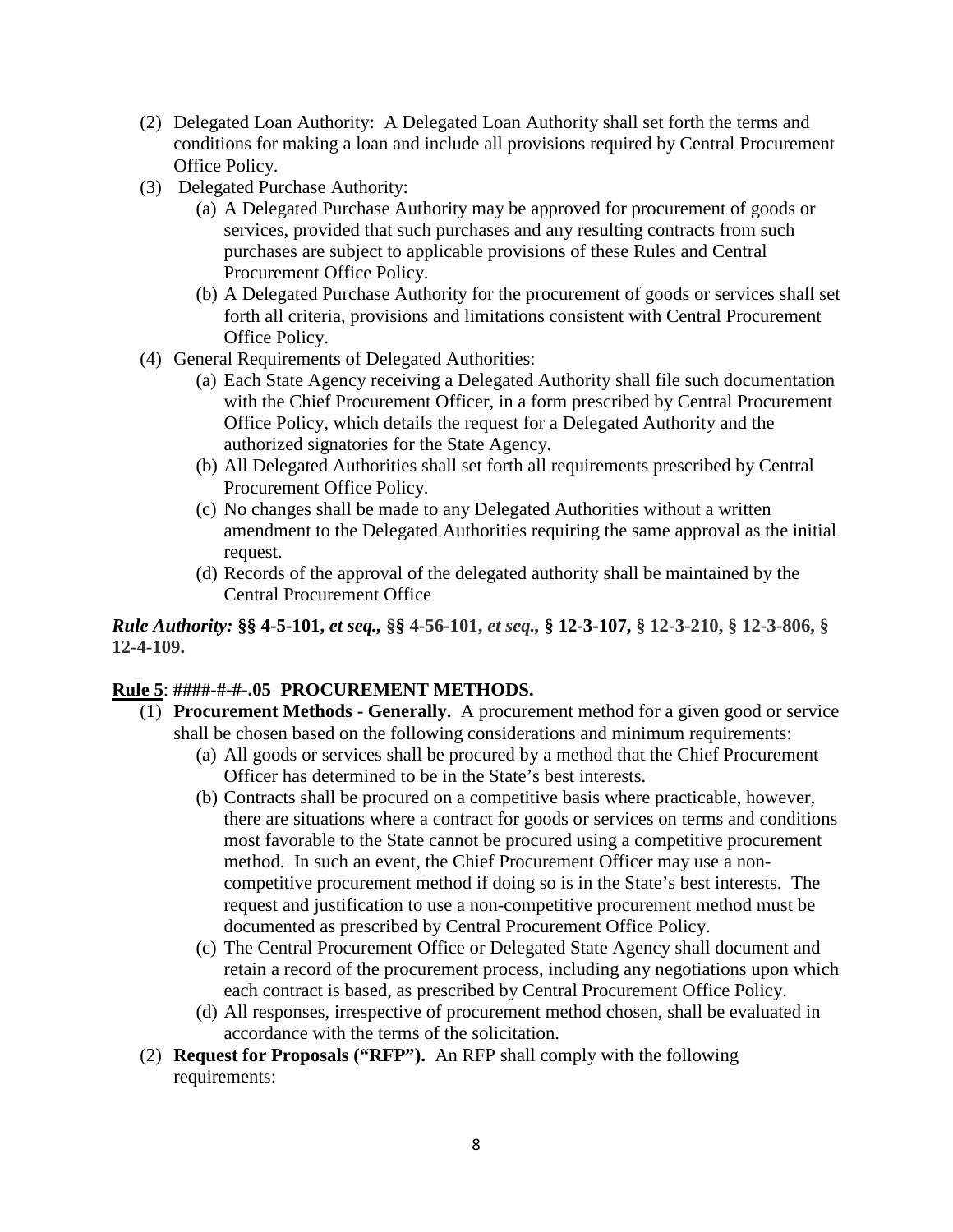- (a) The Central Procurement Office or Delegated State Agency shall prepare and issue an RFP and evaluate proposals in accordance with these Rules and Central Procurement Office Policy. The Chief Procurement Officer, in his or her sole discretion, shall determine whether an RFP that does not comply with these Rules and Central Procurement Office Policy requires rejection of the response or cancellation of the RFP and rejection of all responses.
- (b) An RFP shall contain the major categories to be considered in the evaluation of proposals together with the relative weight of each category. Those criteria shall include qualifications and experience, technical approach, and price as prescribed by Central Procurement Office Policy.
- (c) The Central Procurement Office or Delegated State Agency shall carefully consider all persons involved with the development, formulation, drafting, or review of an RFP and safeguard against any perceived or actual conflicts of interest.
- (d) The Central Procurement Office, Delegated State Agency, or other necessary State officials or entities, as required by applicable law, shall approve all RFPs and any addenda, amendments, and clarifications to RFPs before their public release. Except as otherwise delegated, an RFP or its revisions shall be approved by the Central Procurement Office based on the following:
	- 1. Application of the requirements of these Rules and Central Procurement Office Policy;
	- 2. Adequacy of the scope description; and
	- 3. Adequacy of the RFP's assurance of:
		- (i) Fairness to respondents;
		- (ii) Clear, fair and open competition;
		- (iii)Achievement of procurement objectives; and
		- (iv)Protection of the State's interests.
- (e) Upon approval, the Central Procurement Office or Delegated State Agency shall post the solicitation on the designated website of the Central Procurement Office. The posting of the solicitation on the designated website of the Central Procurement Office is the official public notice. All other forms of notice are merely a courtesy to the public and do not constitute official notice of a solicitation.
- (f) After the technical proposal evaluation is completed, the cost proposal may be opened and evaluated, and the scores of both proposals may be combined to arrive at a total evaluation score. The Central Procurement Office may, as approved by the Chief Procurement Officer, determine the instances where a cost proposal may be evaluated contemporaneously with or prior to evaluation of the technical proposal.
- (g) Proposal evaluations shall be impartial and ensure that all material requirements of the RFP have been met.
	- 1. Proposals shall be evaluated consistent with these Rules and Central Procurement Office Policy.
	- 2. Prior to reviewing proposals, each Proposal Evaluation Team member shall review a list of persons making proposals and determine if the member has a conflict of interest with serving on the Proposal Evaluation Team. Each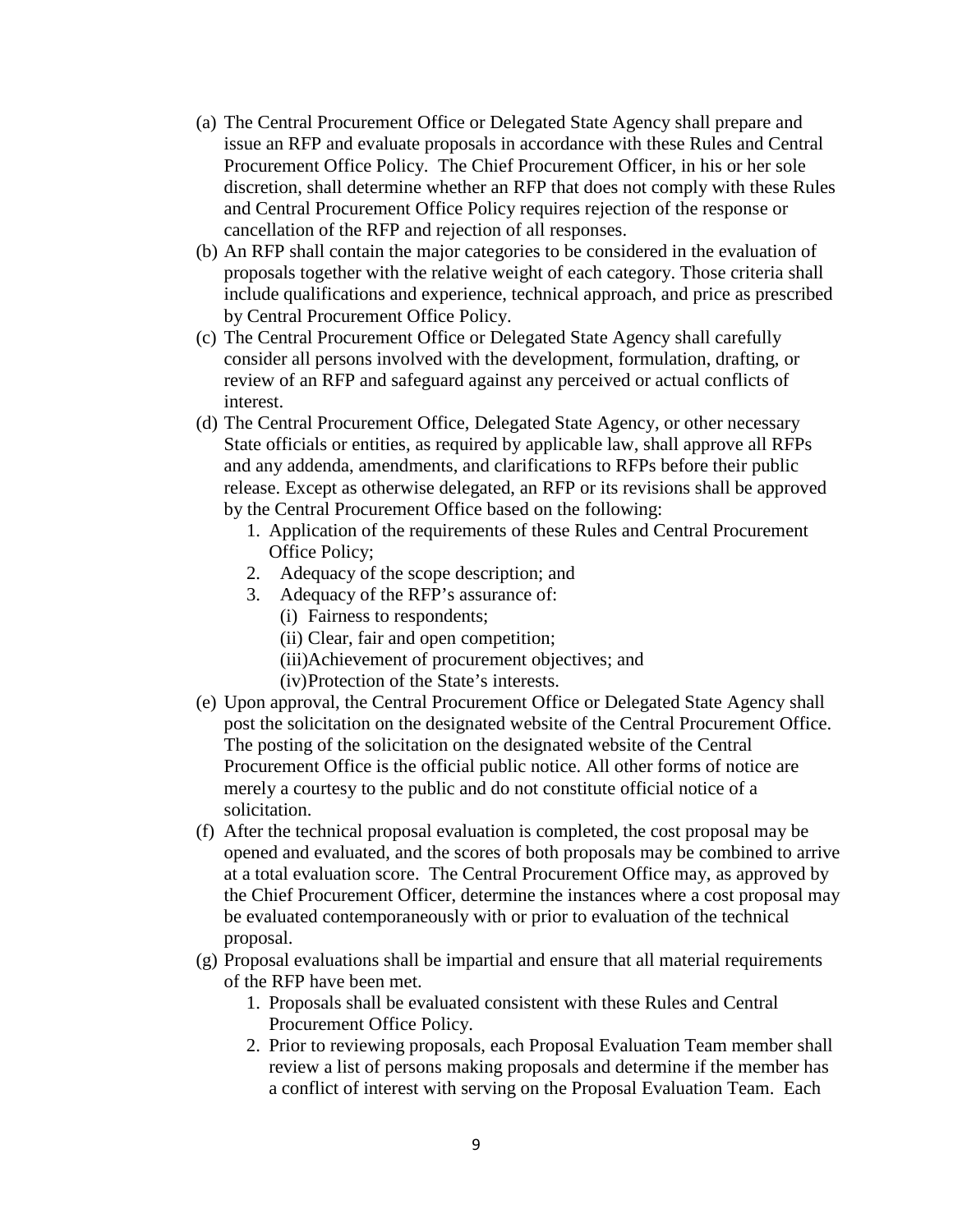member shall sign a conflict of interest statement as required by Central Procurement Office Policy. The conflict of interest statement shall be retained in the procurement file.

- 3. Proposals shall be evaluated based on criteria set forth in the RFP and on the basis of factors pertinent to the goods or services being procured.
- 4. The Central Procurement Office or Delegated State Agency shall award a contract to the respondent whose response receives the highest evaluation score.
- 5. Contract awards to a respondent other than the respondent receiving the highest evaluated score may only be awarded pursuant to Central Procurement Office Policy. Justification for the contract award and approvals shall be documented in the procurement file. maintained by the Central Procurement Office
- (3) **Invitation to Bid.** The Central Procurement Office or Delegated State Agency may issue an invitation to bid that requests sealed bids. All procurements utilizing an invitation to bid method of procurement shall be conducted in accordance with these Rules and Central Procurement Office Policy.
- (4) **Informal Written, Verbal or Telephone Quotations.** Informal procurement methods through use of written, verbal or telephone quotations for one-time purchases or contracts with a total value not to exceed current statutory maximum amounts may be utilized by a Delegated State Agency subject to approval or delegation in accordance with these Rules and Central Procurement Office Policy. Any such bid, proposal or record of the quotation shall be made part of the procurement file.
- (5) **Emergency Purchases.** The Central Procurement Office or Delegated State Agency may make purchases of goods or services in the open market to meet emergencies arising from an unforeseen cause. Emergency purchases shall be made by contract in accordance with Central Procurement Office Policy and utilize competitive procurement methods or negotiations whenever practicable. The procuring agency shall maintain a procurement file that addresses the following:
	- (a) The circumstances leading to the emergency procurement;
	- (b) Procurement-related actions taken in response to the emergency, including procurement methods used; and
	- (c) A complete list of goods or services procured, including prices paid and total purchase amount.
- (6) **Sole Source Procurement.** Whenever practicable, procurements should be competitive. Sole source procurements may be made when an item or service possesses specific characteristics that can only be filled by a single source or where exclusive rights exist. Sole source procurements shall require the State Agency to provide advance justification to the Central Procurement Office in accordance with Central Procurement Office Policy. Whenever practicable, competitive procurement methods, including competitive negotiation, should be used. All sole source procurements, regardless of the dollar amount, require the Chief Procurement Officer's prior approval. Reporting of sole source procurements shall be provided to the Comptroller of the Treasury in such form and time period as prescribed in Central Procurement Policy. The Chief Procurement Officer in approving the use of a sole source method of procurement shall consider and adequately document in the procurement file the following: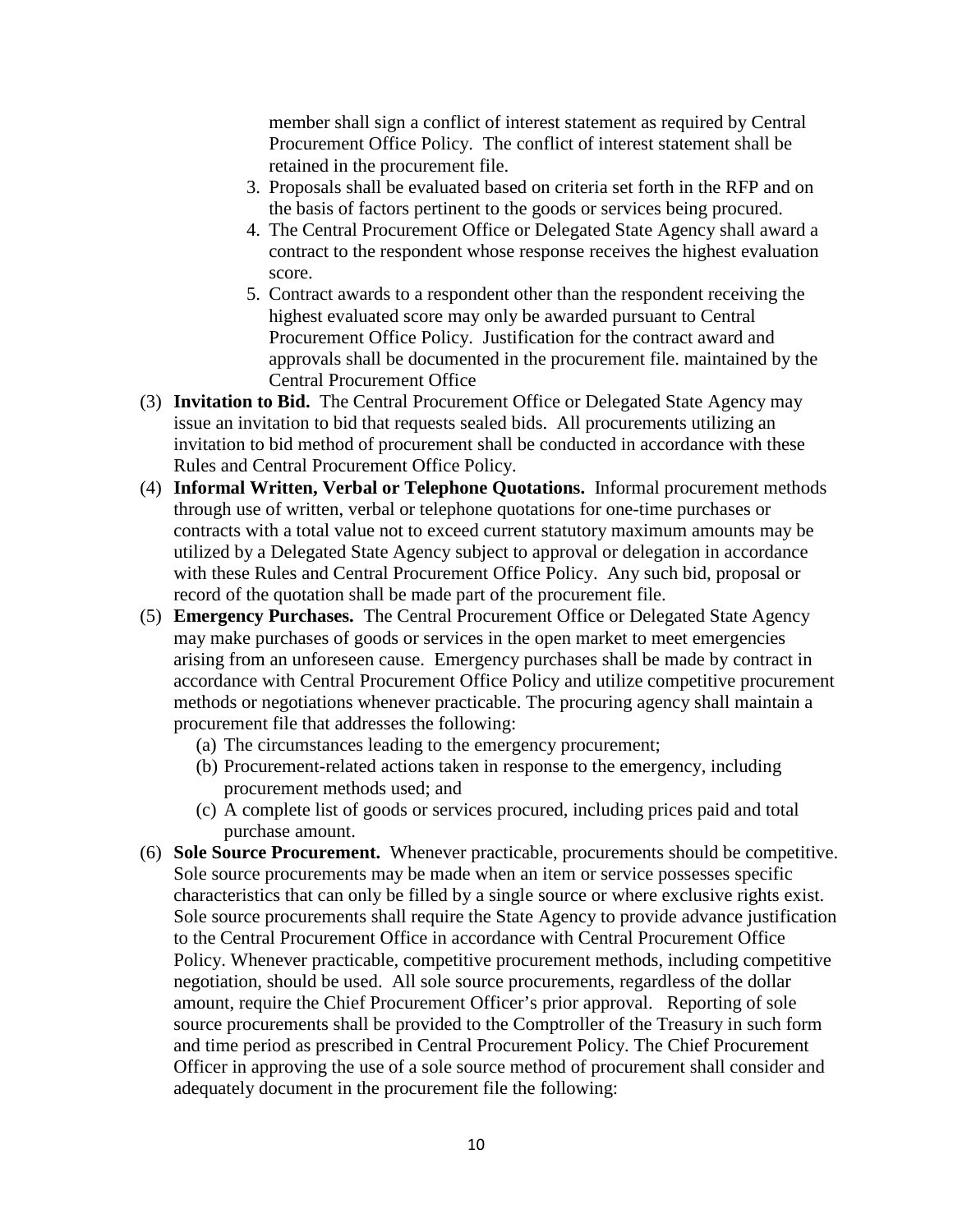- (a) Whether the vendor possesses exclusive or predominant capabilities or the item or service contains features providing a superior utility not obtainable from similar vendors;
- (b) Whether the product or service is unique and available from only one source;
- (c) Whether the program requirements can be modified so that competitively procured goods or services may be used;
- (d) Whether items must be interchangeable or compatible with in-place items;
- (e) Whether or not it is in the State's best interests to conduct a pilot program for a defined period of time; or
- (f) Whether the economics, technical aspects, or other facts and circumstances of the procurement in question make the use of a sole source procurement method a more prudent choice than a competitive procurement method.
- **(7) Proprietary Procurement.** Proprietary procurements may be made for a service or a product that is manufactured and marketed by a person or persons having the exclusive right to provide the service or manufacture or sell the product in which resellers are granted the right to sell. The State Agency shall provide justification to the Central Procurement Office in accordance with Central Procurement Office Policy. All proprietary procurements, regardless of the dollar amount require the Chief Procurement Officer's prior approval. All proprietary procurements shall be executed using procurement methods consistent with these Rules and Central Procurement Office Policy. Reporting of sole source procurements shall be provided to the Comptroller of the Treasury in such form and time period as prescribed in Central Procurement Policy.
- (8) **Competitive Negotiation.** A contract may be procured by competitive negotiation. All negotiations and communications shall be conducted in accordance with these Rules and Central Procurement Office Policy. The Chief Procurement Officer and the Comptroller of the Treasury shall approve the use of competitive negotiation as a method of procurement. Once the negotiations have been concluded, a recommendation shall be made by the negotiating team to the Chief Procurement Officer prior and the Comptroller of the Treasury prior to entering into a contract.
- (9) **Direct Negotiation - General Services Administration.** When a vendor maintains a General Services Administration agreement with the United States of America, or any agency thereof, the Chief Procurement Officer may directly negotiate with that vendor.
- (10)**Utility Contracts.** The Central Procurement Office shall purchase or contract for all telephone, telegraph, electric light, gas, power, postal, or other services for which a rate has been established by a public authority. All such contracts shall be procured in such a manner as the Chief Procurement Officer deems to be in the best interests of the State of Tennessee. Each such purchase or contract shall be made on a competitive basis, where practicable, in accordance with these Rules and Central Procurement Office Policy. If the Chief Procurement Officer determines that such procurement is only available from a single source or is proprietary, the use of a sole source or proprietary method of procurement may be utilized.

*Rule Authority:* **§§ 4-5-101,** *et seq.,* **§§ 4-56-101,** *et seq.,* **§§ 12-3-201,** *et seq.,* **§ 12-3-107, § 12- 3-207, § 12-3-208.**

# **Rule 6: ####-#-#-.06 PROCUREMENT PROCESS – ELEMENTS OF SOLICITATION DOCUMENT & PROCESS PRIOR TO AWARD.**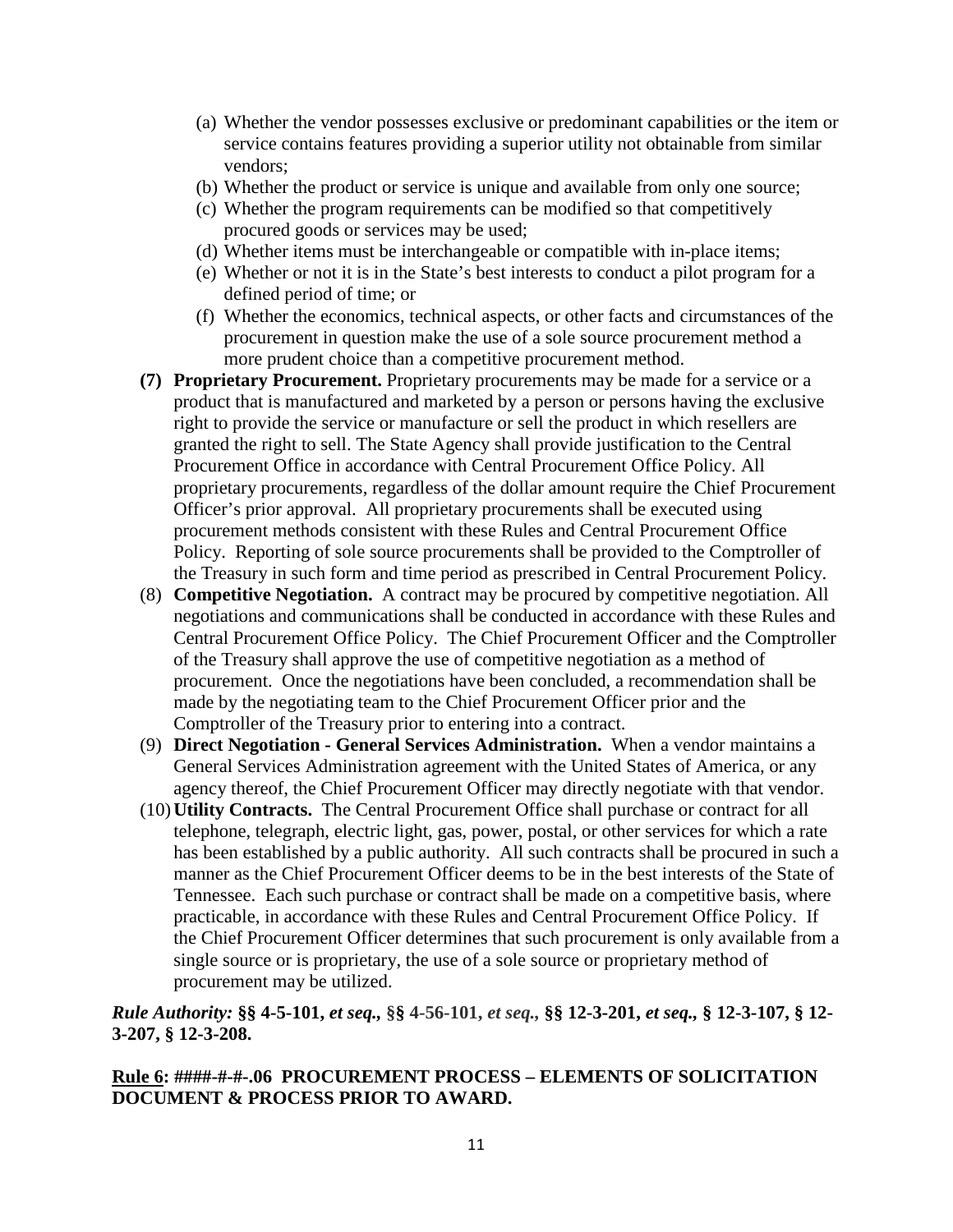- (1) **Solicitations - Elements.**Each written solicitation shall contain the following elements at a minimum:
	- (a) The description of the technical requirements for the goods or scope of services to be procured;
	- (b) Terms and conditions that clearly state the requirements for response and language to bind the parties in the event of award;
	- (c) Clear and definitive technical requirements and scope that allow for open competition where practicable;
	- (d) The solicitation shall contain directions regarding the submittal of proposals
	- (e) Instructions for packaging, shipping, and delivering commodities purchased and instructions for storage by the vendor, where applicable or appropriate;
	- (f) Any requirements for bid, performance or payment bonds;
	- (g) A timeline of the solicitation process that specifies the solicitation deadlines; A detailed description of the evaluation factors to be considered in evaluating the proposals, e.g., by way of example only, proposer qualifications, experience, technical approach, and cost;
	- (h) A declaration of whether the contract award is subject to successful contract negotiation;
	- (i) A statement that the Chief Procurement Officer shall have the sole discretion to amend a solicitation in writing at any time prior to award; and
	- (j) An estimate of the purchase requirements for the current contract period, if applicable and for the new contract period if the solicitation will result in an agency or statewide term contract.
- (2) **Inspection of Solicitation File.** Each solicitation shall contain a schedule indicating the dates and times for solicitation opening, the timeline for evaluation and the anticipated Award date. Once the state issues the Notice of Intent to Award, the Open File Period begins. The solicitation file shall be open for public inspection for seven (7) calendar days upon request. The Central Procurement Office or a Delegated State Agency shall give the requestor a reasonable opportunity to inspect the solicitation file. If there is no protest of the Notice of Intent to Award, the State will proceed with the contract award.

# (3) **Cancellation of Solicitation or Rejection of Responses.**

- (a) The Chief Procurement Officer shall have the discretion to cancel a solicitation in its entirety and reissue the solicitation in whole or in part as documented and approved by any other approval authority of the original solicitation.
- (b) The Chief Procurement Officer shall have the discretion to reject any and all responses.
	- 1. Any response that does not meet the requirements of a solicitation may be considered nonresponsive and the response may be rejected.
	- 2. Any response that restricts the rights of the State or otherwise qualifies the proposal may be considered nonresponsive and the response may be rejected.
	- 3. All responses may be rejected by the Chief Procurement Officer or Delegated State Agency for the following reasons:
		- (i) Unreasonably high prices or failure of all responses to meet technical specifications;
		- (ii) Error or defect in the solicitation;
		- (iii)Cessation of need;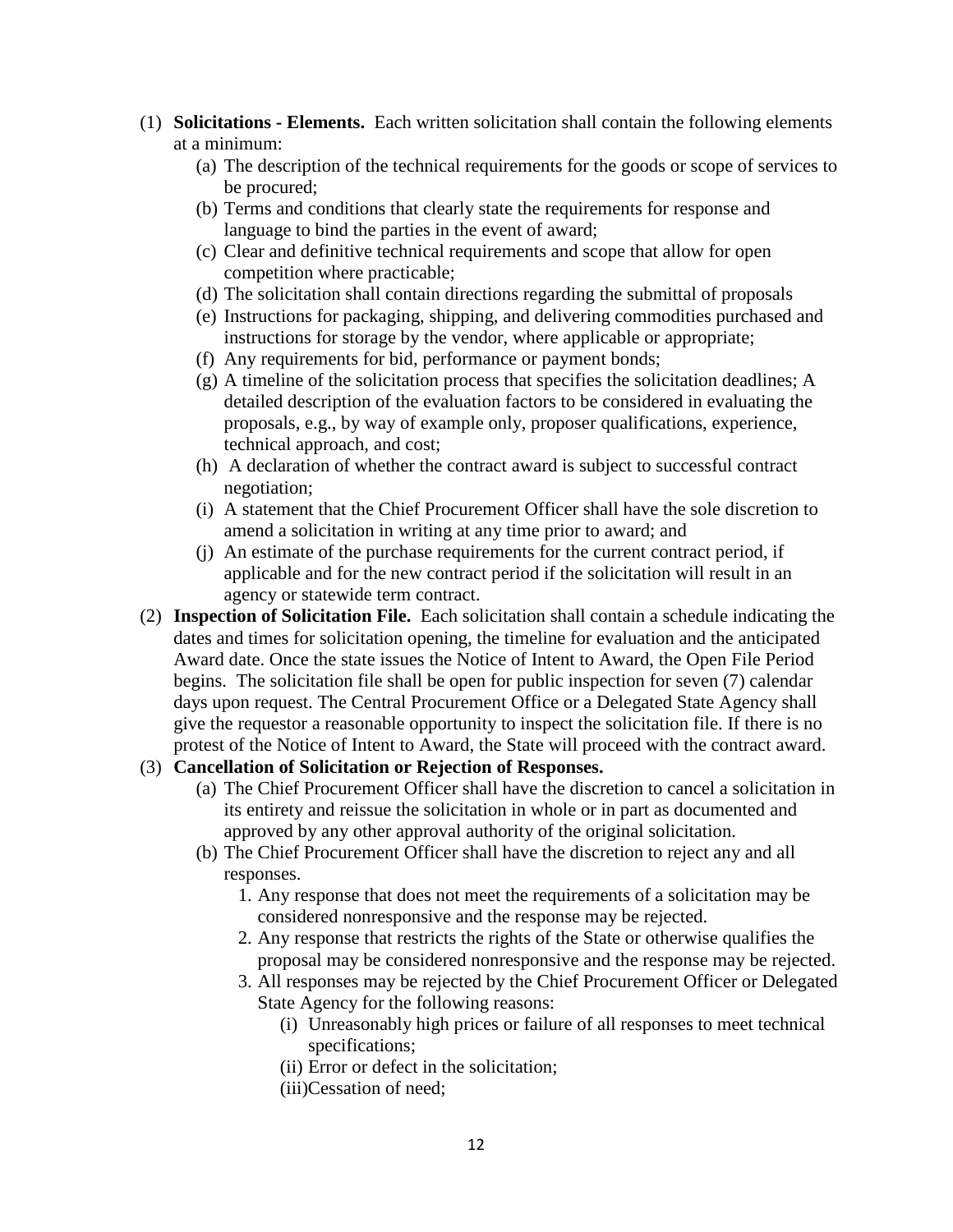(iv)Unavailability of funds;

- (v) Lack of adequate competition; or
- (vi)A determination by the State Agency, with the concurrence of the Chief Procurement Officer and any other approval authority, that proceeding with the procurement would be detrimental to the best interests of the State;
- (c) Rejection of all responses and any approvals required shall be documented and an explanation shall be provided as to the reasons for the rejection of all responses.
- (d) A report of rejected responses and cancelled solicitations shall be reported in such format and timetable as requested by the Comptroller of the Treasury.

### *Rule Authority:* **§§ 4-5-101,** *et seq.,* **§§ 4-56-101,** *et seq.,* **§ 10-7-504, § 10-7-506, § 12-3-107, § 12-3-203, § 12-3-213, § 12-3-502, § 12-4-109.**

# **Rule 7: ####-#-#-.07 PROCUREMENT PROCESS – PROPOSAL AND PERFORMANCE BONDS.**

- (1) **Proposal Bond.** The Chief Procurement Officer may require, in his or her sole discretion, a proposal bond issued by a surety company licensed to do business in the State of Tennessee. All proposal bond amounts shall be stated as a set amount or as a percentage of the contract value. In no event shall the proposal bond amount exceed five percent (5%) of the estimated value of the contract. Proposal bonds submitted by unsuccessful respondents shall be returned upon contract award. Personal checks shall not be accepted in the place of proposal bonds. Other forms of security to guarantee a proposal bond may include an irrevocable letter of credit or a certificate of deposit or cashier's check from a state or national bank or a state or federal savings and loan association or other financial institution having a physical presence in Tennessee. The terms and conditions of all forms of security to guarantee a proposal bond shall be approved by the Chief Procurement Officer before they are accepted as security for the respondent's performance.
- (2) **Performance Bond.** The Chief Procurement Officer may require, in his or her absolute discretion, a performance bond issued by a surety company licensed to do business by the State of Tennessee. All performance bond amounts shall be stated as a set amount or as a percentage of the contract value, and the amount may be reduced proportionately as performance under the contract successfully moves forward. Performance bonds must be filed with the State of Tennessee within fourteen (14) calendar days after receipt of request by the Chief Procurement Officer or a Delegated State Agency. Personal checks shall not be accepted in the place of performance bonds. Other forms of security to guarantee performance may include an irrevocable letter of credit or a certificate of deposit or cashier's check from a state or national bank or a state or federal savings and loan association or other financial institution having a physical presence in Tennessee. The terms and conditions of all irrevocable letters of credit or certificates of deposit shall be approved by the Chief Procurement Officer before they are accepted as security for the Contracting Party's performance.

*Rule Authority:* **§§ 4-5-101,** *et. seq.,* **§§ 4-56-101,** *et. seq., §* **12-3-203***,* **§§ 12-4-201,** *et. seq.*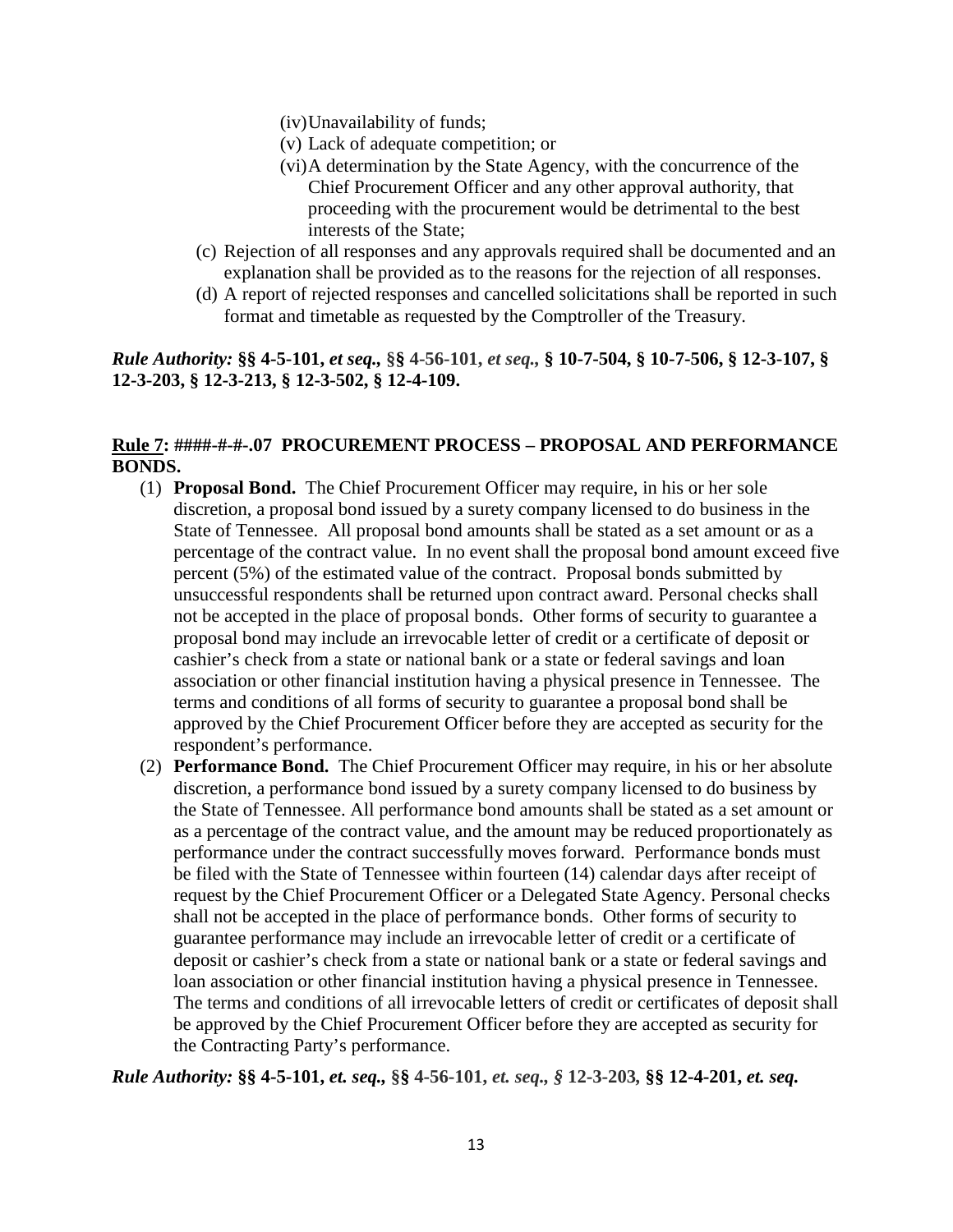# **Rule 8: ####-#-#-.08 PROCUREMENT PROCESS - COMMUNICATION AND NEGOTIATION.**

To ensure a transparent, consistent and equitable process in accordance with Central Procurement Office Policy, the Chief Procurement Officer may conduct communications as he or she determines to be in the best interests of the State, provided that any communication, clarification, or negotiation that may take place regarding any procurement or contract shall be conducted in a manner so as not to disclose any information that would give one or more respondents an unfair advantage or unfairly enable one or more respondents to improve their responses as a result and documented in the procurement file to support the final determination based on the information requested.

*Rule Authority:* **§§ 4-5-101,** *et seq.,* **§§ 4-56-101,** *et seq.,* **§ 12-3-107, § 12-3-207, § 12-3-208**

# **Rule 9: ####-#-#-.09 PROCUREMENT PROCESS – DETERMINING NON-RESPONSIVENESS.**

If the Central Procurement Office determines that a respondent has provided, for consideration in a contractor selection process or in negotiations, information that does not meet the technical requirements of the solicitation, where the respondent knew or should have known the submitted information was materially defective due to the omission of information or the submission of incorrect information, the subject response may be determined nonresponsive and rejected as prescribed in Central Procurement Policy.

*Rule Authority:* **§§ 4-5-101,** *et seq.,* **§§ 4-56-101,** *et seq.,* **§ 12-3-107.**

### **Rule 10: ####-#-#-.10 PROCUREMENT PROCESS – AMENDMENT OR WITHDRAWAL OF RESPONSES.**

A respondent may withdraw or amend a response in writing prior to its opening. After responses are opened, a respondent may only withdraw all or a portion of a response where the enforcement of the response would impose an unconscionable hardship on the respondent or as prescribed in Central Procurement Office Policy. Any decision to allow withdrawal or amendment of a response shall be documented in the solicitation file.

# *Rule Authority:* **§§ 4-5-101,** *et seq.,* **§§ 4-56-101,** *et seq.,* **§ 12-3-107, § 12-3-203.**

# **Rule 11: ####-#-#-.11 AWARD.**

Each contract shall be awarded by the Chief Procurement Officer on behalf of the Central Procurement Office or by a Delegated State Agency where authority has been delegated in accordance with these Rules and Central Procurement Office Policy. Notice of Intent to Award shall be communicated in writing or electronic transmission to all respondents. The Chief Procurement Officer is authorized to award a contract if doing so is in the best interests of the State.

### *Rule Authority:* **§§ 4-5-101,** *et seq.,* **§§ 4-56-101,** *et seq.,* **§ 12-3-107, § 12-3-203, § 12-4-109.**

# **Rule 12: ####-#-#-.12 PROTEST PROCEDURES.**

(1) **Objection of Technical Requirements, Scope of Services or Specifications Prior to Evaluation of Responses.** The State shall use technical requirements and scopes of services that are non-restrictive. Concerns regarding any defects or ambiguities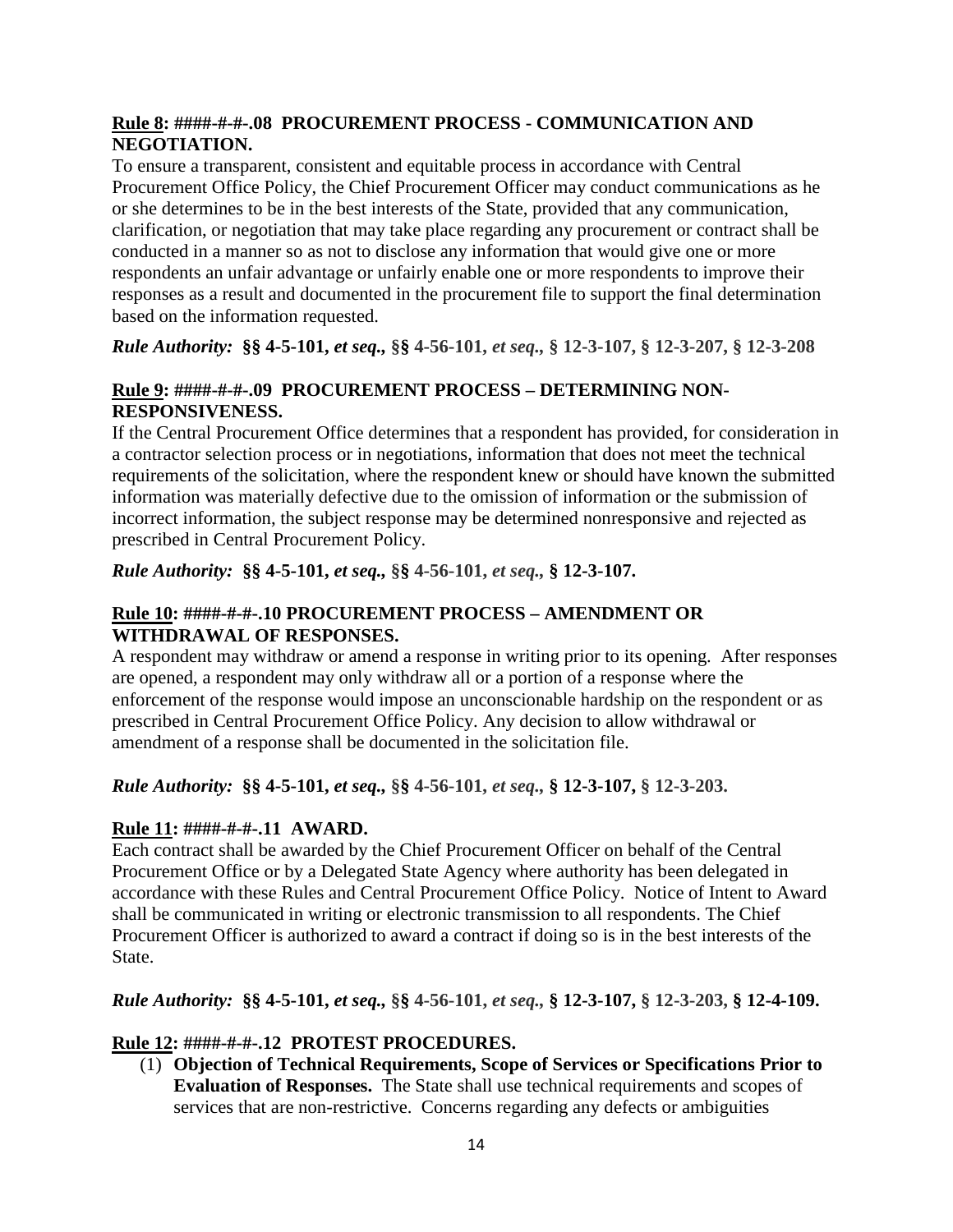involving a solicitation shall be made in writing and delivered to the Central Procurement Office no later than seven (7) calendar days after the solicitation has been posted to the website of the Central Procurement Office or the Delegated State Agency as the case may be.

- (2) **Protest After Notice of Intent to Award.** Any aggrieved respondent, who has submitted a response to a solicitation subject to these Rules and applicable law, may file a written protest with the Chief Procurement Officer. The protest must be received by the Central Procurement Office within seven (7) calendar days from the beginning of the Open File Period.
	- (a) On the first day of the Open File Period, all respondents are deemed to know all facts documented in the State's procurement files.
	- (b) A written protest filed by a respondent with the Chief Procurement Officer shall enumerate and detail all grounds for the protest in accordance with these Rules.
	- (c) The Chief Procurement Officer may consider the following grounds for protest and no others:
		- 1. The contract award was arbitrary, capricious, an abuse of discretion or exceeded the authority of the Central Procurement Office or the Delegated State Agency.
		- 2. The procurement process was conducted contrary to a constitutional, statutory or regulatory provision.
		- 3. The Central Procurement Office or the Delegated State Agency did not follow the rules of the procurement as set forth in the solicitation in making the contract award, and such failure to follow the rules of the procurement materially affected the contract award.
		- 4. The procurement process involved responses that were not independently arrived at in open competition, were collusive, or were submitted in bad faith.
		- 5. The contract award was the result of a technical or mathematical mistake or error during the evaluation process.
	- (d) The Aggrieved Respondent challenging the procurement process or contract award has the burden of proof and persuasion with respect to the invalidity of the procurement process or contract award.
	- (e) All protests allowed under this Rule shall first be filed with the Chief Procurement Officer. The Aggrieved Respondent shall have the right to file a protest directly with the Protest Committee, but only in the event the Chief Procurement Officer fails to acknowledge a protest within fifteen (15) calendar days of receipt of a protest, fails to resolve the protest within sixty (60) calendar days, or consents in writing to a direct appeal to the Protest Committee.
	- (f) A written protest that is filed with the Protest Committee shall:
		- 1. Meet the requirements of Tenn. Code Ann., § 4-56-103;
		- 2. Be delivered to the Chief Procurement Officer and the Comptroller of the Treasury; and,
		- 3. Raise only grounds that were raised before the Chief Procurement Officer.
	- (g) All protests, supporting documentation and the resolution or decisions thereof, shall be filed with and maintained by the Central Procurement Office in accordance with Tenn. Code Ann. §§ 10-7-101, *et seq*.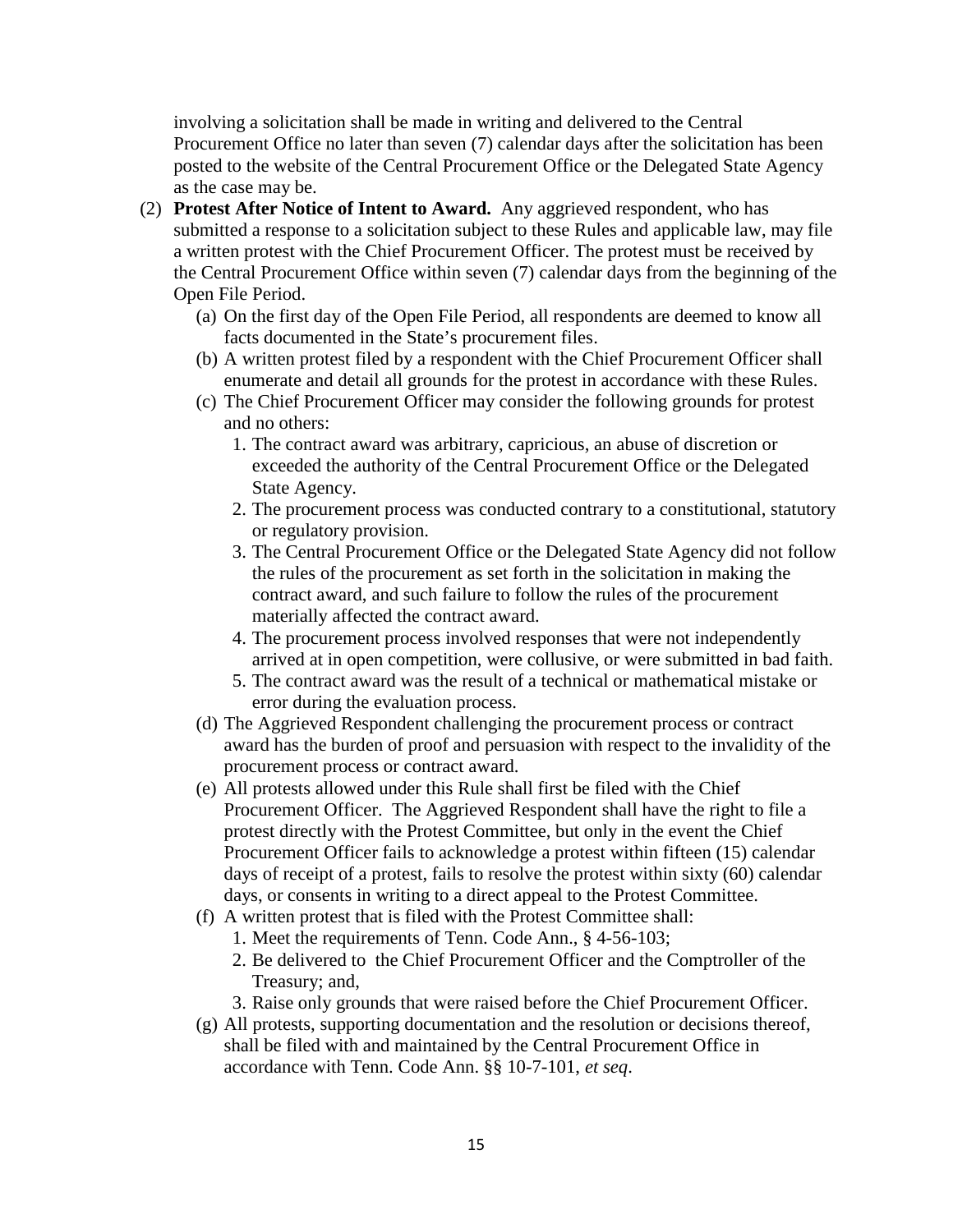- (h) A protester is required to exhaust his or her administrative remedies as provided by these Rules. The failure of an Aggrieved Respondent to timely raise a ground for protest in accordance with these Rules shall be deemed a waiver of the Aggrieved Respondent's right to seek review of such ground before the Chief Procurement Officer or the Protest Committee.
	- (i) The final determination letter of a protest before the Chief Procurement Officer shall be reported to the Protest Committee and the Comptroller of the Treasury
	- (ii) The final determination letter of a protest before the Protest Committee shall be reported to the Comptroller of the Treasury.

*Rule Authority:* **§§ 4-5-101,** *et seq.,* **§§ 4-56-101,** *et seq.,* **§§ 10-7-101***, et seq.,* **§ 12-3-107.**

### **Rule 13: ####-#-#-.13 CONTRACT FINALIZATION AND NEGOTIATION.**

In accordance with Central Procurement Office Policy, communication and negotiation shall be conducted in a manner that is in the best interests of the State, provided that any communication, clarification, or negotiation so conducted does not undermine the procurement process as set forth in the solicitation, these Rules or Central Procurement Office Policy.

*Rule Authority:* **§§ 4-5-101,** *et seq.,* **§§ 4-56-101,** *et seq.,* **§ 12-3-107, § 12-3-207, § 12-3-208.**

### **Rule 14: ####-#-#-.14 CONTRACT TYPE.**

- (1) **Term Contracts -**
	- (a) Agency Term Contract State Agencies may establish term contracts for specific goods or services. The resulting contract shall contain a maximum liability dollar amount that represents the estimated dollar volume as prescribed in the solicitation.
	- (b) Statewide Term Contract The Central Procurement Office may establish statewide term contracts that all State Agencies must utilize and that may be used by local governments and higher education.
- (2) **Term Contract - General**
	- (a) A term contract for more than a period of twelve (12) months may provide that the State has the right to cancel at any time for convenience by providing written notice to the Contracting Party.
	- (b) All term contracts shall contain a provision that provides for the termination of the contract at the end of any fiscal year in the event funds are not available.
	- (c) The requirement of a multi-year contract shall be stated in the solicitation, and any multi-year contract shall be awarded pursuant to these Rules and shall not be for a period longer than sixty (60) months unless approved by the Chief Procurement Officer as being in the best interests of the State. The justification for the contract term exceeding sixty (60) months shall be maintained in the records of the Central Procurement Office. A report of all contracts awarded for a period longer than sixty (60) months in such format and at such interval determined requested shall be provided to the Comptroller of the Treasury.
	- (d) There shall be no pricing agreement other than in a contract between the State and a Contracting Party.
- (3) **No Cost Contracts** A "No Cost Contract" is a written contract that does not result in a pecuniary obligation between the State and a Contracting Party. Prior to proceeding with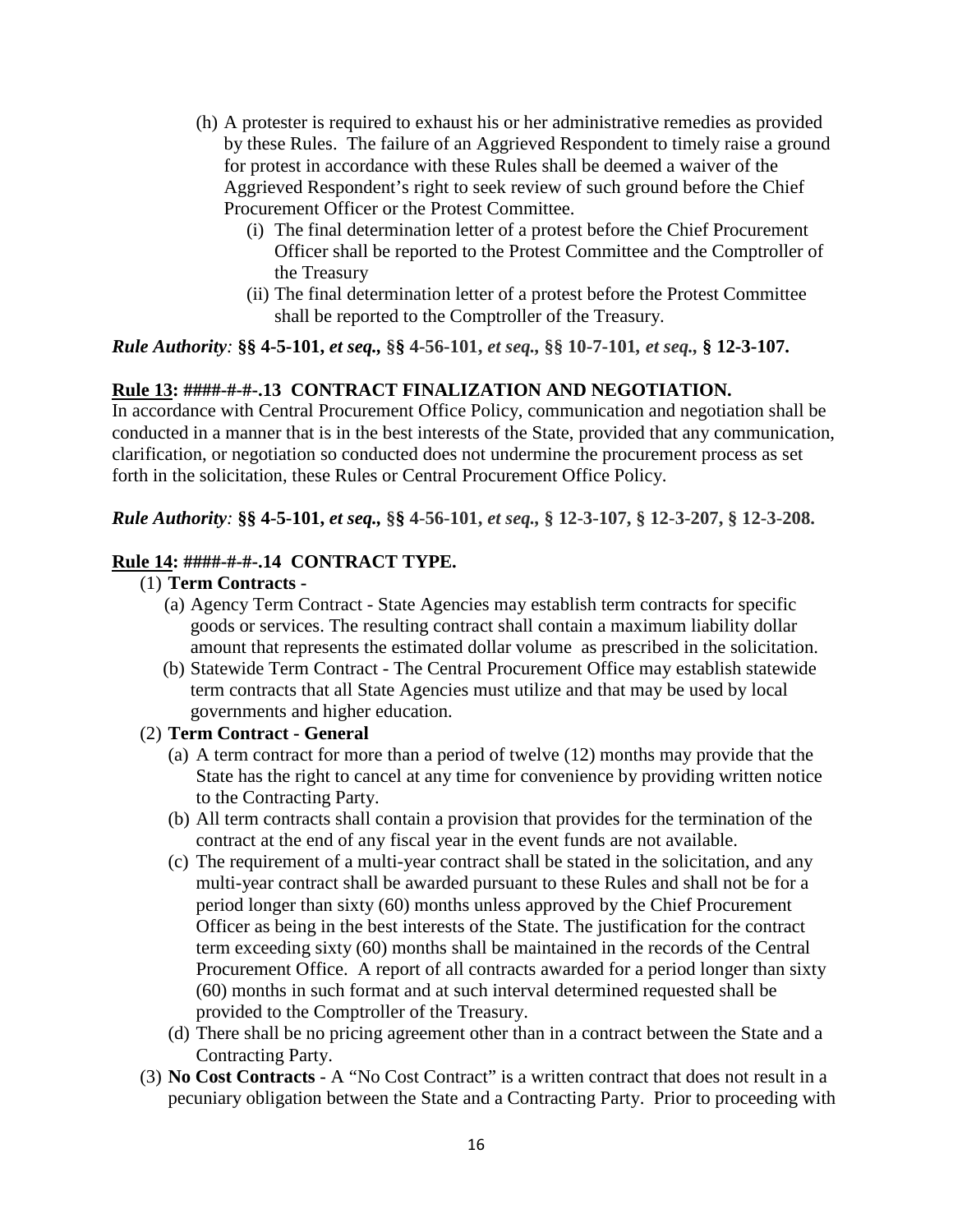procuring a No Cost Contract, the Procuring Agency shall obtain the Chief Procurement Officer's approval. If a No Cost Contract request is approved, the State Agency shall proceed with the procurement in accordance with these Rules and Central Procurement Office Policy. The request shall be maintained in the records of the Central Procurement Office.

(4) **Revenue Contracts** – A "Revenue Contract" is a written contract where a State Agency provides specific deliverable services for monetary compensation. Prior to proceeding with any Revenue Contract negotiation, the State Agency must obtain the prior approval of the Chief Procurement Officer. If the request to enter into a Revenue Contract is approved, the State Agency shall proceed to procure the Revenue Contract in accordance with these Rules and Central Procurement Office Policy. The request shall be maintained in the records of the Central Procurement Office.

# *Rule Authority:* **§§ 4-5-101,** *et seq.,* **§§ 4-56-101,** *et seq.,* **§12-3-107, § 12-3-201,** *et seq.*

### **Rule 15: ####-#-#-.15 GRANTS.**

- (1) **Grant Contract.** A Grant Contract is a contract used to effect an award of funding or property to a grant recipient or Grantee. A grant shall benefit the general public or some population of the general public. Deliverables pursuant to a grant contract shall be comprised of services to third-party beneficiaries rather than services provided to the State.
	- (a) A Grant shall represent one of the following:
		- 1. A contract effecting an award to a nonprofit organization, a for-profit organization or governmental entity, the primary purpose of which is to grant funds to finance operations or program activities;
		- 2. A contract passing through a federal award that specifically identifies by name a Grantee or subrecipient; or
		- 3. A contract affecting an award to fund work toward the completion of an activity or program that could not otherwise be more advantageously procured under a fee-for-service type contract. A grant representing this type of award must be determined by the Chief Procurement Officer to be in the best interests of the State.
	- (b) A Grant Contract shall meet the following requirements by contract type:
		- 1. Cost Reimbursement Grant A Cost Reimbursement Grant may create either a subrecipient or a vendor relationship between the Grantor State Agency and the Grantee as defined by Central Procurement Office Policy or applicable law.
		- 2. A Cost Reimbursement Grant Contract shall detail the State approved Grant Budget.
			- (i) A Grant Budget shall contain a schedule itemizing one or more specific activities or purposes under the Grant Contract along with the maximum amounts that may be reimbursed for each. A Grant Budget shall also detail the total sum that shall be available for reimbursement for all purposes under the Grant Contract and that total shall equal the maximum liability under the Grant Contract.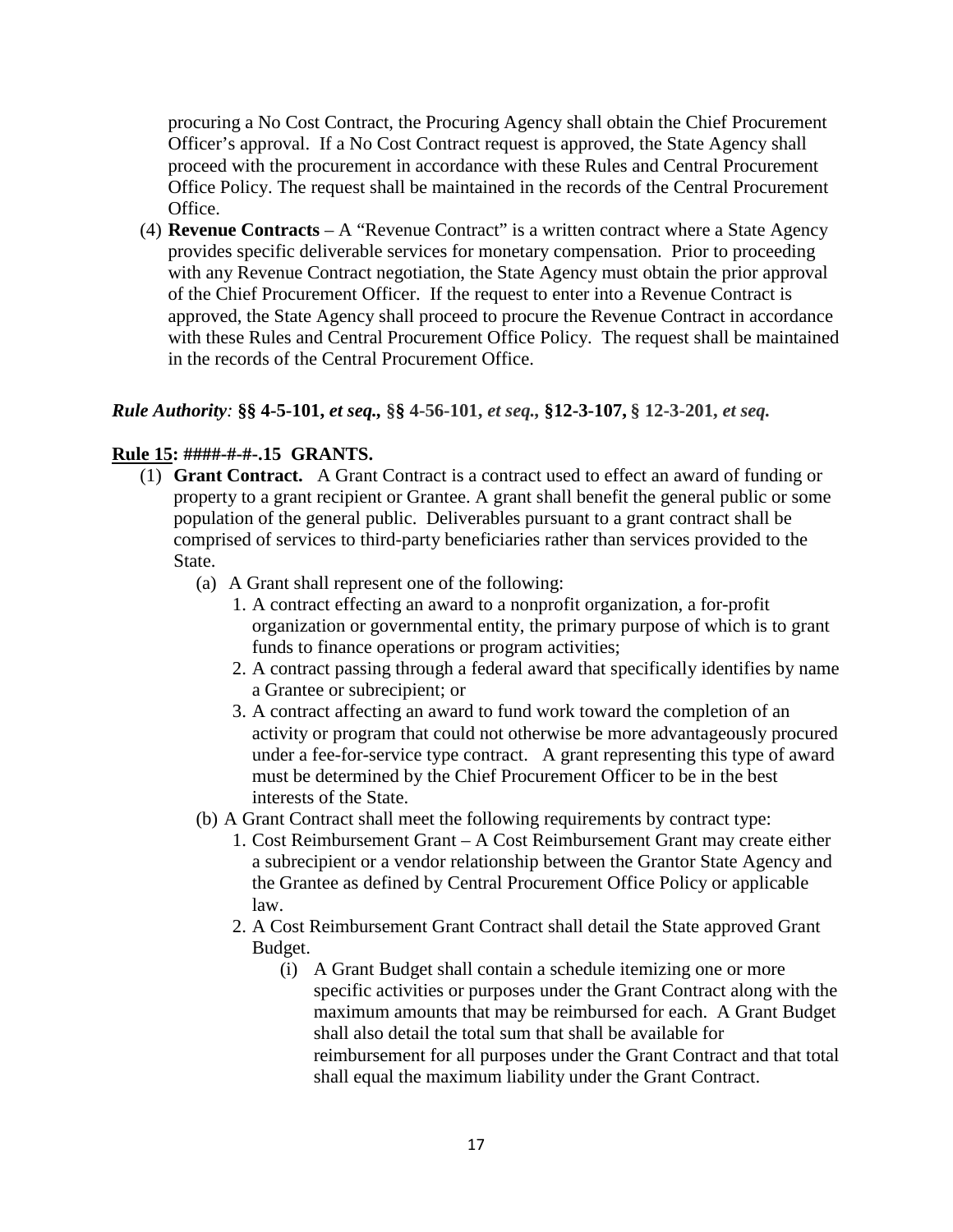- (ii) A Grant Budget may also include a schedule of one or more specific units of service or milestones and the amounts that shall be reimbursed upon completion of each unit or milestone.
- (2) **Grant Budget.** The Grantor State Agency shall conduct analyses and negotiations to ensure that Grant Budget amounts are appropriate to support the activities contemplated in the Grant Contract.
- (3) **Grantee Selection Process.** The Grantor State Agency shall document the Grantee selection process specifying whether it was competitive or non-competitive and detailing reasons for noncompetitive selections. The Grantor State Agency shall also provide a summary of said documentation to the Central Procurement Office with the Grant Contract as a condition for approval. The Central Procurement Office shall maintain a record of the selection process.
- (4) **Cost Reimbursement Grant.** A Cost Reimbursement Grant Contract shall be written, signed by the parties, and approved in accordance with these Rules and Central Procurement Office Policy.
- (5) **Endowment Grant.** An Endowment Grant is a limited Grant Contract that originates from a specific appropriation, effecting an award and conveyance of funds or property to a Grantee for a particular purpose to benefit the general public as a whole or some population of the general public. An Endowment Grant is used to transfer funds to a grantee pursuant to an appropriation.
	- (a) An Endowment Grant Contract shall meet the following requirements:
		- 1. The State has documented authority to make an Endowment Grant and the State can justify that a cost-reimbursement is not a more appropriate grant model to use;
		- 2. The State's intention to make an endowment award free of conditions beyond the specified purpose of the grant is clear;
		- 3. The State has made a written offer of an endowment award to the Grantee;
		- 4. The Grantee has accepted the grant award in writing; and
		- 5. The fulfillment of the Grant's specific purpose by the Grantee is set forth in the Grant Contract.
	- (b) An Endowment Grant Contract shall result in the provision of services that are ancillary to the operation of State or federal programs, but does not involve the management and implementation of a State or federal program.
	- (c) An Endowment Grant Contract shall not create a subrecipient relationship between the State and the Grantee as defined by Central Procurement Office Policy.
	- (d) An Endowment Grant Contract must be determined to be in the best interests of the State by the Chief Procurement Officer.
	- (e) The Grantor State Agency shall document the Grantee selection process specifying whether it was competitive or non-competitive and detailing reasons for a noncompetitive selection. The State Agency shall provide a summary of said documentation to the Central Procurement Office with the Grant Contract as a condition for approval.
	- (f) An Endowment Grant Contract shall cite the State's authority to make the grant.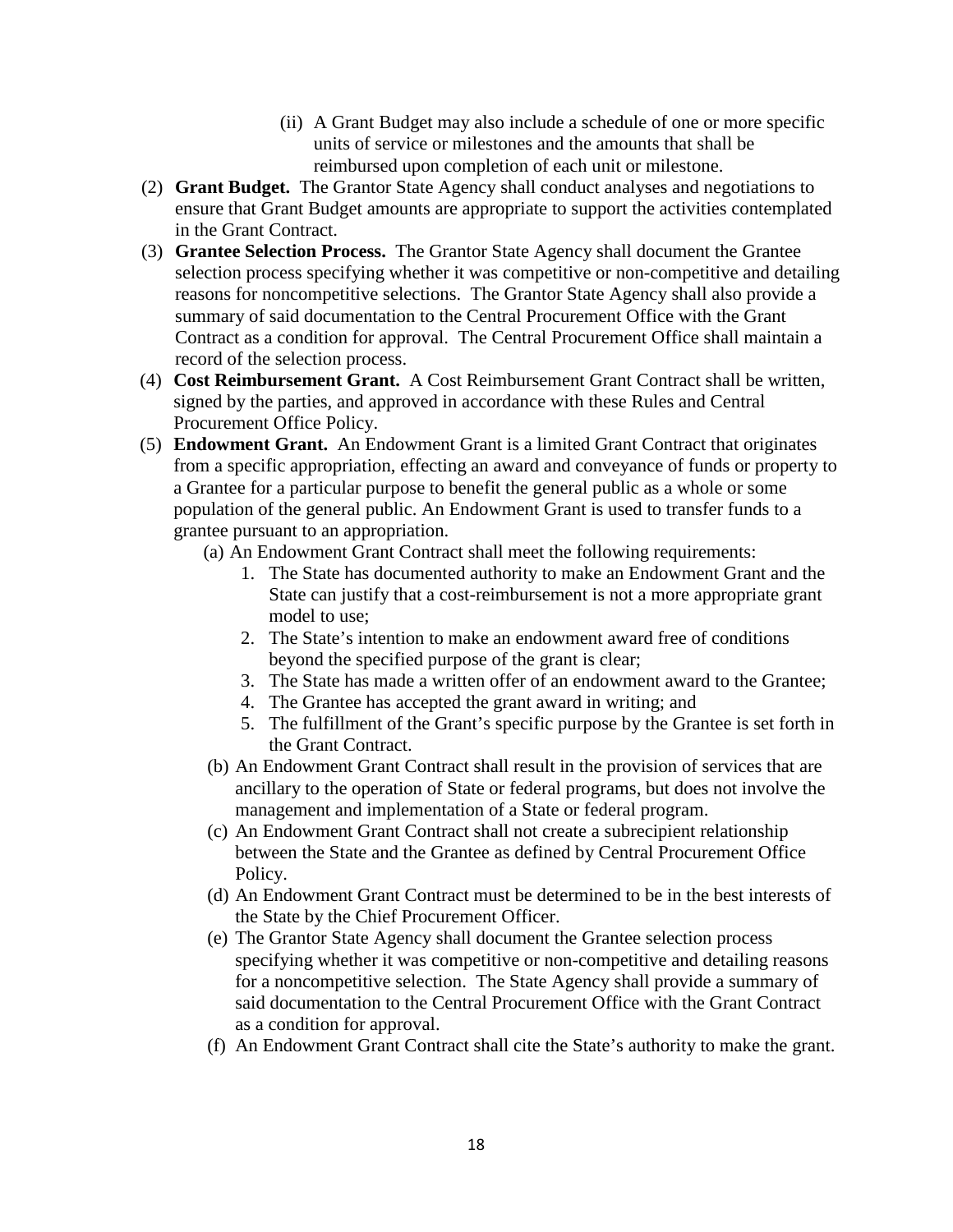- (g) An Endowment Grant Contract shall be written, signed by the parties, and approved in accordance with these Rules and Central Procurement Office Policy.
- (h) Documentation of the justification to enter into an endowment grant shall be maintained by the Central Procurement Office.
- (6) All programs funded by a Grant Contract are subject to audit. It is not intended, however, that the existence of more than one Grant Contract or source of funds for a single Grantee require more than one audit in a single audit period.

### *Rule Authority:* **§§ 4-5-101,** *et seq.,* **§§ 4-56-101,** *et seq.,* **§ 12-3-107.**

### **Rule 16: ####-#-#-.16 GENERAL REQUIREMENTS OF CONTRACTS.**

The purpose of a written contract is to reduce the parties' agreement to writing. No unwritten terms, conditions or understandings of the parties shall form the basis of a contract or an alteration of or amendment to a contract. All contracts shall be explicit and clearly state the rights and duties of each party. The terms and conditions of a contract subject to these Rules shall be written, in form and content, in accordance with Central Procurement Office Policy. Except as otherwise provided by these Rules, all contracts shall meet the following requirements:

- (1) The Contracting Party's duties shall be clearly and specifically defined and detailed in such a manner as to ensure accountability. The Contracting Party's duties may include, but are not limited to type, scope, duration, form, quality, quantity, place, time, and purpose of goods or services.
- (2) The State's duties shall be clearly defined and detailed in accordance with Central Procurement Office Policy. Contract terms shall clearly indicate the maximum liability, as applicable, to the State under the contract. The State's duties shall also include, but are not limited to, the method, timing and conditions of payment and the term of the contract.
- (3) Where appropriate, additional provisions, necessary to specify the particulars of a contract and protect the interests of the State shall be written in accordance with Central Procurement Office Policy.
- (4) If the Contracting Party is a corporation, its name shall be stated in the contract as it appears in its charter. The person signing on behalf of the corporation shall have authority to do so, and his or her position with the corporation shall be shown on the signature page. The Chief Procurement Officer may require that the Contracting Party provide a copy of its corporate charter or certificate of authority prior to contract approval.
- (5) In circumstances deemed appropriate by the Chief Procurement Officer, the State may require a potential contractor to provide a performance bond or surety deposit prior to entering a contract subject to these Rules.
- (6) As deemed appropriate, the State may require a potential contractor to provide proof of insurance prior to entering a contract subject to these Rules.
- (7) Any reimbursement to a contractor for travel, meals, or lodging shall be subject to the amounts, limitations, and Rules set forth in the State Comprehensive Travel Regulations as amended. The limits and Rules set forth in the State Comprehensive Travel Regulations shall be construed to provide for the reimbursement of travel expenses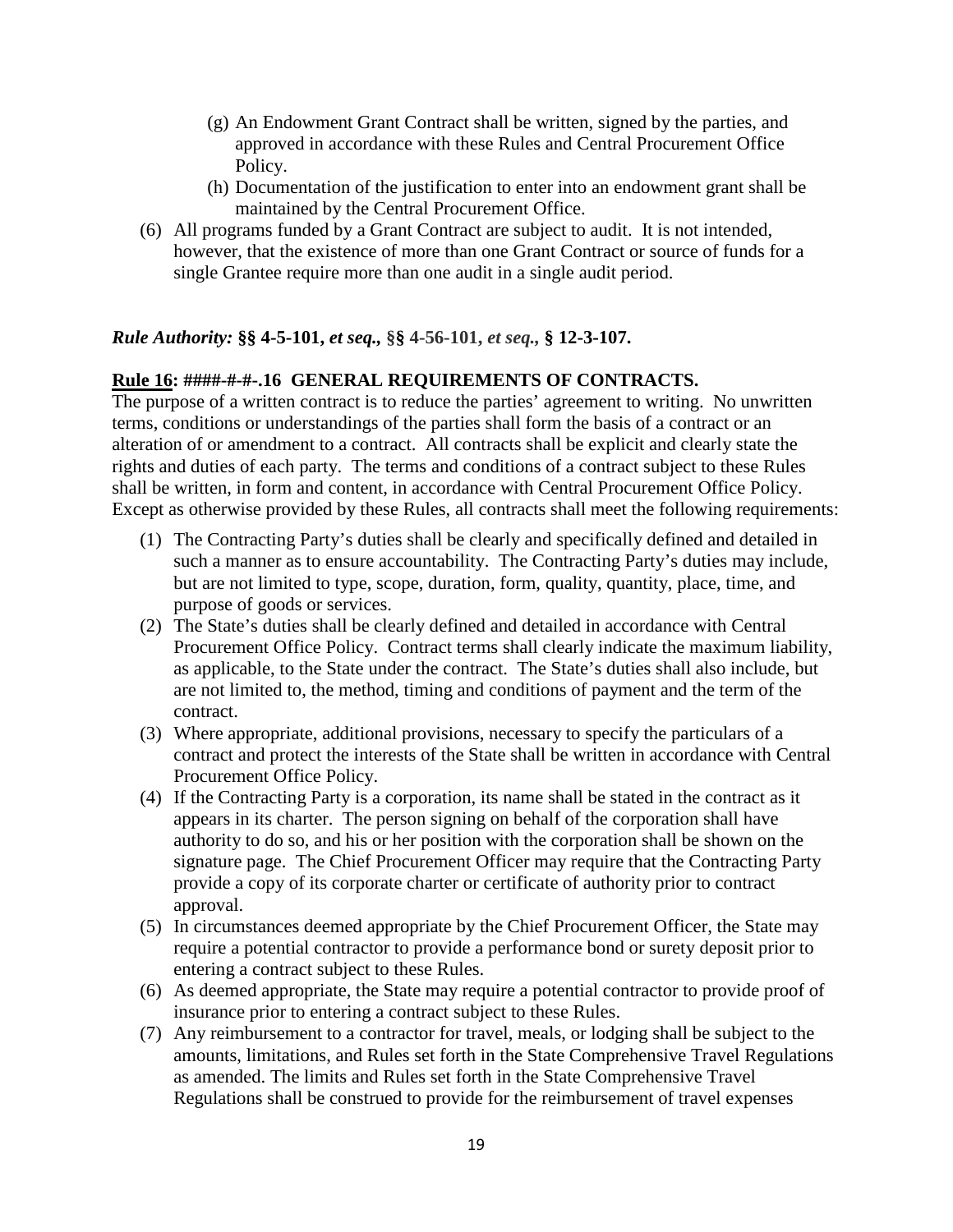incurred within the State of Tennessee at "in-State rates" and for the reimbursement of travel expenses incurred outside the State of Tennessee at "out-of-State rates."

### *Rule Authority:* **§§ 4-5-101,** *et seq.,* **§§ 4-56-101,** *et seq.,* **§ 12-3-107, § 12-4-201***, et seq.*

# **Rule 17: ####-#-#-.17 NECESSARY OR PROHIBITED CONTRACT CLAUSES AND RULE EXCEPTIONS.**

The purpose of this Rule is to prescribe the necessary and prohibited contract clauses for contracts subject to these Rules. The form and content of all contract clauses shall be established by Central Procurement Office Policy. This Rule shall also prescribe a procedure for approving exceptions or modifications to contract clauses prescribed or prohibited by this Rule or Central Procurement Office Policy.

### **(1) Necessary Contract Clauses For All Contract Types.**

- **(a) Term.** All contracts subject to these Rules shall specify the term of the contract. The term of the contract shall include the commencement date of the contract, the termination date, and any renewals of the contract via an amendment. Contracts subject to these Rules may only be renewed in writing, signed by the appropriate State official, and delivered electronically or through regular mail to the Contracting Party. One time purchases do not require the term to be specified.
- **(b) Maximum Liability for Goods or Services.** All contracts subject to these Rules shall specify the maximum liability of the State for goods and services under the contract, including the Contracting Party's direct or indirect costs. All statewide contracts shall include an estimated liability for goods and services purchased under the contract.

# **(c) Payment for Goods or Services.**

- 1. All contracts subject to these Rules shall contain a provision that clearly sets forth the circumstances giving rise to the State's obligation to make payments for goods received or services performed. All contracts shall contain specific rates and prices and shall state that the rates and prices are firm for the duration of the contract unless specifically addressed in the contract.
- 2. All contracts shall generally provide that the State is only obligated to pay for goods received or services performed, which are acceptable to the State, prior to the date of the State's payment. Advance payments under the contract prior to receipt of goods or performance of services should be avoided, but advanced payments may be authorized by the Chief Procurement Officer if doing so is in the best interests of the State and in accordance with applicable law.
- 3. All contracts shall provide that payments made by the State under the contract shall first be certified by an authorized State official that goods received are acceptable in quantity and quality or that the contractor's performance of services is satisfactory and that the Contracting Party is entitled to payment under the contract. This certification shall be documented by the appropriate Procuring Agency staff's written approval of each invoice submitted for payment.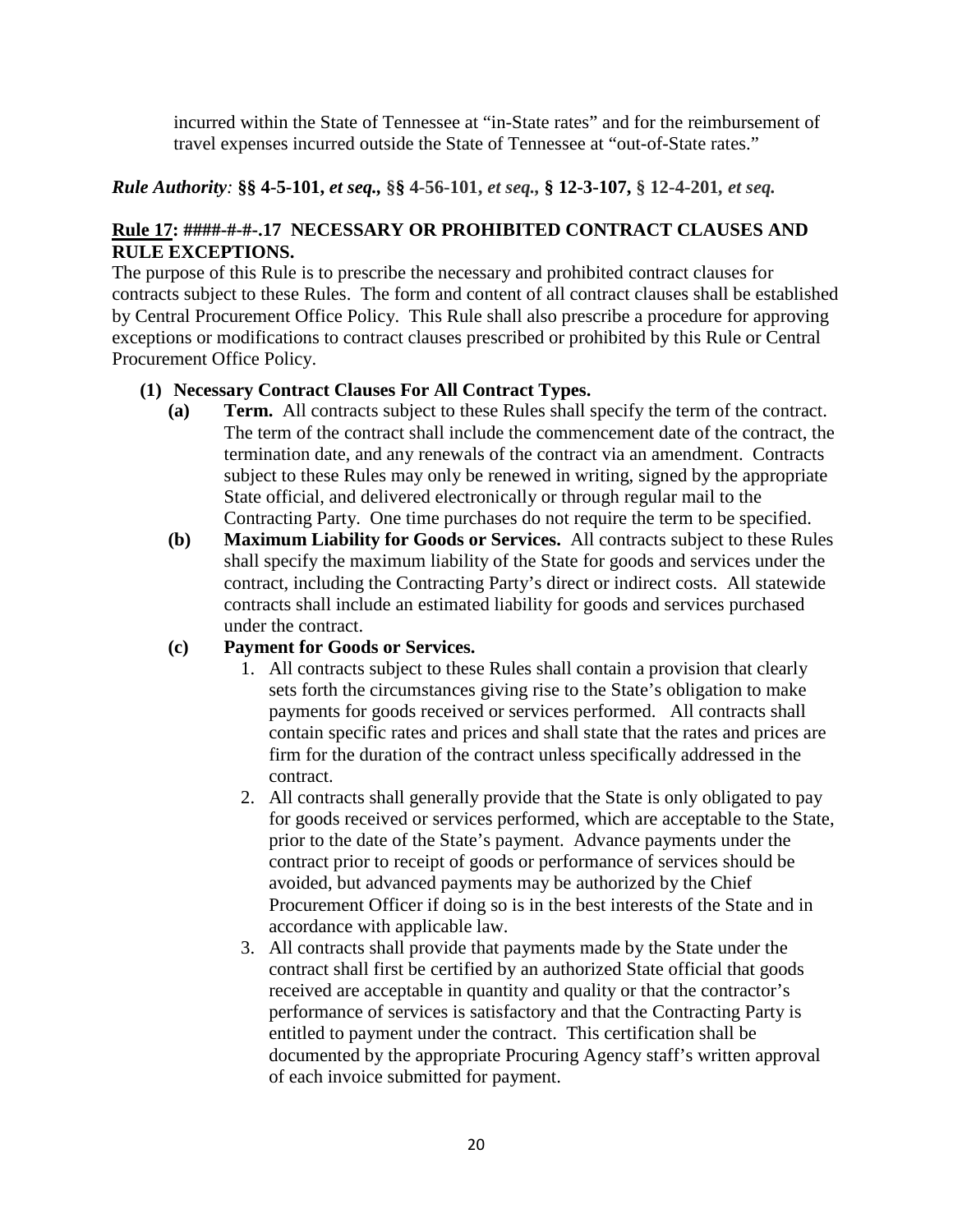- 4. All contracts subject to these Rules that require an incentive payment shall detail the terms and conditions giving rise to the Contracting Party's entitlement to an incentive payment.
- **(d) Non- Discrimination.** All contracts subject to these Rules shall contain a provision that prohibits the Contracting Party from discriminating against an individual on the basis of race, creed, color, religion, sex, age, handicap or disability, national origin or other protected class under State or federal law with respect to employment or other opportunities with the Contracting Party.
- **(e) Immigration.** All contracts subject to these Rules shall contain a provision requiring a Contracting Party to certify that the Contracting Party has not knowingly utilized the services of illegal immigrants in the performance of its contract with the State for goods or services.
- **(f) Necessary Signatories.** All contracts subject to these Rules shall specify that a contract shall not be effective until it is signed by all necessary signatories of the parties. The State's necessary signatories shall be established by Central Procurement Office Policy or may be established by statute.
- **(g) Contract Documents.** All contracts subject to these Rules shall specify the documents that comprise the contract, in order of priority, between the State and any of its Contracting Parties.
- **(h) Entire Agreement, Amendments, Modifications, Renewals or Extensions.** All contracts subject to these Rules shall contain a provision that provides that the contract reflects the entire agreement of the parties and that there are no other prior or contemporaneous agreements that modify, supplement or contradict any of the express terms of the contract. All contracts shall further provide that any amendments, modifications, renewals or extensions to the contract shall be in writing and signed by all parties who signed the Base Contract.
- **(i) Choice of Law and Venue.** All contracts subject to these Rules shall provide that the contract shall be governed by the Laws of Tennessee and that the Tennessee Claims Commission or the State or federal courts in Tennessee shall be the venue for resolving disputes or disagreements under the contract.
- **(j) Retention of Records and Audit.** A contract for the purchase of materials, supplies, equipment or services shall include the following clause regarding the contractor's requirement to retain and maintain books and records related to work performed or money received under the contract:

The state shall be entitled to audit the books and records of a contractor or any subcontractor under any contract or subcontract other than a firm fixed-price contract, to the extent that any such books and records relate to the performance of such contract or subcontract. Such books and records shall be maintained by the contractor for a period of three (3) years from the date of final payment under the prime contract and by the subcontractor for a period of three (3) years from the date of final payment under the subcontract, unless a shorter period is otherwise authorized in writing.

All contracts after 7-1-13 shall include this provision and such provision cannot be amended or removed without the written consent of the Comptroller of the Treasurer.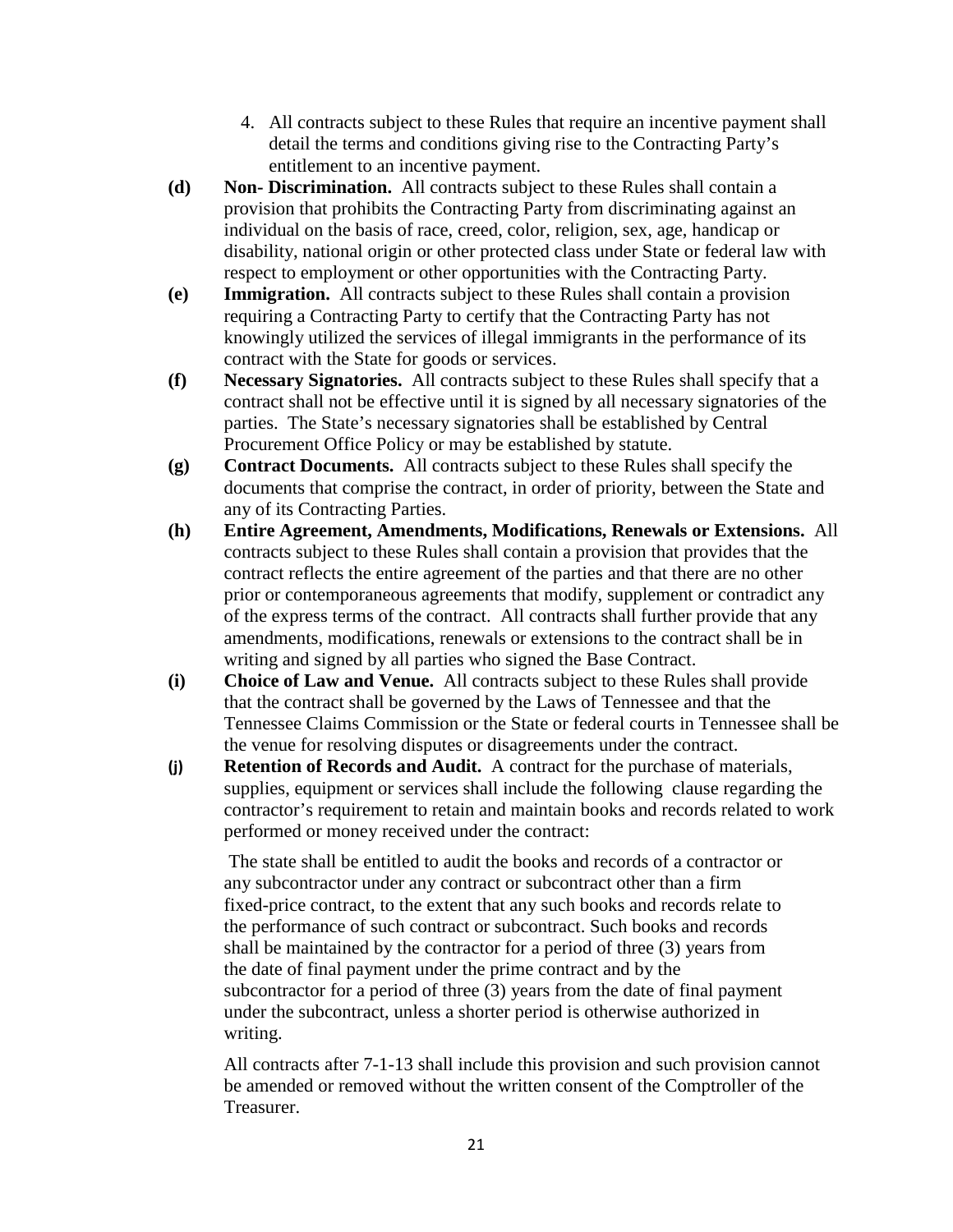- **(k) Independent Contractor.** All contracts subject to these Rules shall provide that the Contracting Party is not an agent of the State, but rather, holds the status of an independent contractor.
- **(l) Force Majeure.** All contracts subject to these Rules shall contain a provision that relieves the contracting parties of performance in the event of a *force majeure*, which includes, by way of example, acts of God, war, or civil unrest.
- **(m) Conflicting Terms and Conditions.** All contracts subject to these Rules shall contain a provision that resolves conflicts between the contract's terms and conditions, the solicitation documents, the proposals and any amendments to the contract.
- **(n) Notice.** All contracts subject to these Rules shall require a designated point of contact for the State and the Contracting Party to facilitate notice to the other party.
- **(o) Termination.** All contracts subject to these Rules shall contain provisions whereby the contract can be terminated for breach or convenience. Termination for breach provisions shall specify the circumstances giving rise to breach, the time period of notice, and the cure period, if any. Termination for convenience provisions shall specify the time period of notice and payments to the Contracting Party up to the date of termination. All contracts subject to these Rules shall contain a Termination for lack of funding clause. All termination provisions shall specify the means by which notice of termination of the contract is communicated.
- **(p) Printing Contracts.** All printing contracts subject to these Rules shall comply with Tenn. Code Ann. § 12-7-103(d) by including a provision whereby the Contracting Party agrees that no publication shall be printed unless a printing authorization number has been obtained and affixed to the contract.
- **(q) Annual Report and Audit.** All grant contracts subject to these Rules shall contain a provision pertaining to an annual report and audit of the grantee. The Comptroller of the Treasury shall prescribe the wording of the provision to be used
- **(r) Monitoring.** All contracts subject to these Rules shall contain a provision that states that the contractor's activities conducted and records maintained pursuant to the subject contract shall be subject to monitoring and evaluation by the Comptroller of the Treasury. The Comptroller of the Treasury shall prescribe the wording of the provision to be used.
- **(s) Debarment and Suspension**. All contracts subject to these Rules shall contain a provision concerning the circumstances under which a contracting party may be considered debarred or suspended from doing business with the State. This contract provisions shall act as a certification that the contracting party:
	- 1. is not presently debarred, suspended, proposed for debarment, declared ineligible, or voluntarily excluded from covered transactions by any federal or state department or agency;
	- 2. has not, within a three (3) year period preceding the contract, been convicted of, or had a civil judgment rendered against the contracting party from commission of fraud, or a criminal offence in connection with obtaining, attempting to obtain, or performing a public (federal, state, or local) transaction or grant under a public transaction; violation of federal or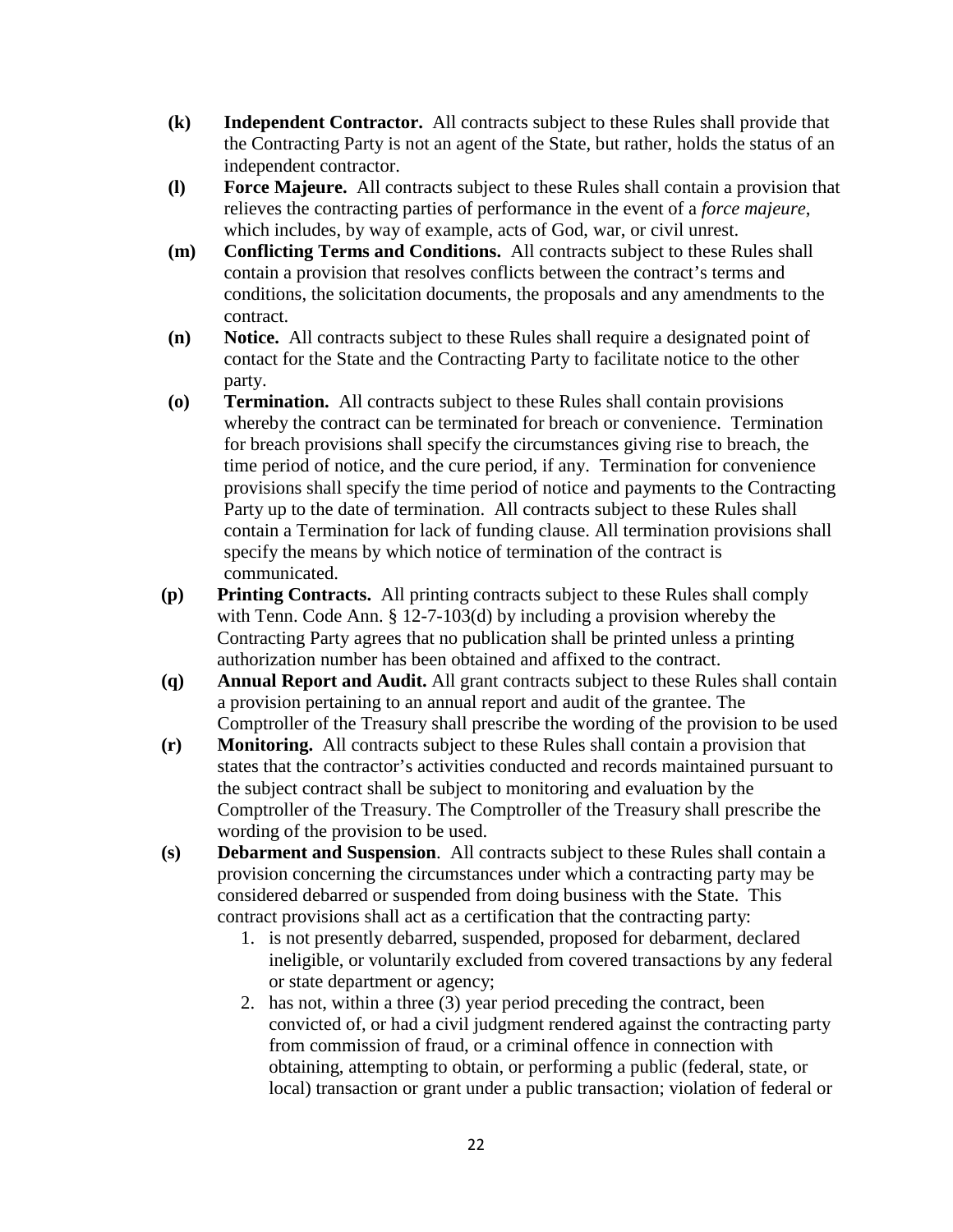state antitrust statutes or commission of embezzlement, theft, forgery, bribery, falsification, or destruction of records, making false statements, or receiving stolen property;

- 3. is not presently indicted or otherwise criminally or civilly charged by a government entity (federal, state, or local) with commission of any of the offenses detailed above; and
- 4. has not within a three (3) year period preceding the contract had one or more public transactions (federal, state, or local) terminated for cause or default.

The Debarment and Suspension provision shall further require the Contractor to provide immediate written notice to the State if at any time the contracting party learns that the contracting party has failed to disclose information or that due to changed circumstances, its principals, affiliates or subcontractors are excluded or disqualified from contracting with any government entity.

- **(2) Prohibited Contract Clauses.** The following terms shall not be included in a contract:
	- (a) **Indemnification and Hold Harmless.** Contract provisions requiring the State to indemnify and hold a Contracting Party harmless are prohibited.
	- (b) **Limitation of Liability**.
		- **1.** All limitations of liability must comply with Tenn. Code Ann. §§ 12-3-314 and 12-4-119 and Central Procurement Office Policy. Limitations of Liability that do not comply with Tenn. Code Ann. §§ 12-3-314 and 12-4-119 or Central Procurement Office Policy are prohibited.
		- **2.** Contractual provisions limiting a Contracting Party's liability for intentional torts, criminal acts, or fraudulent conduct are prohibited.
		- **3.** Contractual provisions that limit a Contracting Party's liability to an amount less than two times the value of the contract are subject to approval by the Chief Procurement Officer and are otherwise prohibited without the Chief Procurement Officer's approval. The Chief Procurement Officer must make a finding that limiting a Contracting Party's liability to less than two times the value of the contract is in the best interests of the State.
	- (c) **Bonus Payments.** Bonus payment provisions are prohibited for all contracts subject to these Rules.
- (3) **Rule Exception Procedure.** The Central Procurement Officer may approve exceptions to these Rules or Central Procurement Office Policy as follows:
	- (a) The Procuring Agency may request, and the Chief Procurement Officer may authorize or initiate an amendment to an existing contract or a modification of a solicitation, at any stage of the procurement or contract negotiation process, in circumstances where the Chief Procurement Officer determines that doing so is in the best interests of the State.
	- (b) If the Procuring Agency considers it necessary to modify a necessary contract clause, it shall submit a request to the Chief Procurement Officer to modify a necessary contract clause.
		- 1. The request for modification of a necessary contract clause shall contain justification that addresses the following:
			- (i) The text of the new clause sought to be used;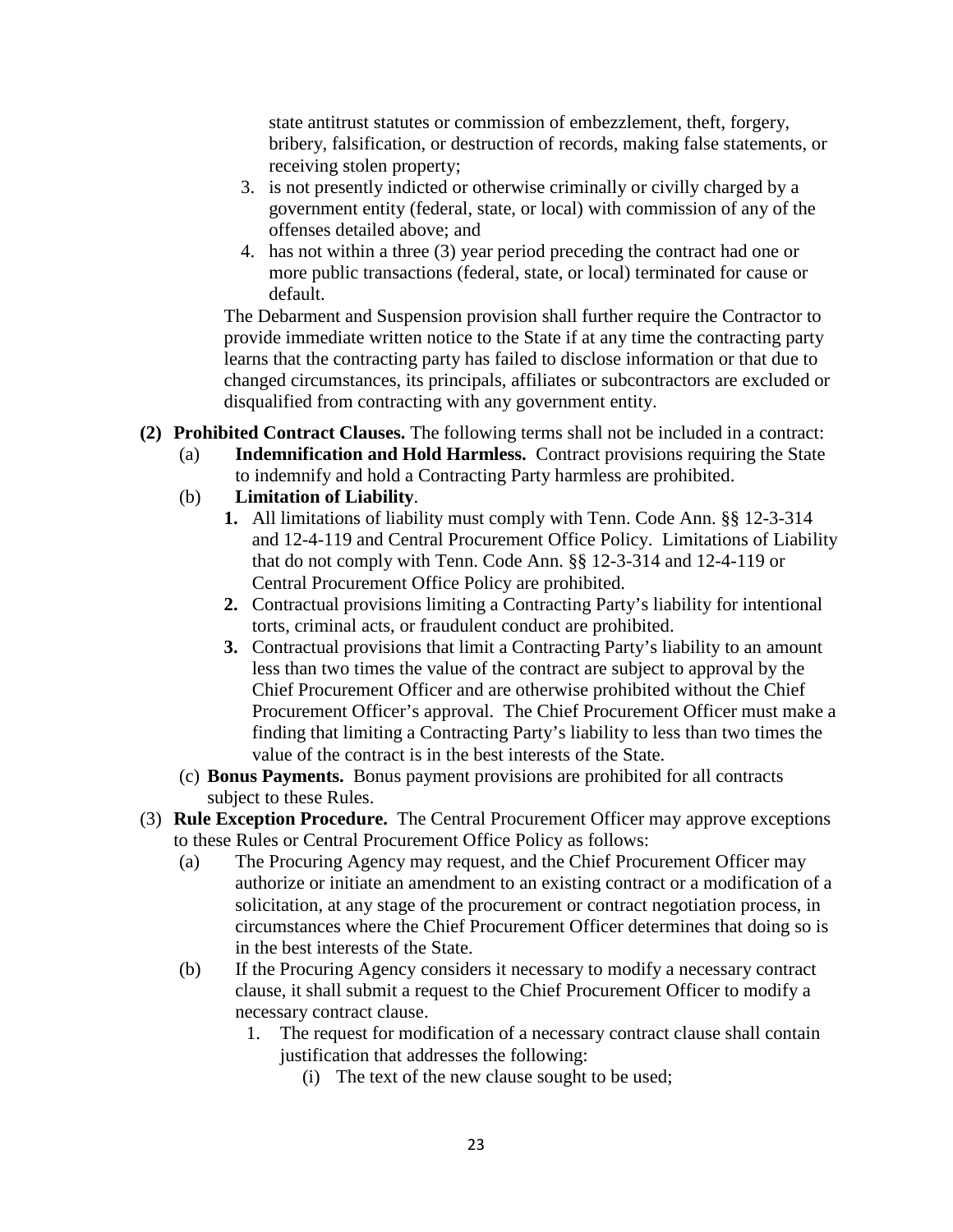- (ii) If applicable, the risks to the State created by the new clause, and the impact on the State by allowing the new clause;
- (iii) The conditions in the market place that justify modification of the necessary contract clause; and
- (iv) The anticipated impact on the State's procurement if modification to the necessary contract clause is not allowed.
- (c) The Chief Procurement Officer shall have the authority to approve the language submitted or may authorize acceptance of the modification under alternative language. Any approval shall be in writing and detail the specific alternative language approved.

*Rule Authority:* **§§ 4-5-101,** *et seq.,* **§§ 4-56-101,** *et seq.,* **§ 4-21-401, § 12-3-106, § 12-3-107, § 12-3-314, § 12-4-119, § 12-4-408, § 12-7-103.**

# **Rule 18: ####-#-#-.18 APPROVAL PROCESS OF CONTRACTS AND AMENDMENTS.**

All contracts and amendments shall be in writing and approved in accordance with these Rules and Central Procurement Office Policy.

The Procuring Agency shall initiate approval of a contract or an amendment by delivering the contract or amendment, signed by the contract parties, to the Central Procurement Office as prescribed in Central Procurement Office Policy.

- (1) A contract or amendment subject to these Rules shall be subject to the final approval of the Chief Procurement Officer. Accordingly, the Central Procurement Office shall:
	- (a) Provide technical assistance toward the achievement of procurement goals and protection of the State's interests; and
	- (b) Manage the review process to secure approval by other officials required by these Rules.
- (2) Certain contracts require the approval of the following officials in addition to the Chief Procurement Officer:
	- (a) The Governor shall approve a contract between State Agencies that includes provisions for cooperative programs.
	- (b) The State Architect shall approve a contract that includes provisions for engineering or architectural services.
	- (c) The Comptroller of the Treasury shall approve a contract that includes:
		- 1. Term provisions requiring or making possible expenditures from appropriations of more than one fiscal year;
		- 2. Provisions for financial management (including electronic data processing systems impacting financial management), auditing, or accounting services;
		- 3. Provisions concerning management services of all types, including management studies, planning services, public relations, evaluations, systems designs, data processing; or
		- 4. Provisions that make the contract subject to Comptroller review pursuant to any applicable statute or appropriations act.
	- (d) The Commissioner of the Department of Human Resources shall approve a contract that includes: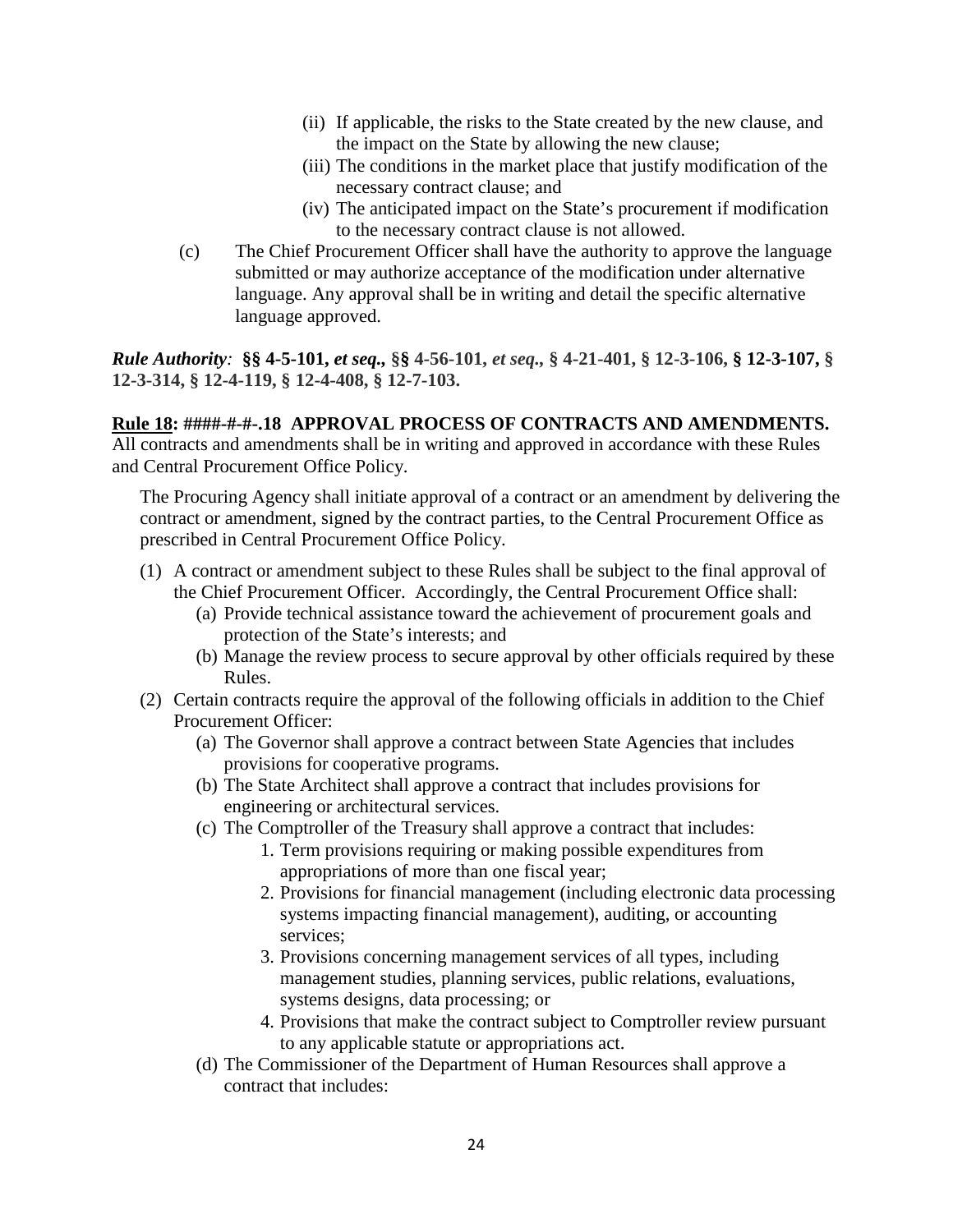- 1. Provisions for training State employees. This Rule shall not apply to contracts for systems development that provide for State employee training on the resulting system; or
- 2. Provisions permitting the procurement of services from an individual.
- (e) Other officials may be required as detailed in Central Procurement Office Policy.

*Rule Authority:* **§§ 4-5-101,** *et seq.,* **§ 4-8-303, § 4-15-102, § 4-23-204, §§ 4-56-101,** *et seq.,* **§ 12-3-107, § 12-4-109, § 12-4-110.**

# **Rule 19: ####-#-#-.19 GENERAL REQUIREMENTS OF CONTRACT AMENDMENTS.**

A contract amendment is a written contract document that modifies or supplements one or more terms or conditions of a contract and meets the following:

- (1) A contract amendment shall meet the requirements of these Rules and Central Procurement Office Policy and shall clearly detail the additions, deletions, and modifications to the subject contract.
- (2) A contract amendment should be determined by the Chief Procurement Officer to be either within the original scope of work and within the intent or a logical extension of the Base Contract.
- (3) If any change to the Base Contract results in a change to the scope of work, extends the contract term (of a contract that did not provide for a term extension), or increases the maximum liability of a contract, the Procuring Agency must memorialize these changes in a contract amendment and shall justify the contract amendment in writing. The amendment and justification is subject to the approval of the Chief Procurement Officer.
- (4) A contract amendment shall require the approval of the same officials required for approval of the Base Contract. If the amendment changes the scope or the terms of the Base Contract in such a manner as to require additional review as defined in these Rules or by applicable law, said amendment and all subsequent amendments of the contract shall require an additional approval.

*Rule Authority:* **§§ 4-5-101,** *et seq.,* **§§ 4-56-101,** *et seq.,* **§ 12-3-107.**

# **Rule 20: ####-#-#-.20 STATE AGENCY CERTIFICATION.**

The head of any State Agency contracting with a Contracting Party that is not an entity of the State shall determine and indicate, by signing the contract or authorizing the issuance of a purchase order:

- (1) The goods or services are in fact needed;
- (2) The goods or services cannot be satisfactorily or efficiently provided by the State;
- (3) Funds have been appropriated to meet the resulting financial obligations of the State for the goods or services, and the Procuring Agency has a sufficient balance of funds available in its budget, not otherwise obligated, encumbered, or committed, to meet the obligation; and
- (4) The Contracting Party has the legal capacity to enter into a contract with the State and doing so will not contravene applicable State or federal law.

*Rule Authority:* **§§ 4-5-101,** *et seq.,* **§§ 4-56-101,** *et seq.,* **§ 12-3-107, § 12-3-212.**

# **Rule 21: ####-#-#-.21 CONTRACTOR REGISTRATION.**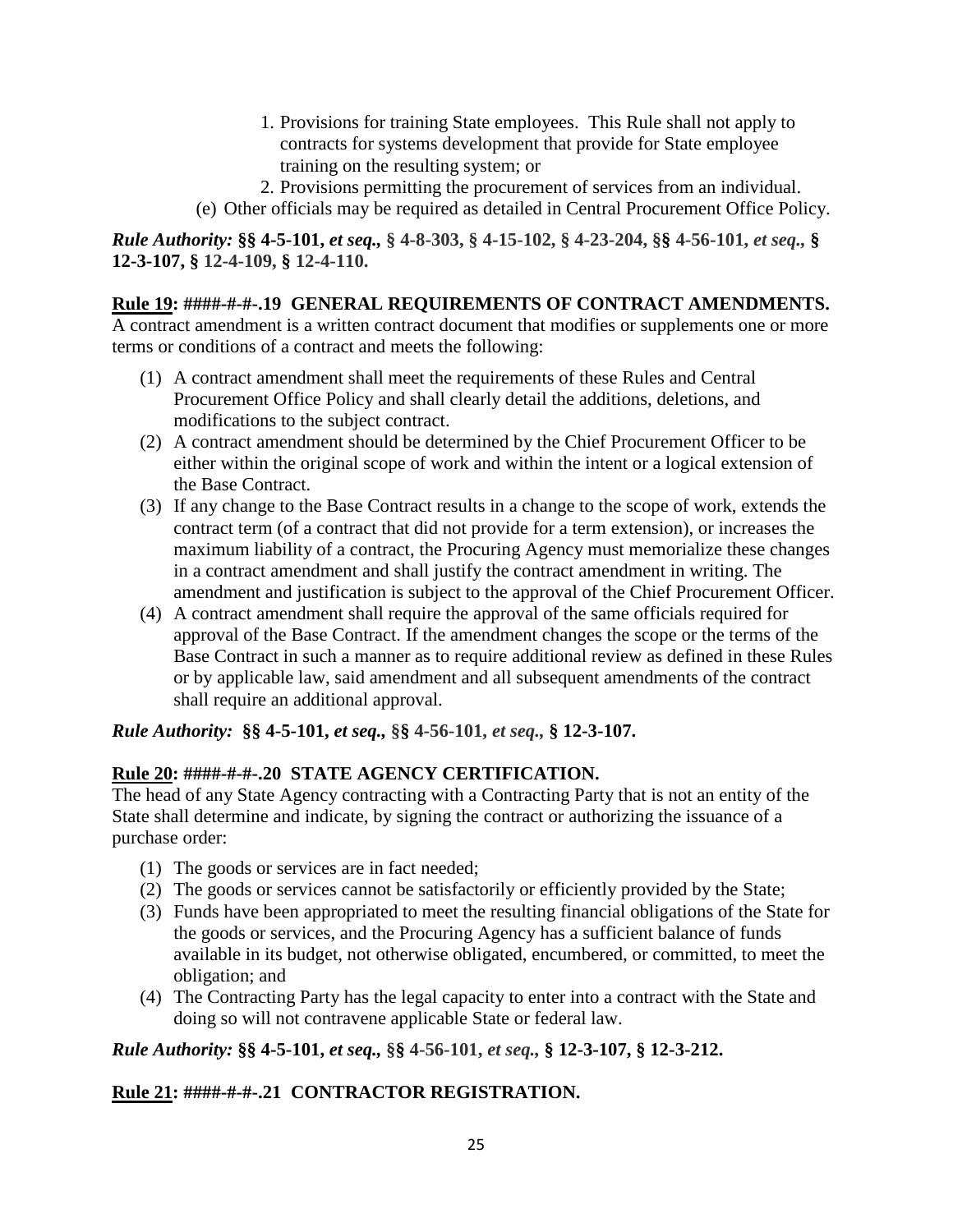In order to be awarded a contract for goods or services, a vendor must submit appropriate paperwork to Finance and Administration, Division of Accounts, to receive payment.

### *Rule Authority:* **§§ 4-5-101,** *et seq.,* **§§ 4-56-101,** *et seq.,* **§ 12-3-107, § 12-3-701,** *et seq***.**

### **Rule 22: ####-#-#-.22 INSTRUCTIONS FOR SOLICITATIONS AND CONTRACTS – DELIVERY AND COMMENCEMENT OF WORK.**

Each solicitation and each contract shall clearly state instructions for authorizing services or delivery of goods.

- (1) Except where exempt by these Rules or Central Procurement Office Policy, any Contracting Party who manufactures or delivers a product or service without an executed contract or a written purchase order and who delivers a product or service not specifically authorized by a contract or purchase order does so at his or her own risk.
- (2) A signed contract affixed with the signature of all necessary signatories required for approval, including any necessary electronic approvals, of a contract or a duly authorized and issued purchase order shall be sufficient to authorize a contractor or Grantee to deliver goods or perform services under a contract or purchase order. No official or employee of the State, except the Chief Procurement Officer, shall have the authority to authorize a Contracting Party to commence work before a contract has been duly approved and executed or a purchase order is issued according to these Rules.
- (3) All materials, equipment, supplies, and services are subject to inspection and testing. Items that do not meet contract specifications may be rejected in the sole discretion of the Chief Procurement Officer or the Delegated State Agency. Failure to reject upon receipt, however, does not relieve the contractor of liability. When subsequent tests are conducted after receipt and when such tests reveal damage or failure to meet specifications, the State may seek damages regardless of whether services have been performed or a part or all of the goods have been consumed.
- (4) Cancellation of State purchase orders may be executed by the Central Procurement Office or the Delegated State Agency. Purchase orders may be cancelled in writing by the Central Procurement Office in the case of a contractor default. A contractor may request cancellation in writing and the State may grant relief, in the sole discretion of the Chief Procurement Officer, if the contractor is prevented from performance by an act of war, order of legal authority, act of God, other unavoidable causes not attributed to the fault or the negligence of the contractor, or if doing so is in the State's best interests.

# *Rule Authority:* **§§ 4-5-101,** *et seq.,* **§§ 4-56-101,** *et seq.***, § 12-3-107.**

# **Rule 23: ####-#-#-.23 GENERAL REQUIREMENTS OF PAYMENTS.**

Contract payments shall be made in accordance with the payment terms and conditions section of the contract. No payment shall be made until the contract is approved as required by these Rules and Central Procurement Office Policy. The State is not liable to a Contracting Party for services performed or goods delivered prior to the effective date of a contract or the Contracting Party's receipt of a notice to proceed sent by the Central Procurement Office or a Delegated State Agency. Notwithstanding the foregoing, the Chief Procurement Officer shall have the authority to authorize a Contracting Party to perform services or commence work before a contract has been fully executed in accordance with these Rules and Central Procurement Office Policy.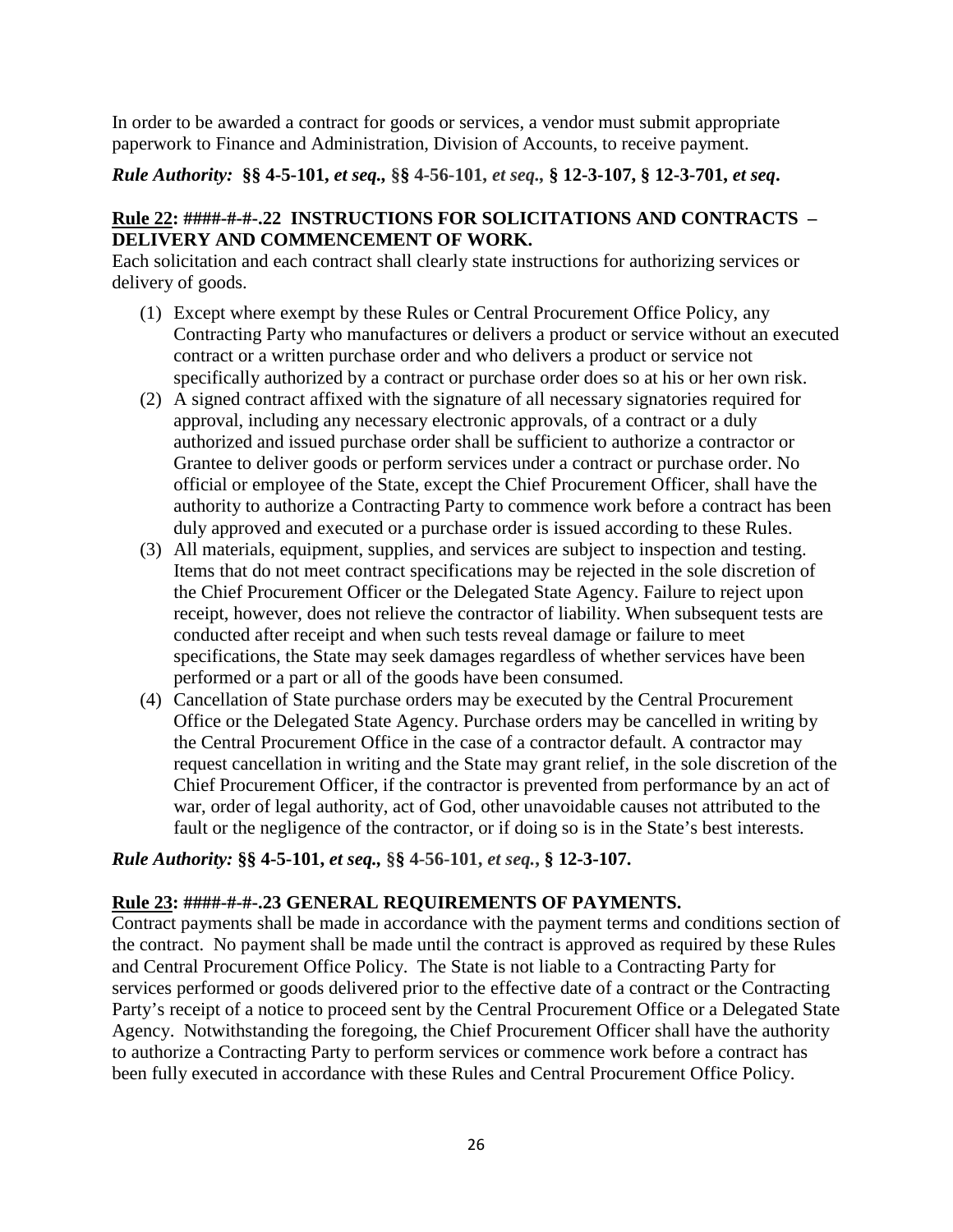- (1) All contracts, in which the State is to make one or more payments to a Contracting Party, shall provide that payments are to be made upon submittal of invoices by the contractor, after delivery of goods or the performance of the portion of the service to which each payment represents, except that Grant Contracts may provide for advance payments in accordance with these Rules and Central Procurement Office Policy.
- (2) Except as provided in this Rule, no payment shall be made for performance under a contract unless a procuring State Agency official certifies that the contractor's work progress has been evaluated, is satisfactory, and is sufficient according to the terms of the contract to justify the payment requested. This certification shall be documented by the appropriate procuring State Agency staff's written approval of each invoice submitted for payment.
- (3) All procuring State Agencies shall maintain adequate documentation to support all payments.

# *Rule Authority:* **§§ 4-5-101,** *et seq.,* **§§ 4-56-101,** *et seq.,* **§ 12-3-107, § 12-3-212.**

# **Rule 24: ####-#-#-.24 STATEWIDE CONTRACT MANAGEMENT.**

The Central Procurement Office shall be responsible for the management of all Statewide Contracts. The procuring State Agency shall be responsible for contract management of all Grant and Term Contracts procured by the Central Procurement Office on behalf of the State Agency or within their delegated authority.

# *Rule Authority:* **§§ 4-5-101,** *et seq.,* **§§ 4-56-101,** *et seq.,* **§ 12-3-107, § 12-4-109.**

# **Rule 25: ####-#-#-.25 CONTRACT TERMINATION.**

If a State Agency determines it to be in the best interests of the State to terminate a contract before the contract end date, either for cause or convenience, the head of the State Agency shall request and obtain the approval of the Chief Procurement Officer prior to any notice of contract termination.

# *Rule Authority:* **§§ 4-5-101,** *et seq.,* **§§ 4-56-101,** *et seq.,* **§ 12-3-107, § 12-4-109.**

# **Rule 26: ####-#-#-.26 EXCEPTIONS TO RULES.**

The Chief Procurement Officer shall have the authority to make exceptions to these Rules, if doing so is in the State's best interests.

# *Rule Authority:* **§§ 4-5-101,** *et seq.,* **§§ 4-56-101,** *et seq.,* **§ 12-3-107, § 12-4-109.**

# **Rule 27: ####-#-#-.27 AGENCY TERM CONTRACT MANAGEMENT AND SUBRECIPIENT MONITORING.**

- (1) The procuring State Agency shall be responsible for contract management of all Grant and Term Contracts.
- (2) Contract management is a State Agency's ongoing continuum of processes for administering and reviewing the performance of each contract for efficiency, costeffectiveness, and provider accountability and results. Contract management may include, but is not limited to:
	- (a) Allocating adequate staff and resources to contract management;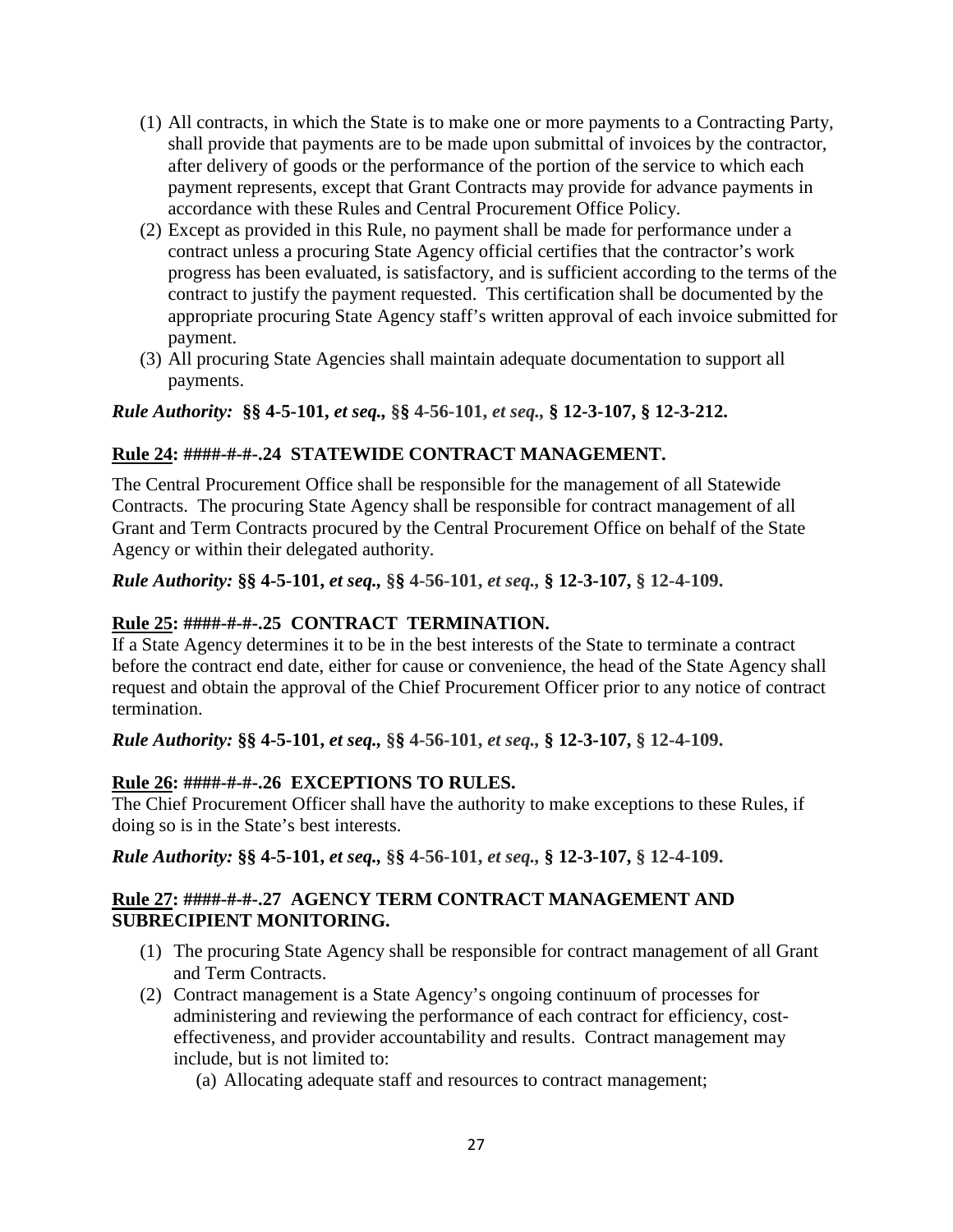- (b) Reviewing Contracting Party performance in terms of progress and compliance with contract provisions;
- (c) Communicating with Contracting Parties to ensure maximum performance and intended results;
- (d) Approving and remitting payments for acceptable work in accordance with contract provisions and applicable law;
- (e) Maintaining records of each contract that documents activities such as procurement, management, and subrecipient monitoring, if applicable; and
- (f) Evaluating contract results in terms of the achievement of organizational objectives.
- (3) Each State Agency shall establish an annual contract management plan addressing the general management of contracts for which it is responsible.
	- (a) A contract management plan should include:
		- 1. Information about the specific staff positions and resources that will be assigned to contract management;
		- 2. A description of the organization of identified staff and resources for the contract management responsibility; and
		- 3. An explanation of how the contract management staff will review and supervise Contracting Party performance, progress, contract compliance, and pricing.
	- (b) Before each calendar year for which the plan is applicable, the Chief Procurement Officer or chief executive of the Delegated State Agency must approve the annual contract management plan and, before submitting any contract for approval in that year, submit a copy to the Central Procurement Office.
- (4) Each State Agency should identify the specific staff responsible for the management of each contract under its purview and ensure that such staff has adequate training. Such training may include:
	- (a) Definition of needs;
	- (b) Procurement law, Rules, and Central Procurement Office Policy;
	- (c) Basic record keeping;
	- (d) Program specific goals, objectives, purpose, and responsibilities;
	- (e) Interpersonal communication;
	- (f) Project management skills and tools; and
	- (g) Evaluation techniques, skills, and tools.
- (5) Each State Agency shall implement such management practices as necessary to ensure:
	- (a) Accountability, results, and positive programmatic impact from contracts (as opposed to mere contract compliance).
	- (b) The use of diverse talents of the agency's "centralized" units (e.g., contract administration, audit, fiscal, etc.), where possible, as "support" staff to assist or oversee program staff in contract management responsibilities.
- (6) The efficacy of each State Agency's contract management shall be subject to on-going evaluation and improvement, and the responsibility for which shall belong to:
	- (a) The procuring State Agency's program area having responsibility for each contract;
	- (b) The procuring State Agency's functional area having responsibility for internal controls, financial integrity, and internal audit;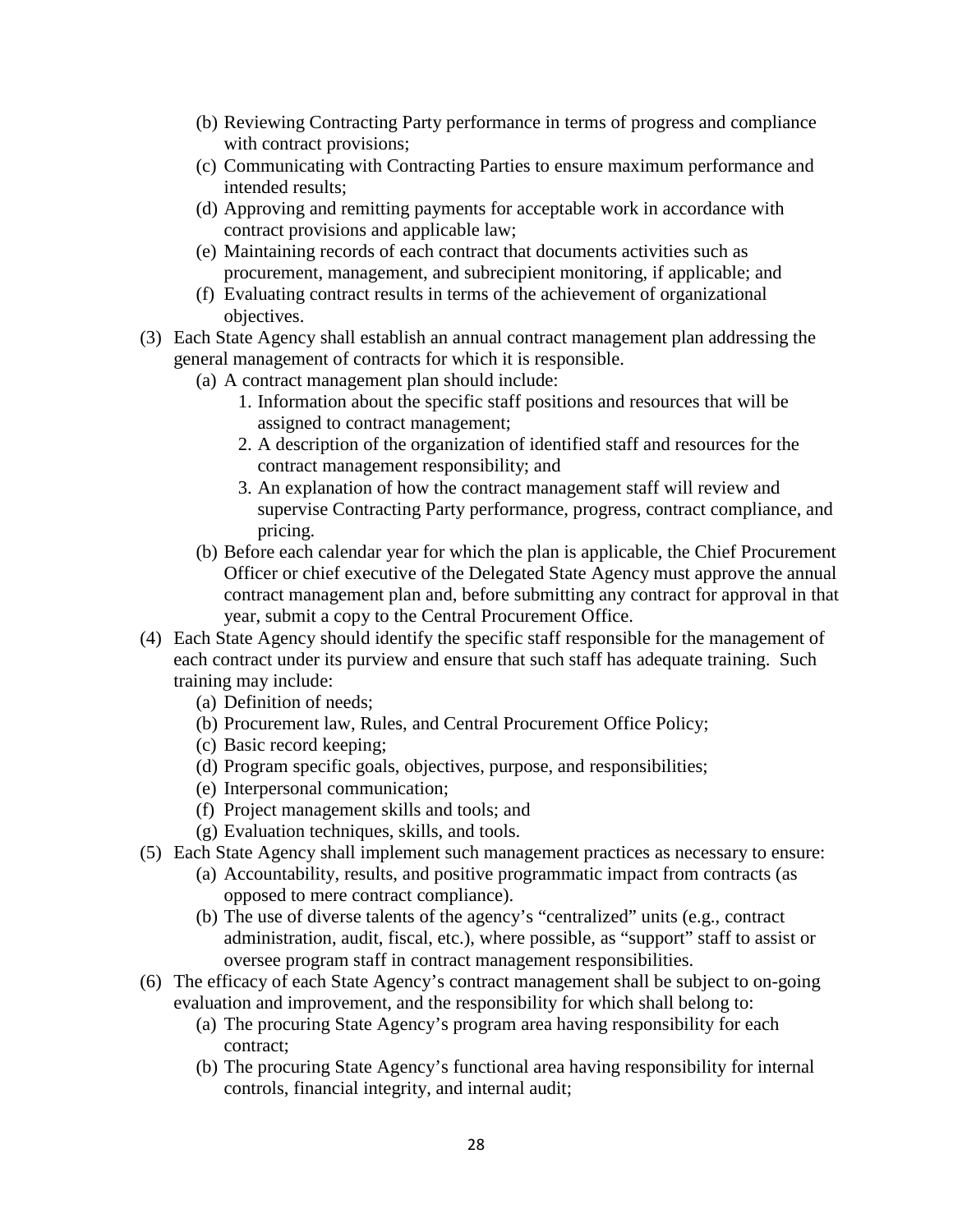- (c) The procuring State Agency's executives; and
- (d) The Comptroller of the Treasury (pursuant to his or her power to review and audit State government under Title 8, Chapter 4 and Title 9, Chapter 18 of the Tennessee Code).
- (7) Subrecipient monitoring is required, in addition to contract management, for the specific subset of contracts and grant contracts that are characterized by a subrecipient relationship. Subrecipient contract monitoring is an additional, independent review that is used to determine a subrecipient's compliance with the requirements of applicable State or federal programs, laws and regulations, and stated results. Subrecipient monitoring includes the review of internal controls to determine if the financial management and the accounting system are adequate to account for program funds in accordance with State or federal requirements.
	- (a) Staff with subrecipient monitoring responsibilities must have duties separate from program staff to ensure independence and objectivity.
	- (b) Each State Agency subject to these Rules shall develop and obtain Central Procurement Office approval of an annual subrecipient monitoring plan that identifies all of its subrecipients and all subrecipients to be monitored. The deadline for this plan will be established by Central Procurement Office Policy.

*Rule Authority:* **§§ 4-5-101,** *et seq.,* **§§ 4-56-101,** *et seq.,* **§§ 8-4-101,** *et seq.,* **§§ 9-18-101,** *et seq.,* **§ 12-3-107, § 12-3-133, § 12-4-109.**

### **Rule 28: ####-#-#-.28 CONTRACT WITH CURRENT OR FORMER STATE EMPLOYEE**

- (1) A State Agency shall not contract with or consider a proposal from an individual who is, or within the past six months has been, a State employee.
	- (a) For the purposes of applying this Rule,
		- 1. An individual shall be deemed a State employee until such time as all compensation for salary, termination pay, and annual leave has been paid;
		- 2. A contract with or a proposal from a company, corporation, or any other contracting entity in which a controlling interest is held by any State employee shall be considered to be a contract with or proposal from the employee; and
		- 3. A contract with or a proposal from a company, corporation, or any other contracting entity that employs an individual who is, or within the past six months has been, a State employee shall not be considered a contract with or a proposal from the employee and shall not constitute a conflict of interest prohibited by these Rules.
	- **2.** A State employee may be compensated for performing services for a State agency other than the State agency employing the individual (e.g., a State accountant might be paid for teaching an evening accounting course at a community college). Such agreements are subject to the Rules of the Department of Finance and Administration, Chapter 0620-3-2, and not the Rules of this chapter.

# *Rule Authority:* **§§ 4-5-101,** *et seq.,* **§§ 4-56-101,** *et seq.,* **§ 12-4-103, § 12-4-109.**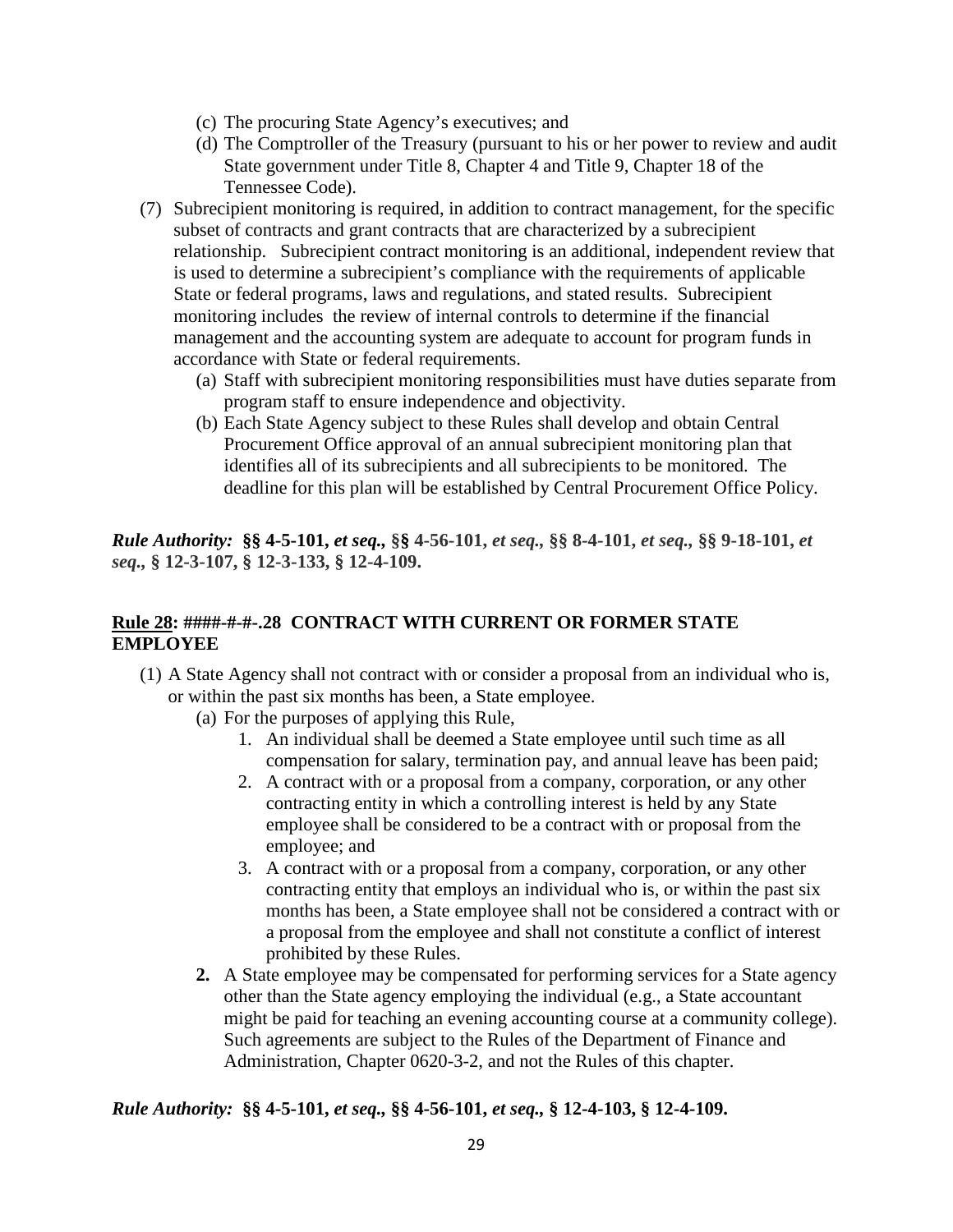# **DRAFT COMPREHENSIVE RULES AND REGULATIONS OF THE CENTRAL PROCUREMENT OFFICE**

# **COMPARISON: SUBCOMMITTEE UPDATES TO 9/13/12 VERSION**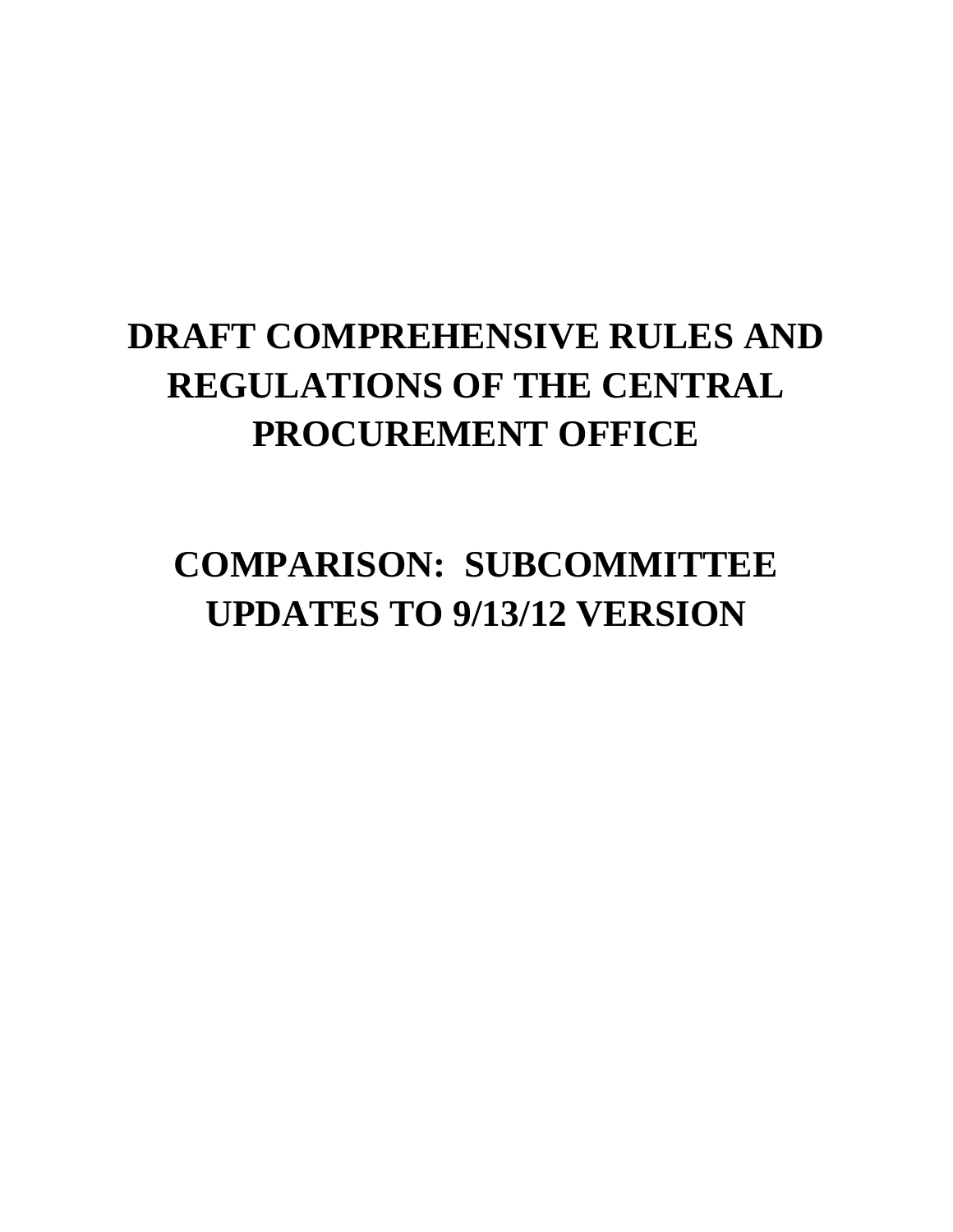# **- DRAFT - COMPREHENSIVE RULES AND REGULATIONS OF THE CENTRAL PROCUREMENT OFFICE**

#### **Rule 1**: **####-#-#-.01 APPLICABILITY.**

These Rules shall apply to all procurements and resulting contracts for commodities and services entered into by the various departments, institutions, boards, commissions, and agencies of the executive branch of government of the State of Tennessee (referenced herein as "agency"), with the following exceptions:

- (1) Contracts of the Department of Transportation for construction and engineering which are made in accordance with the provisions of Tenn. Code Ann., §§ 54-5-101, *et seq*.
- (2) The University of Tennessee and the Tennessee Board of Regents college and university systems.
- (3) Contracts to employ additional legal counsel for the State of Tennessee that are subject to the provisions of Tenn. Code Ann. § 8-6-106 shall not be subject to these Rules. Contracts for the provision of legal services, consultation, or advice provided to beneficiaries of programs of the State of Tennessee and not directly provided to the State of Tennessee shall be made in accordance with these Rules.
- (4) Contracts or memorandums of understandingInteragency Agreements between two agencies of the State, where neither of whomState Agency has the independent capacity to contract or sue andor be sued, shall not be subject to these Rules. A contract between a State Agency subject to these Rules and a separate governmental entity with the legal capacity to contract and sue andor be sued shall be reduced to writing, contain an adequate description of the duties of each party, a statement of the contract term, a statement of the maximum amount payable, and shall be drafted to comply with these Rules and Central Procurement Office Policy, unless otherwise provided by applicable law.
- (5) An agreement with the federal government providing for a grant award from the federal government to the State (e.g., to operations, program activities, or to pass through a grant award that specifically identifies a subrecipient) shall not be subject to these Rules. Notwithstanding the foregoing, the State's contracts with subrecipients or vendors paid with **State or federal funding shall be subject to these Rules.**
- (6) Contracts conveying gifts to the State are not subject to these Rules, even though acceptance of a gift may necessitate an agreement between the donor and the recipient State Agency regarding the gift.
- (1) For purposes of this Rule, a gift to the State shall be defined as a voluntary transfer of goods or services to the State made gratuitously and without consideration. Essential requisites of a gift are:
	- 1. Capacity of the donor to make the gift;
	- 2. Intention of the donor to make the gift;
	- 3. Completed delivery of the gift to or for the State, and
	- 4. Acceptance of the gift by the State.

Nothing in this Rule shall be construed to mean that the State must accept any gift.

(7) These Rules shall not apply to contracts requiring State Building Commission approval.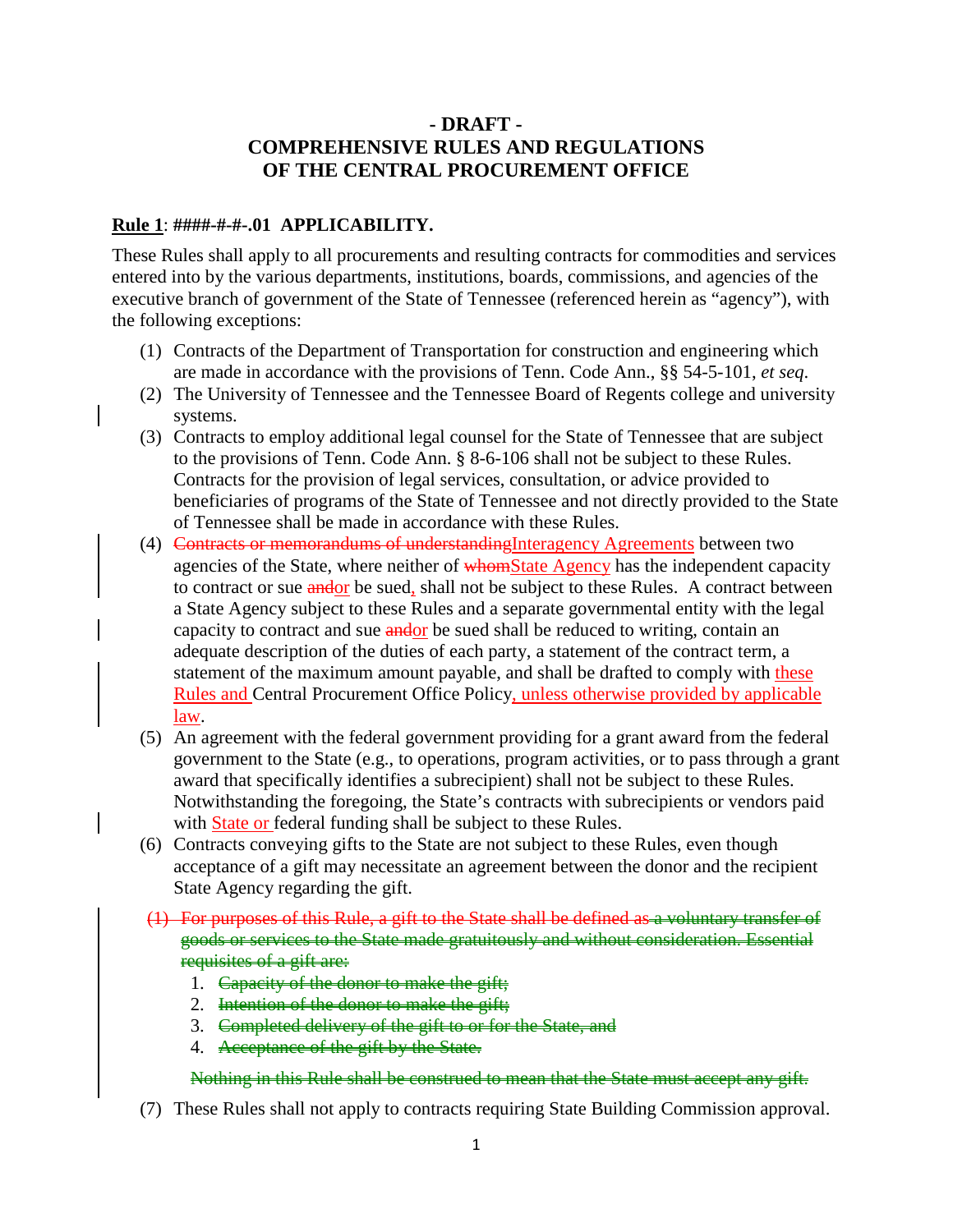- (8) These Rules shall not apply to the purchase, management, lease, or disposal of any real estate owned by or acquired by the State.
- (9) The operation of vending machines and vending stands in State facilities is exempt from procurement through the Central Procurement Office in instances where the Blind Services Division of the Department of Human Services prefers to operate the facilities.
- (10)The procurement of surplus property by the State through State Agencies or otherwise is not subject to these Rules. Agencies desiring to acquire surplus State property must follow the Rules and regulations of the Department of General Services, State Personal Property Utilization Division (0690—2—1—.01, et seq.).
- (11)Notwithstanding anything in these Rules to the contrary, local government agencies are authorized to purchase through the Central Procurement Office pursuant to Central Procurement Office Policy. Requests may be made for one-time purchases or the establishment of agency term contracts. In addition, all items available on statewide contracts may be purchased by local government agencies and nonprofits.

# *Rule Authority:* **§§ 4-5-101,** *et seq.,* **§§ 4-15-101,** *et seq.,* **§§ 4-56-101,** *et seq.,* **§ 8-6-106, §§ 12- 2-401,** *et seq.,* **§ 12-4-109, § 12-4-110, §§ 54-5-101,** *et seq.,* **§§ 71-4-501,** *et seq.*

# **Rule 2: ####-#-#-.02 DEFINITIONS.**

As used in these Rules, unless the context otherwise requires:

- (2) "Advisory Council" means the council created and empowered by Tenn. Code Ann. §  $4-56-106$ ;
- (3) "Agency" means each State board, commission, committee, department, officer, or any other unit of State government.
- (4) "Agency Term Contract" means a State Agency contract in which a source or sources of supply are established for a specified period of time at an agreed upon unit price or prices.
- (5) "Aggrieved Respondent" means a respondent, who was not awarded a contract and claims his or her rights were infringed in connection with a solicitation or award by the Central Procurement Office.
- (6) "Approval Process" means the process by which necessary State approvals are obtained.
- (7) "Award" means a State Agency's notice to a proposer of the acceptance of a proposal.
- (8) "Base Contract" means the original contract prior to any amendments.
- (9) "Bid" means a response by a vendor to an invitation to bid.
- (10) "Bidding" means informal written, verbal, or telephone quotations, which may be obtained by a State Agency when a sealed bid is not required.
- (11) "Bonus" means a disallowed payment, which is made in addition to that which is required by a contract for minimally required performance, and is not based on contractor performance at a definitively specified level beyond that which is minimally required.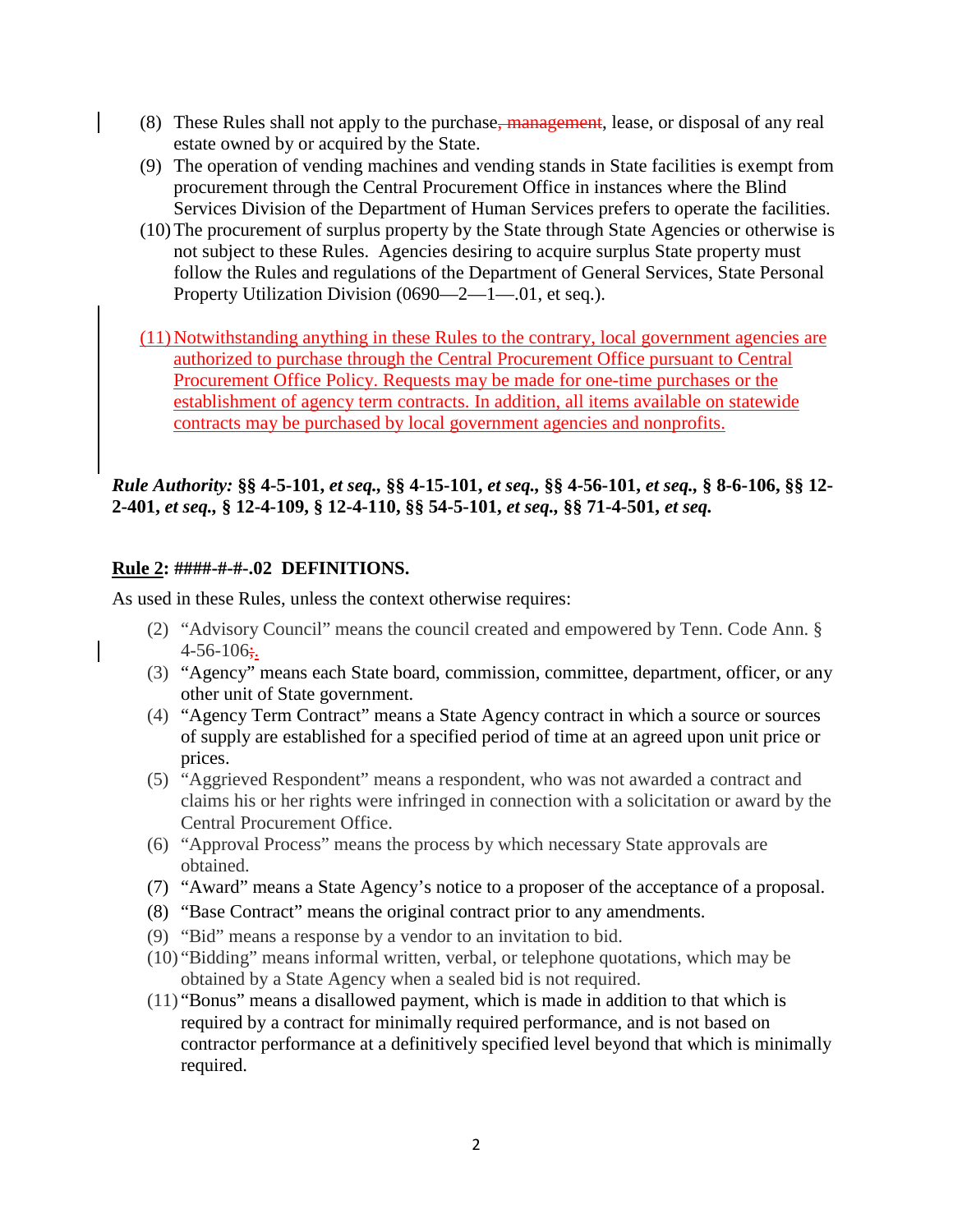- (12) "Calendar Day" means all days in a month, including weekends and holidays. In the event a final calendar day falls on a weekend, holiday or other day where stateState offices are closed, the next business day becomes the final calendar day.
- (13) "Central Procurement Office" means the State office established and empowered by Tenn. Code Ann. § 4-56-104.
- (14) "Central Procurement Office Policy" means a documented set of broad-guidelines concerning procurement related strategy, which directs and restricts the plans, decisions, and actions of State procurement professionals as approved by the Procurement Commission in accordance with Tenn. Code Ann. §§ 4-56-101, *et. seq*.
- (15) "Chief Procurement Officer" means the official as defined by Tenn. Code Ann. § 4-56- 104.
- (16) "Competitive Sealed Proposal" means a procurement method in which all proposals are reviewed at a predetermined time and place and a contract is awarded in accordance with the terms of a solicitation.

(17) "Comptroller" means the Comptroller of the Treasury, or his or her designee.

- (18)(17) "Contract" means any duly authorized and legally binding written agreement or purchase order for goods or services by and between the State of Tennessee and any person or any separate entity with the independent legal capacity to contract and sue and be sued.
- (19)(18) "Contract Amendment" means a written contract document that changes, adds, or deletes one or more terms or conditions of an existing contract.
- $(20)(19)$  "Contract Approval" means the procedures a State Agency must follow to obtain final approval of a contract.
- (21)(20) "Contracting Party" means a person or legal entity with the independent legal capacity to contract or sue and be sued that has been awarded a contract through proper authority.
- (22)(21) "Cost-reimbursement Grant" means a Grant Contract in which one or more payments are made to a Grantee that are limited to reimbursement for actual, reasonable, and necessary costs as determined by the State and in accordance with a State approved Grant Budget.
- (23)(22) "Delegated Authority" means a written document where the Chief, approved in accordance with Central Procurement OfficerOffice Policy, that authorizes a State Agency to award a grant, make a loan consistent with a grant, or procure goods or services on behalf of the State.
- $(24)(23)$  "Delegated Grant Authority" means approval given by the Chiefin accordance with Central Procurement OfficerOffice Policy to a State Agency to issue grants for an individual program within specified limits and guidelines.
- (25)(24) "Delegated Loan Authority" means approval given by the Chiefin accordance with Central Procurement OfficerOffice Policy to a State Agency to loan funds and to enter into loan agreements with Contracting Parties in accordance with a State or federally funded program.
- $(26)(25)$  "Delegated Purchase Authority" means the approval given by the Chiefin accordance with Central Procurement OfficerOffice Policy to a State Agency to purchase goods or services for an individual program, within specified limits and guidelines.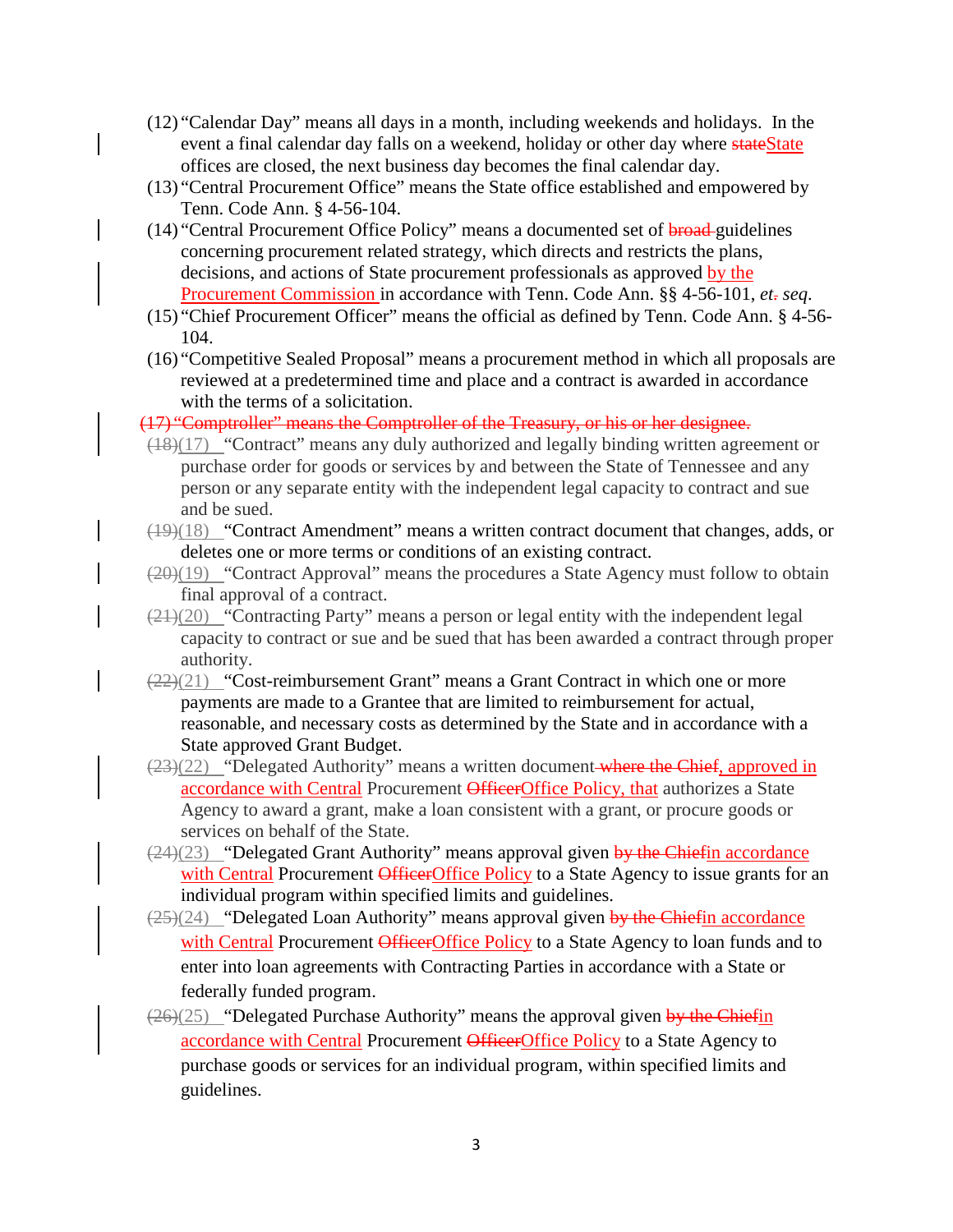- (27)(26) "Delegated State Agency" means a State Agency that has received approval from the Chief, in accordance with Central Procurement OfficerOffice Policy, has authority to award a grant, make a loan consistent with a grant, or procure goods or services for an individual program within specified limits and guidelines.
- (28)(27) "Department of General Services" means the State department created and empowered by Tenn. Code Ann. §§ 4-3-1101, *et seq*.
- (29)(28) "Emergency Purchases" means a State Agency purchase, authorized by the Chief Procurement Officer, made during an actual emergency arising from unforeseen causes without the issuance of a competitive solicitation.
- (30)(29) "Endowment Grant" means a limited Grant Contract, that originates from a specific appropriation, effecting an award and conveyance of funds or property to a Grantee for a particular purpose to benefit the general public as a whole or some population of the general public. An Endowment Grant is used to transfer funds to a Grantee pursuant to an appropriation.
- $(31)(30)$  "Fully Executed" means a signed contract that has been duly approved as evidenced by the affixation-, or electronic approval, of all necessary State signatories as required by applicable statutes, rules or Central Procurement Office Policy.
- (32)(31) "Gift means a voluntary transfer of goods or services to the State made
	- gratuitously and without consideration. Essential requisites of a gift are:
		- 1. Capacity of the donor to make the gift;
		- 2. Intention of the donor to make the gift;
		- 3. Completed delivery of the gift to or for the State, and
		- 4. Acceptance of the gift by the State.

Nothing in this Rule shall be construed to mean that the State must accept any gift.

- (33)(32) "Goods" means all property, including, but not limited to, supplies, equipment, materials, printing, and insurance. The term "Goods" does not include leases, acquisitions, or disposals of an interest in real property.
- (34)(33) "Grant" means any grant of money awarded to the State, or awarded by the State to a person or legal entity, for the furnishing by the State of assistance, whether financial or otherwise, to any person or entity to support a program authorized by law. The term "Grant" does not include an award with the primary purpose of procuring an end product, whether in the form of supplies, services, or construction, or any contract resulting from such an award that should otherwise be provided on a competitive basis.
- (35)(34) "Grant Budget" means a budget itemizing one or more specific activities or purposes under the grant and the maximum amounts a Grantee, a grant recipient or grant subrecipient may be reimbursed.
- (36)(35) "Grantee" or "Grant Recipient" means the person or entity awarded a grant.
- (37)(36) "Grantor State Agency" means a State Agency that awards a grant to a person or entity.
- $(38)(37)$  "Incentive" means a payment, in addition to that which is required by a contract for minimally required performance, which is explicitly based upon the Contracting Party's performance at a specified level beyond that which is minimally required.
- (38) "Interagency Agreement" means an agreement between two State Agencies, neither of which has the legal capacity to sue and be sued or enter into contracts separate and apart from the State that is reduced to writing, contains an adequate description of the duties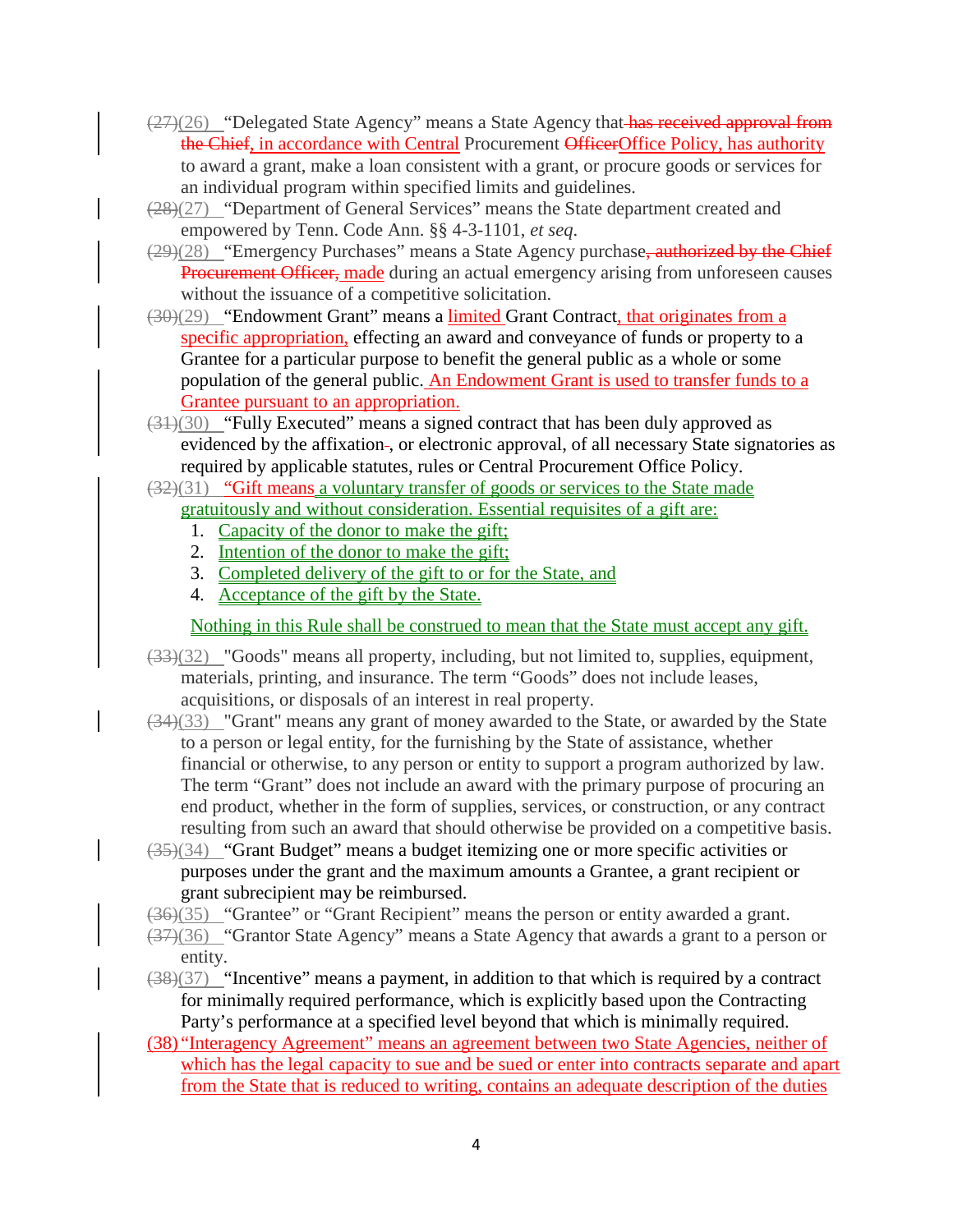of each party, a statement of the term of agreement, and a statement of the maximum amount payable as between the State Agencies.

- (39) "Invitation to Bid" means a procurement method where a contract is awarded to one or more bidders-in accordance with the terms of the solicitation.
- (40) "MandatoryNecessary Contract Provision" means a specific clause that must be included, absent an approved in a contract, except as otherwise allowed by a rule exception, in a contract granted pursuant to applicable law.
- (41) "No Cost Contract" means a written contract that does not result in a pecuniary obligation between the State and a Contracting Party.
- (42) "Notice of Intent to Award" means a State Agency's written notice to a respondent of a solicitation that the evaluation is complete, that names the respondent who is considered for award, and states that the procurement file is open for public inspection.
- (43) "Non-responsive" means a person who has submitted a response to a solicitation that fails to conform in all material respects to the solicitation's requirements.
- (44) "Parties" means the State, acting by and through one or more of its agencies, and any person or legal entity, with the legal capacity to enter into contracts and sue and be sued, who is a party to a contract.
- (45) "Performance Bond" means a surety bond issued by an insurance company or bank to secure a Contracting Party's performance of a contract.
- (46) "Procurement" means the act of buying, purchasing, renting, leasing, or otherwise acquiring any goods or services covered by these Rules. It also includes all functions that pertain to the obtaining of any goods or service, including the description of requirements, selection and solicitation of sources, preparation and award of a contract, and all phases of contract administration.
- (47) "Procurement Commission" means the State entity created and empowered by Tenn. Code Ann. § 4-56-102.
- (48) "Procuring Agency" means the departments, agencies, and entities of the State of Tennessee whowhich make requisitions for or procure goods or services.
- (49) "Proposal" means a proposer's response to a Central Procurement Office's or Delegated State Agency's solicitation for goods or services.
- (50) "Proposal Bond" means a surety bond issued by an insurance company or bank to ensure that the winning proposer will enter into a contract.
- (51) "Proposer" means any person or legal entity with the legal capacity to enter into contracts and sue and be sued who responds to a written solicitation for goods or services issued by the Central Procurement Office or a Delegated State Agency.
- (52) "Proprietary" means a good or service that is used, produced, or marketed under exclusive legal right of the inventor, maker or service provider that is protected under trade secret, patent, trademark, or copyright law.
- (53) "Proprietary Procurement" means a procurement of a service or a product that is manufactured and marketed by a person or persons having the exclusive right to provide the service or manufacture or sell the product.
- (54) "Protest" means a written complaint submitted to the Chief Procurement Officerfiled by an aggrieved respondent party in connection with a solicitation or award of a contract by the Central Procurement Office.
- (55) "Protest Committee" means the committee created and empowered under Tenn. Code Ann. § 4-56-103.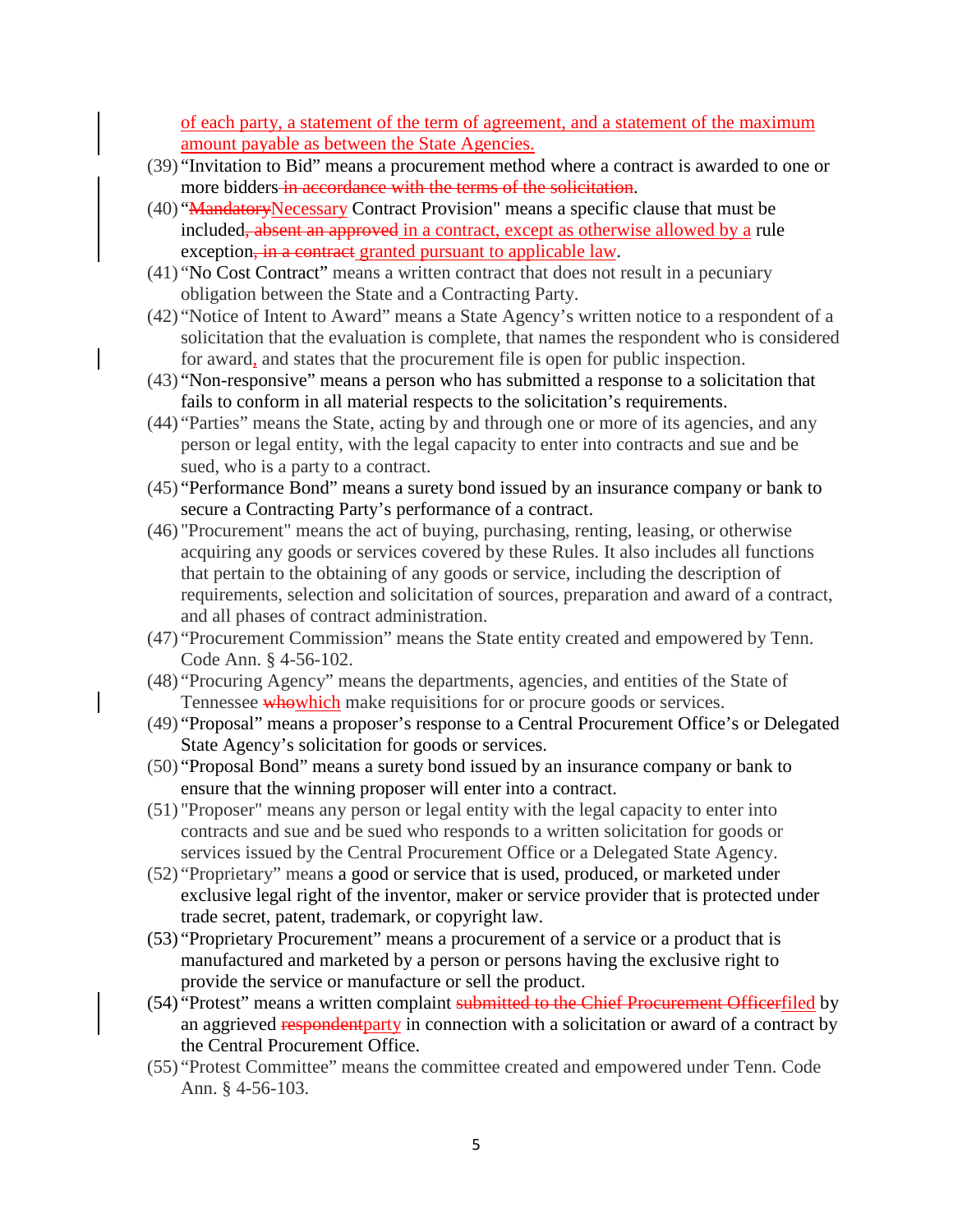- (56) "Purchase Order" means a document issued by the Central Procurement Office or a Delegated State Agency to a Contracting Party authorizing a purchase. Upon delivery to the Contracting Party, a "purchase order" becomes a binding contract on both parties.
- (57) "Request for Information" means a solicitation sent to a broad base of potential suppliers for the purpose of developing strategy, building a database, or preparing for a Request for Proposals or a Request for Qualifications.
- (57)(58) "Request for Proposals" means a written solicitation for written proposals to provide goods or services to the State.
- (59) "Request for Qualifications" means a written solicitation containing a list of qualifications that must be met before a vendor may propose in response to a Request for Proposals. A written response from a vendor is the appropriate response to a Request for Qualifications.
- (58)(60) "Responsible Proposer" means a person who has the capacity in all material respects to perform fully the contract requirements, and the integrity and reliability that will assure good faith performance.
- (59)(61) "Responsive Proposer" means a person who has submitted a proposal, which conforms in all material respects, to the terms of a solicitation.
- (60)(62) "Revenue Contract" means a written contract obligating a State Agency to provide specific deliverable services for monetary compensation.
- $(61)(63)$  "Review Process" means the procedures utilized by the Central Procurement Office when approving or disapproving contracts.
- $(62)(64)$  "Rule Exception" means a request by a State Agency to relax the strict application of certain requirements of these Rules or applicable statutesstatute as allowed by applicable law.
- (63)(65) "Rules" means the Comprehensive Rules and Regulations concerning the procurement of goods and services adopted by the Procurement Commission of the State of Tennessee.
- (64)(66) "Sealed Proposal" means a respondent's proposal, which is delivered to the State in a sealed envelope in response to the Central Procurement Office's or a State Agency's solicitation.
- (65)(67) "Services" means all services and agreements procured by the State and formalized by contract.
- (66)(68) "Sole Source Procurement" means a procurement for which there is only one practicablyvendor possesses the unique and singularly available capability to meet requirement of the solicitation, such as technical qualifications, ability to deliver at a particular time, or services from a public utility or a situation where a particular supplier or person is identified as the only qualified source available to the requisitioning authority*.*
- (67)(69) "Solicitation" means a written document that facilitates the award of a contract to Contracting Parties for goods or services. Examples of solicitations include, but are not limited to, an Invitation to Bid, a Request for Information, a Request for Proposals, and a Request for Qualifications.
- (68)(70) "Specification" means any description of the physical, functional, or performance characteristics, or of the nature of a supply, service, or construction item.

"Specification" includes, as appropriate, requirements for inspecting, testing, or preparing a supply, service, or construction item for delivery.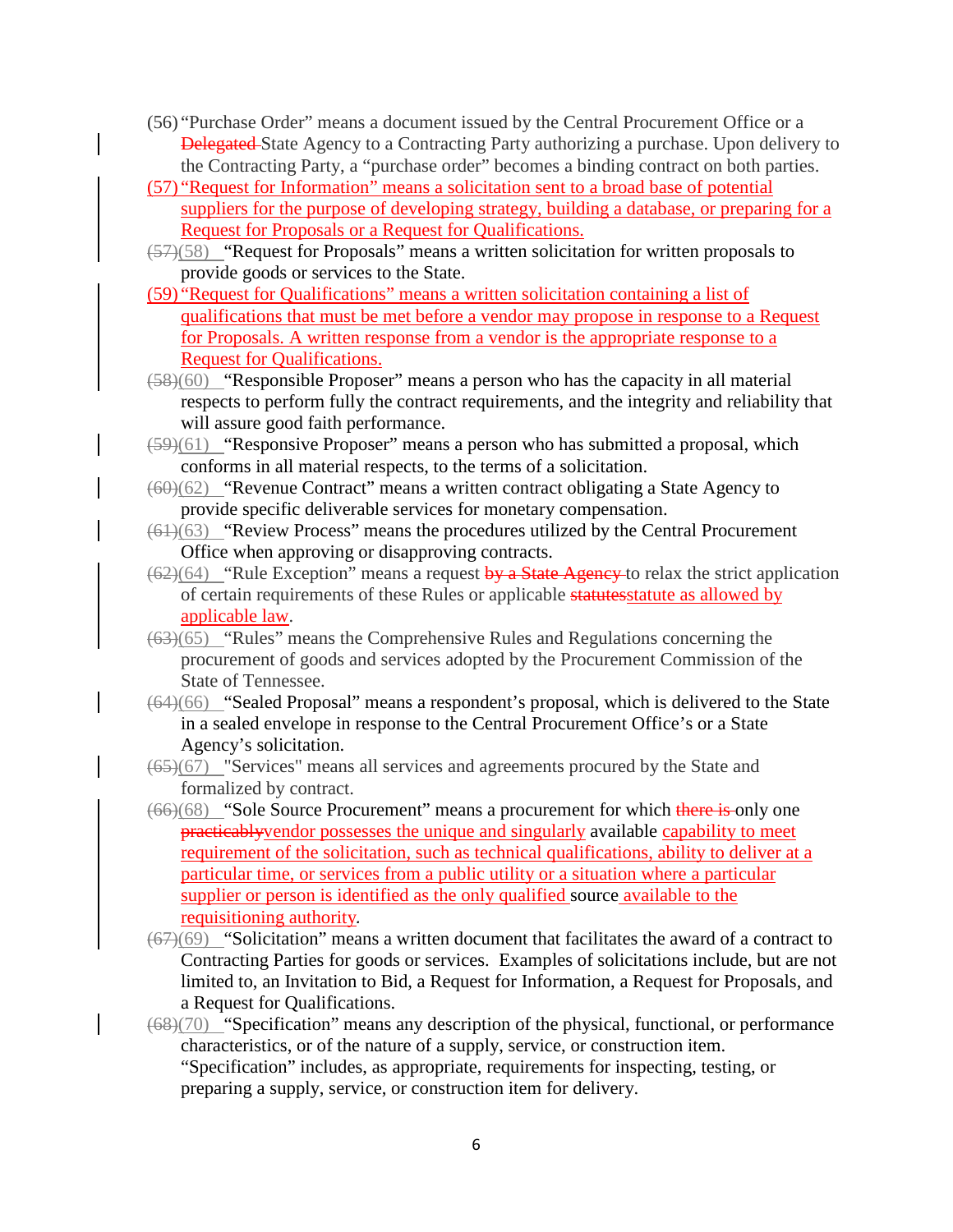- (69)(71) "State" means the State of Tennessee, including its departments, agencies, and entities that fall under its purview.
- (70)(72) "State Agency" means the departments, agencies, and entities of the State of Tennessee.
- (71)(73) "State Architect" means the person, who oversees the Office of the State Architect.
- (72)(74) "Statewide Contract" means a contract for goods or services established by the Chief Procurement Officer that all State Agencies must utilize and that may be used by local governments, higher education and not-for-profit entities.
- (73) "Subrecipient" means a non-federal Contracting Party that expends State or federal funds received from the State to implement a State or federal program.
- (75) "Subrecipient" is as defined in OMB A-133.
- (74)(76) "Term Contract" means a contract for goods or services in which a source or sources of supply are established for a specified period of time at an agreed upon price or prices.
- $(75)(77)$  ""Vendor"" means a person or legal entity with the legal capacity to enter into contracts and sue and be sued who provides goods or services to the State through a contract or a purchase order.

# *Rule Authority:* **§§ 4-5-101,** *et seq.,* **§§ 4-56-101,** *et seq., §§* **12-3-101 – 12-3-1202, §§ 12-4-101 –12-4-905.**

# **Rule 3**: **####-#-#-.03 CENTRAL PROCUREMENT OFFICE.**

The Chief Procurement Officer shall serve as the head of the Central Procurement Office and act as the main point of contact and authority regarding all matters subject to these Rules.

The duties and responsibilities of the Central Procurement Office shall include:

- $(1)$  -Implementing these Rules;
- (2) Providing necessary guidance, determinations and interpretations as required by these
- $(3)(2)$  Rules or applicable law;
- $(4)(3)$  -Except as otherwise provided by these Rules or applicable law, procuring all goods and services for the State;
- (5) Providing procedural direction governing procurements and contracts for goods and  $(6)(4)$  -services in accordance with these Rules or applicable law;
- (7) Providing guidelines for drafting procurement and contract documents in accordance  $\left(\frac{8}{5}\right)$  with these Rules or applicable law;
- (9) Providing technical assistance to State Agencies regarding procurements and writing  $(10)(6)$  contracts governed by these Rules or applicable law;
- $(11)(7)$  -Providing review and approval of procurements and contracts in accordance with these Rules or applicable law;
- (12)(8) Administering a procedure as defined in Central Procurement Office Policy for registering providers who may contract with the State pursuant to these Rules or applicable law;
- (13)(9) Resolving protests of Aggrieved Respondents;
- (14)(10) Promulgating and implementing Central Procurement Office Policy as approved by the Procurement Commission; and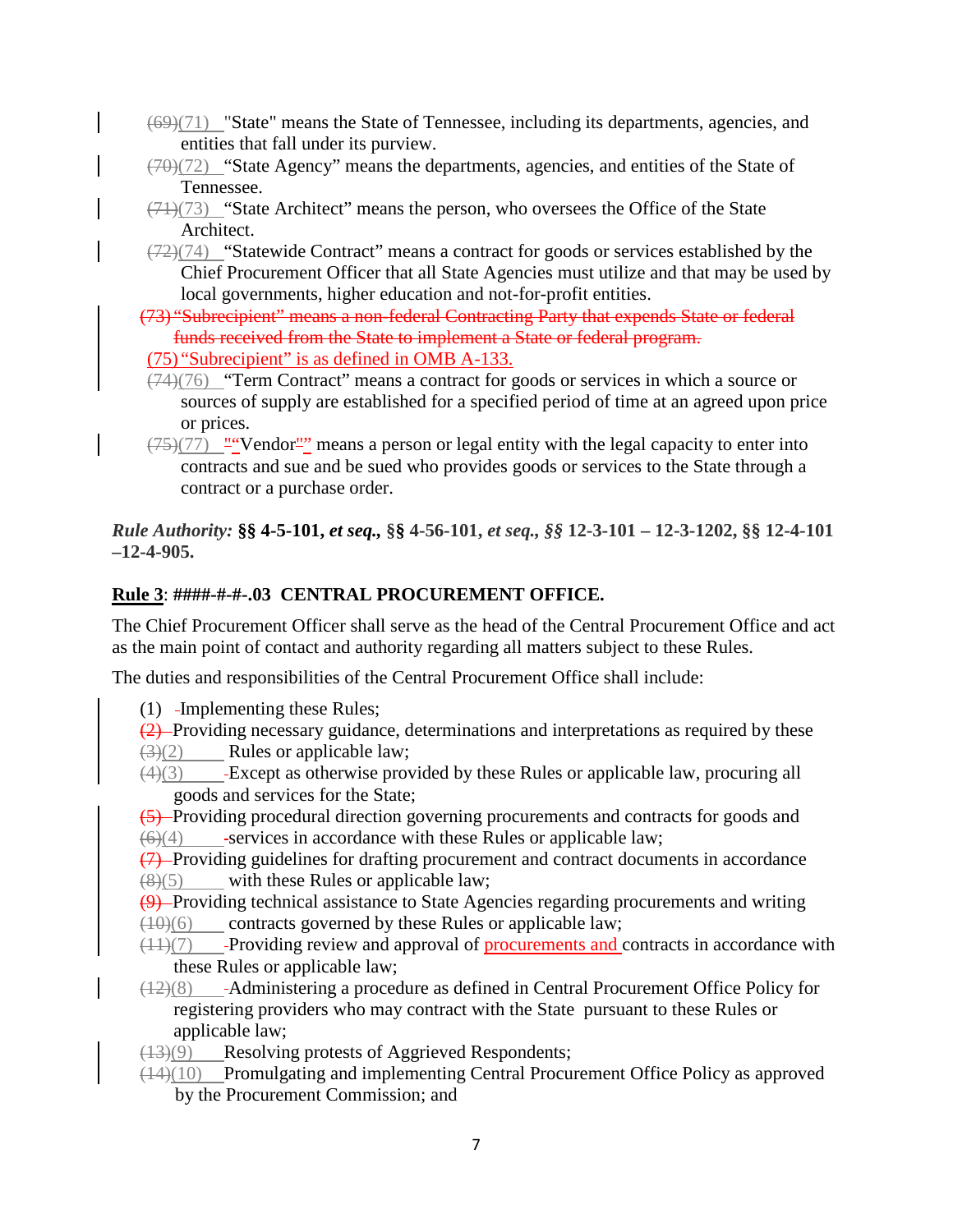$(15)(11)$  Performing such other duties and responsibilities as prescribed by these Rules, Central Procurement Office Policy or applicable law.

# *Rule Authority:* **§§ 4-5-101,** *et seq.,* **§§ 4-56-101,** *et seq.,* **§§ 12-3-101,** *et seq***., §§ 12-4-101,** *et seq***.**

# **Rule 4**: **####-#-#-.04 AUTHORITY DELEGATED TO STATE AGENCIES.**

A Delegated Authority to procure goods or services,  $\theta$ **F**-award grants, issue loans or enter into revenue or no cost contracts shall be effective upon the approval of the Chief Procurement Officer and the Comptroller of the Treasury. No grant, loan, purchase, or contract shall be initiated and no obligation shall be incurred on behalf of the State by a State Agency unless a Delegated Authority is granted by the Chief Procurement Officer- and the Comptroller of the Treasury. The approval process requirements for a Delegated Authority shall be more particularly prescribed by Central Procurement Office Policy. The general requirements for each Delegated Authority are as follows:

- (1) Delegated Grant Authority- $\frac{1}{2}$ 
	- (a) A Delegated Grant Authority may be approved where:
		- 1. The program requirements are such that guidelines can be developed to give direction to the agency that issues a number of similar grants;
		- 2. The individual grants involved are of such uniformity and standardization of processes, procedures and contract terms and conditions that there is little necessity or practicality for individual review by the Central Procurement Office:
		- 3. Such other grants where the facts and circumstances indicate that individual review by the Central Procurement Office is unnecessary.
- (2) Delegated Loan Authority- $\frac{1}{2}$  A Delegated Loan Authority shall set forth the terms and conditions for making a loan and include all provisions required by Central Procurement Office Policy.
- (3) Delegated Purchase Authority-:
	- (a) A Delegated Purchase Authority may be approved for procurement of goods or services, provided that such purchases and any resulting contracts from such purchases are subject to applicable provisions of these Rules and Central Procurement Office Policy.
	- (b) A Delegated Purchase Authority for the procurement of goods or services shall set forth all criteria, provisions and limitations consistent with Central Procurement Office Policy.
- (4) General Requirements of Delegated Authorities:
	- (a) Each State Agency receiving a Delegated Authority **fromshall file such** documentation with the Chief Procurement Officer shall file such documentation, in a form prescribed by the ChiefCentral Procurement OfficerOffice Policy, which details the request for a Delegated Authority and the authorized signatories for the State Agency.
	- (b) All Delegated Authorities shall set forth all requirements prescribed by Central Procurement Office Policy.
	- (c) No changes shall be made to any Delegated Authorities without a written amendment to the Delegated Authorities approved by the Chief Procurement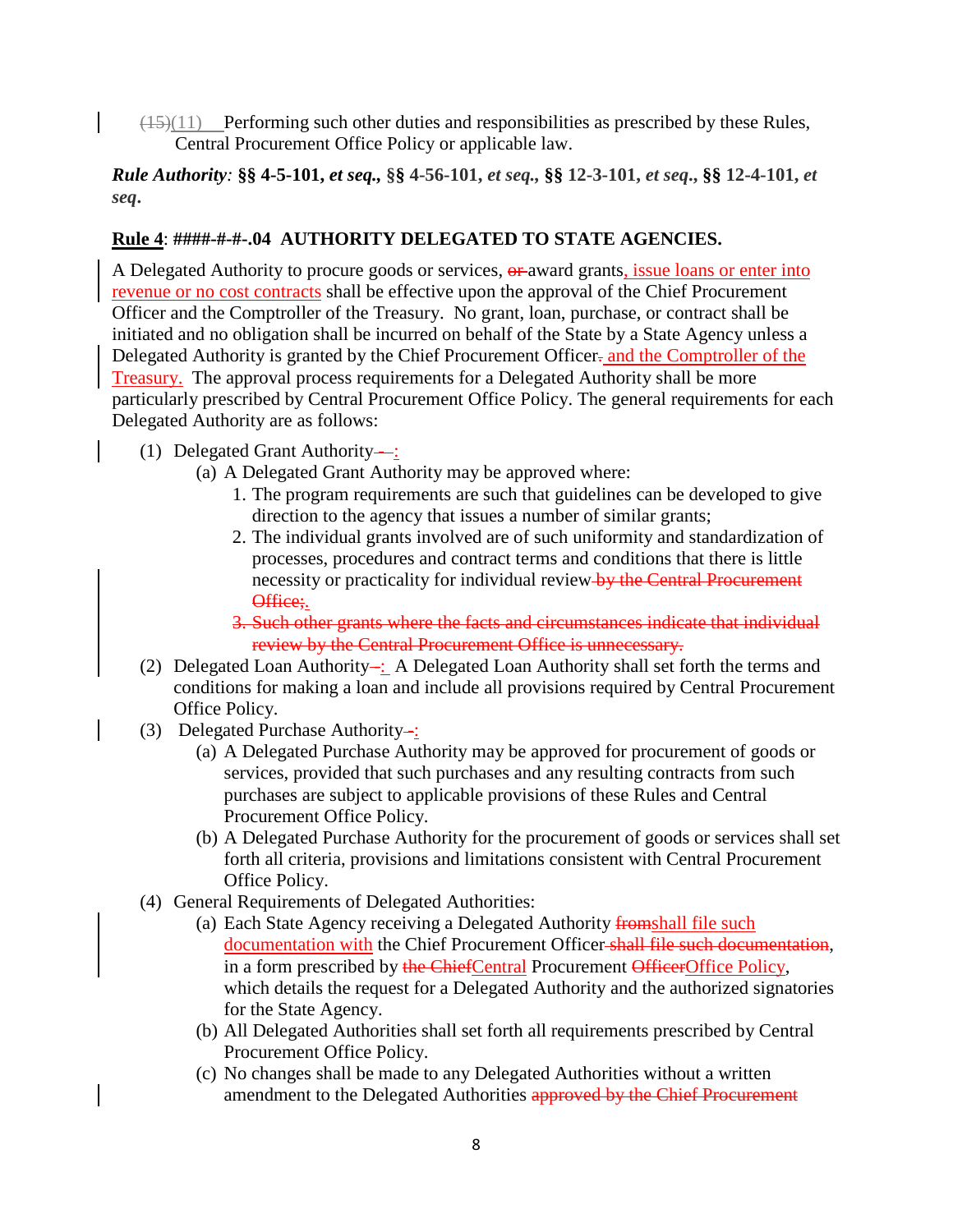Officer and the State Agency requesting the amendmentrequiring the same approval as the initial request.

(d) Records of the approval of the delegated authority shall be maintained by the Central Procurement Office

*Rule Authority:* **§§ 4-5-101,** *et seq.,* **§§ 4-56-101,** *et seq.,* **§ 12-3-107, § 12-3-210, § 12-3-806, § 12-4-109.**

# **Rule 5**: **####-#-#-.05 PROCUREMENT METHODS.**

- (1) **Procurement Methods - Generally.** A procurement method for a given good or service shall be chosen based on the following considerations and minimum requirements:
	- (a) All goods or services shall be procured by a method that the Chief Procurement Officer has determined to be in the State's best interests.
	- (b) Contracts shall be procured on a competitive basis where practicable, however, there are situations where a contract for goods or services on terms and conditions most favorable to the State cannot be procured using a competitive procurement method. In such an event, the Chief Procurement Officer may use a noncompetitive procurement method if doing so is in the State's best interests. The request and justification to use a non-competitive procurement method must be documented as prescribed by Central Procurement Office Policy.
	- (c) The Central Procurement Office or Delegated State Agency shall document and retain a record of the procurement process, theincluding any negotiations upon which each contract is based, and documentation of contract award, as prescribed by the ChiefCentral Procurement OfficerOffice Policy.
	- (d) All responses, irrespective of procurement method chosen, shall be evaluated in accordance with the terms of the solicitation.
- (2) **Request for Proposals ("RFP").** An RFP shall comply with the following requirements:
	- (a) The Central Procurement Office or Delegated State Agency shall prepare and issue an RFP and evaluate proposals in accordance with these Rules and Central Procurement Office Policy. The Chief Procurement Officer, in his or her sole discretion, shall determine whether an RFP that does not comply with these Rules and Central Procurement Office Policy requires rejection of the response or cancellation of the RFP and rejection of all responses.
	- (b) An RFP shall contain the major categories to be considered in the evaluation of proposals together with the relative weight of each category. Those criteria shall include qualifications and experience, technical approach, and price as prescribed by Central Procurement Office Policy.
	- (b)(c) The Central Procurement Office or Delegated State Agency shall carefully consider all persons involved with the development, formulation, drafting, or review of an RFP and safeguard against any perceived or actual conflicts of interest.
	- (c)(d) The Central Procurement Office, Delegated State Agency, or other necessary State officials or entities, as required by applicable law, shall approve all RFPs and any addenda, amendments, and clarifications to RFPs before their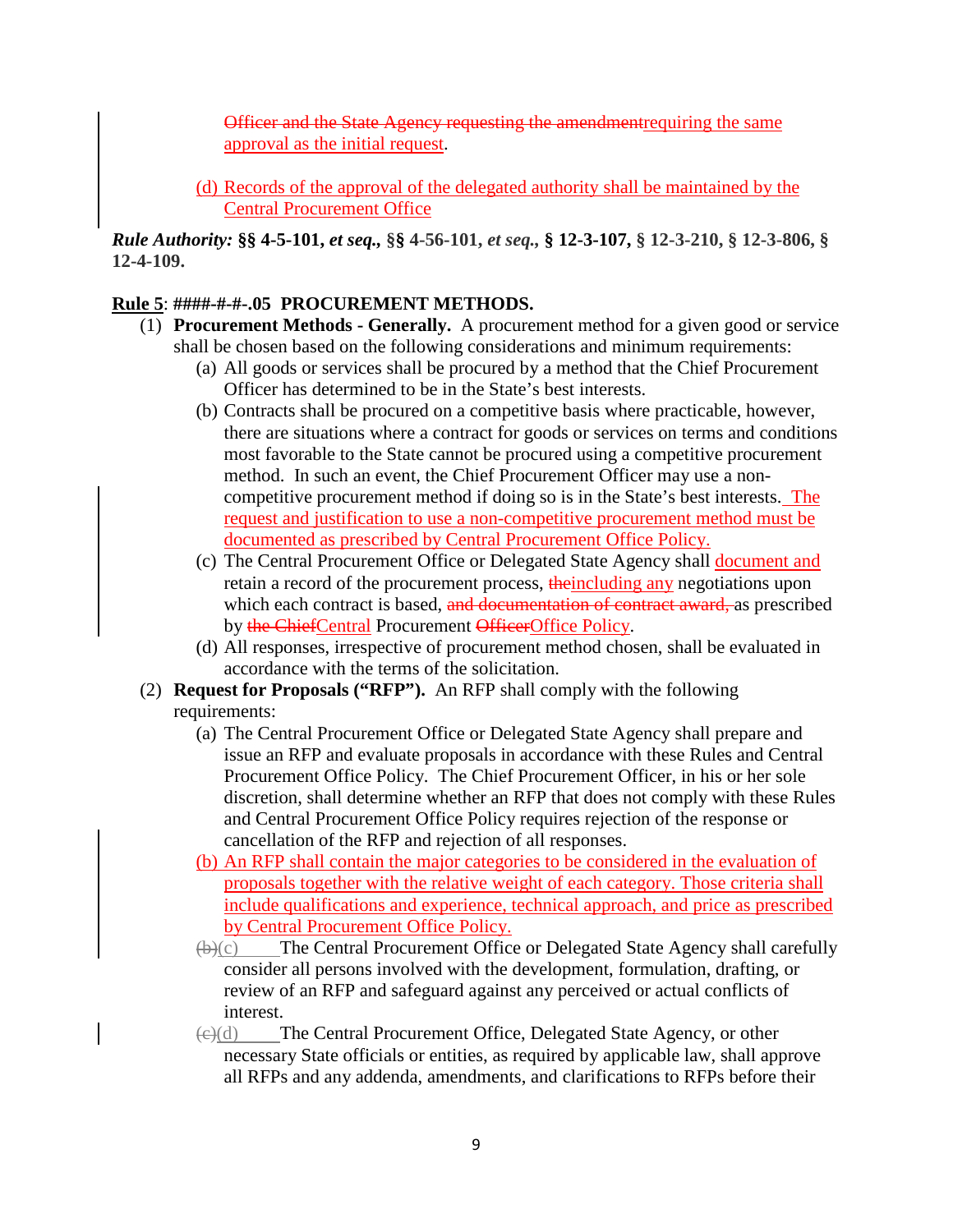public release. AnExcept as otherwise delegated, an RFP or its revisions shall be approved by the Central Procurement Office based on the following:

- 1. Application of the requirements of these Rules and Central Procurement Office Policy;
- 2. Adequacy of the scope description; and
- 3. Adequacy of the RFP's assurance of:
	- (i) Fairness to respondents;
	- (ii) Clear, fair and open competition;
	- (iii)Achievement of procurement objectives; and
	- (iv)Protection of the State's interests.
- (d)(e) Upon approval, the Central Procurement Office or Delegated State Agency shall post the solicitation on the designated website of the Central Procurement Office. The posting of the solicitation on the designated website of the Central Procurement Office is the official public notice. All other forms of notice are merely as a courtesy to the public and do not constitute official notice of a solicitation.
- (e)(f) The cost proposal may be submitted or evaluated separately from the technical proposal. After the technical proposal evaluation is completed, the cost proposal may be opened and evaluated, and the scores of both proposals may be combined to arrive at a total evaluation score.- The Central Procurement Office may, as approved by the Chief Procurement Officer, determine the instances where a cost proposal may be evaluated contemporaneously with or prior to evaluation of the technical proposal.
- $(f)(g)$  Proposal evaluations shall be impartial and ensure that all material requirements of the RFP have been met.
	- 1. Proposals shall be evaluated consistent with these Rules and Central Procurement Office Policy.
	- 2. Prior to reviewing proposals, each Proposal Evaluation Team member shall review a list of persons making proposals and determine if the member has a conflict of interest with serving on the Proposal Evaluation Team. Each member shall sign a conflict of interest statement as required by Central Procurement Office Policy. The conflict of interest statement shall be retained in the procurement file.
	- 3. Proposals shall be evaluated based on criteria set forth in the RFP and on the basis of factors pertinent to the goods or services being procured.
	- 4. The Central Procurement Office or Delegated State Agency shall award a contract to the respondent whose response receives the highest evaluation score.
	- 5. Contract awards to a respondent other than the respondent receiving the highest evaluated score shall require the written approval of the Chiefmay only be awarded pursuant to Central Procurement Officer. Office Policy. Justification for the contract award and approvals shall be documented in the procurement file. maintained by the Central Procurement Office
- (3) **Invitation to Bid.** The Central Procurement Office or Delegated State Agency may issue an invitation to bid that requests sealed bids. All procurements utilizing an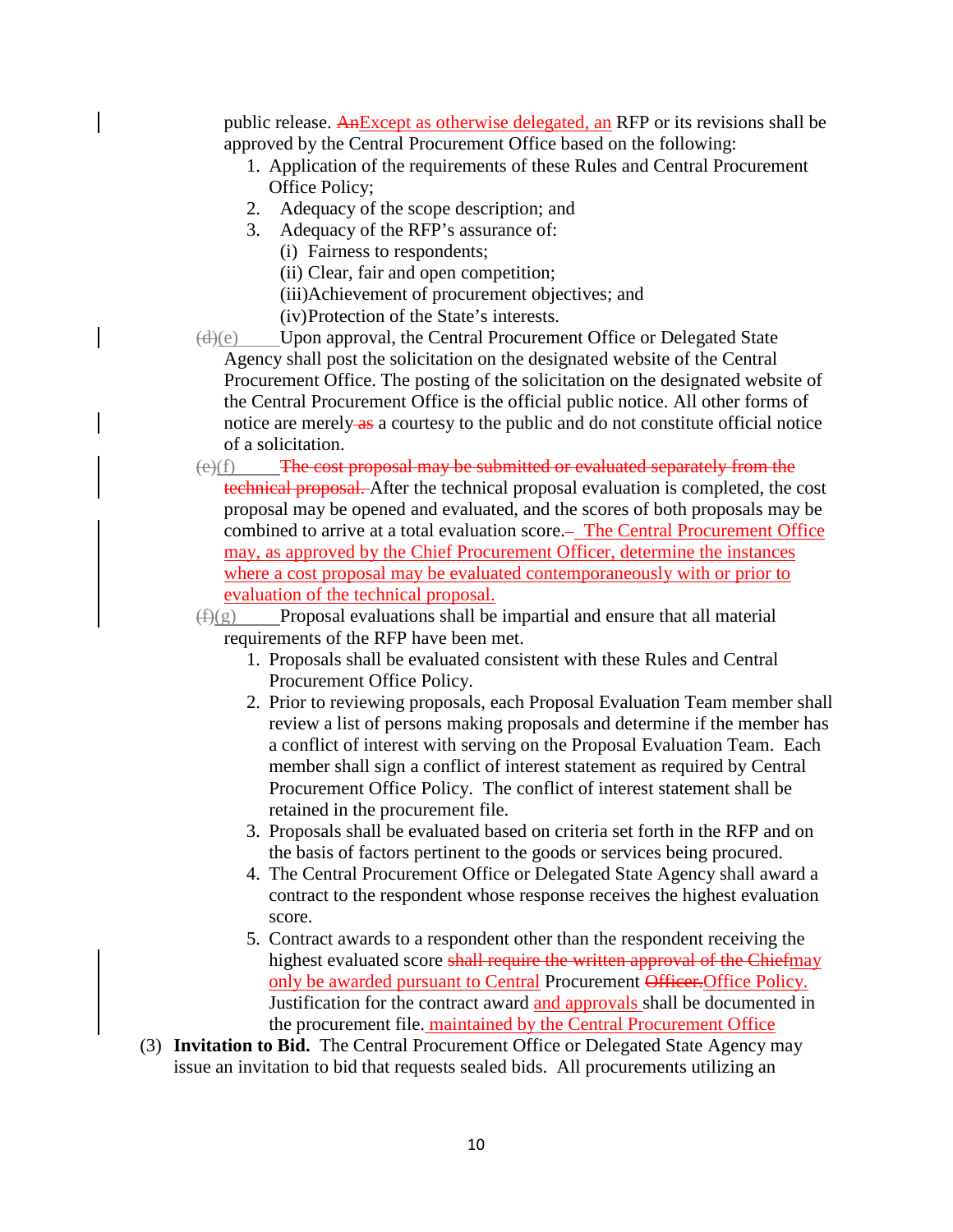invitation to bid method of procurement shall be conducted in accordance with these Rules and Central Procurement Office Policy.

- (4) **Informal Written, Verbal or Telephone Quotations.** Informal procurement methods through use of written, verbal or telephone quotations for one-time purchases or contracts with a total value not to exceed current statutory maximum amounts may be utilized by a Delegated State Agency subject to approval or delegation by the Chief Procurement Officer. All informal procurements shall complyin accordance with these Rules and Central Procurement Office Policy. Any such bid, proposal or record of the quotation shall be made part of the procurement file.
- (5) **Emergency ProcurementPurchases.** The Central Procurement Office or Delegated State Agency may make purchases of goods or services in the open market to meet emergencies arising from an unforeseen cause. Emergency purchases shall be made by contract in accordance with Central Procurement Office Policy and utilize competitive procurement methods or negotiations whenever practicable. The procuring agency shall maintain a procurement file that addresses the following:
	- (a) The circumstances leading to the emergency procurement;
	- (b) Procurement-related actions taken in response to the emergency, including procurement methods used; and
	- (c) A complete list of goods or services procured, including prices paid and total purchase amount.
- (6) **Sole Source Procurement.** Whenever practicable, procurements should be competitive. Sole source procurements may be made when an item or service possesses specific characteristics that can only be **practicably**-filled by a single source- or where exclusive rights exist. Sole source procurements shall require the State Agency to provide advancedadvance justification to the Central Procurement Office in accordance with Central Procurement Office Policy. Whenever practicable, competitive procurement methods, including competitive negotiation, should be used. All sole source procurements, regardless of the dollar amount, require the Chief Procurement Officer's prior approval. Reporting of sole source procurements shall be provided to the Comptroller of the Treasury in such form and time period as prescribed in Central Procurement Policy. The Chief Procurement Officer in approving the use of a sole source method of procurement shall consider and adequately document in the procurement file the following:
	- (a) Whether the vendor possesses exclusive or predominant capabilities or the item or service contains features providing a superior utility not obtainable from similar vendors;
	- (b) Whether the product or service is unique and available from only one source;
	- (c) Whether the program requirements can be modified so that competitivecompetitively procured goods or services may be used;
	- (d) Whether items must be interchangeable or compatible with in-place items;
	- (e) Whether or not it is in the State's best interests to conduct a pilot program for a defined period of time; or
	- (f) Whether- the economics, technical aspects, or other facts and circumstances of the procurement in question make the use of a sole source procurement method a more prudent choice than a competitive procurement method.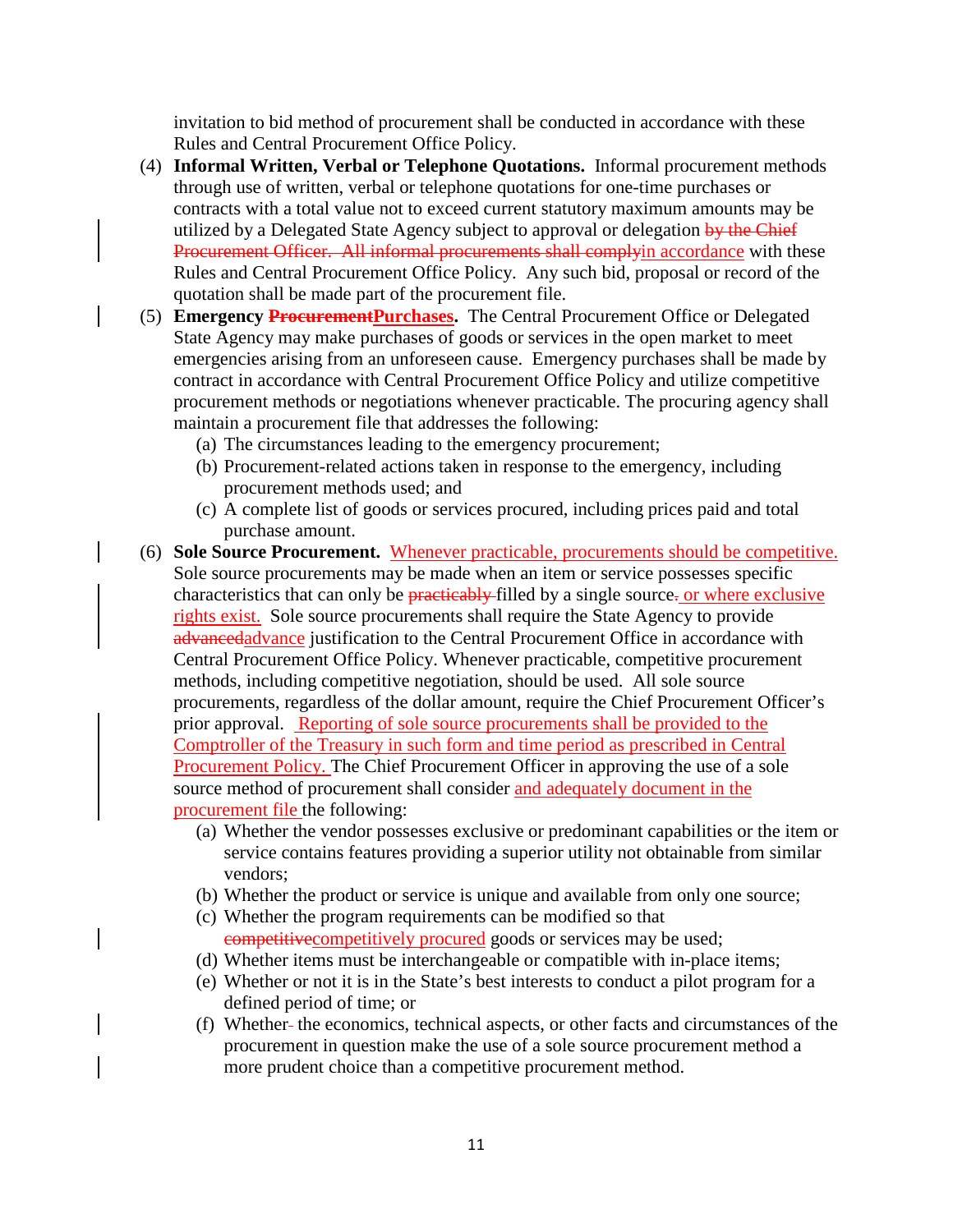- **(7) Proprietary Procurement.** Proprietary procurements may be made for a service or a product that is manufactured and marketed by a person or persons having the exclusive right to provide the service or manufacture or sell the product. in which resellers are granted the right to sell. The State Agency shall provide justification to the Central Procurement Office in accordance with Central Procurement Office Policy. All proprietary procurements, regardless of the dollar amount, require the Chief Procurement Officer's prior approval. All proprietary procurements shall be executed using procurement methods consistent with these Rules and Central Procurement Office Policy. Reporting of sole source procurements shall be provided to the Comptroller of the Treasury in such form and time period as prescribed in Central Procurement Policy.
- (8) **Competitive Negotiation.** A contract may be procured by competitive negotiation. All negotiations and communications shall be conducted in accordance with these Rules and Central Procurement Office Policy. The Chief Procurement Officer and the Comptroller of the Treasury shall approve the use of competitive negotiation as a method of procurement. Once the negotiations have been concluded, a recommendation shall be made by the negotiating team to the Chief Procurement Officer prior and the Comptroller of the Treasury prior to entering into a contract.
- (9) **Direct Negotiation - General Services Administration.** When a vendor maintains a General Services Administration agreement with the United States of America, or any agency thereof, the Chief Procurement Officer may directly negotiate with that vendor.
- (10)**Utility Contracts.** The Central Procurement Office shall purchase or contract for all telephone, telegraph, electric light, gas, power, postal, or other services for which a rate has been established by a public authority. All such contracts shall be procured in such a manner as the Chief Procurement Officer deems to be in the best interests of the State of Tennessee. Each such purchase or contract shall be made on a competitive basis, where practicable, in accordance with these Rules and Central Procurement Office Policy. If the Chief Procurement Officer determines that such procurement is only available from a single source or is proprietary, the use of a sole source or proprietary method of procurement may be utilized.

### *Rule Authority:* **§§ 4-5-101,** *et seq.,* **§§ 4-56-101,** *et seq.,* **§§ 12-3-201,** *et seq.,* **§ 12-3-107, § 12- 3-207, § 12-3-208.**

### **Rule 6: ####-#-#-.06 PROCUREMENT PROCESS – ELEMENTS OF SOLICITATION DOCUMENT & PROCESS PRIOR TO AWARD.**

- (1) **Solicitations - Elements.**Each written solicitation shall contain the following elements at a minimum:
	- (a) The description of the technical requirements for the goods or scope of services to be procured;
	- (b) Terms and conditions that clearly state the requirements for response and language to bind the parties in the event of award;
	- (c) Clear and definitive technical requirements and scope that allow for open competition where practicable;
	- (d) The solicitation shall contain directions regarding the submittal of proposals
	- (e) Instructions for packaging, shipping, and delivering commodities purchased and instructions for storage by the vendor, where applicable or appropriate;
	- (f) Any requirements for bid, performance or payment bonds;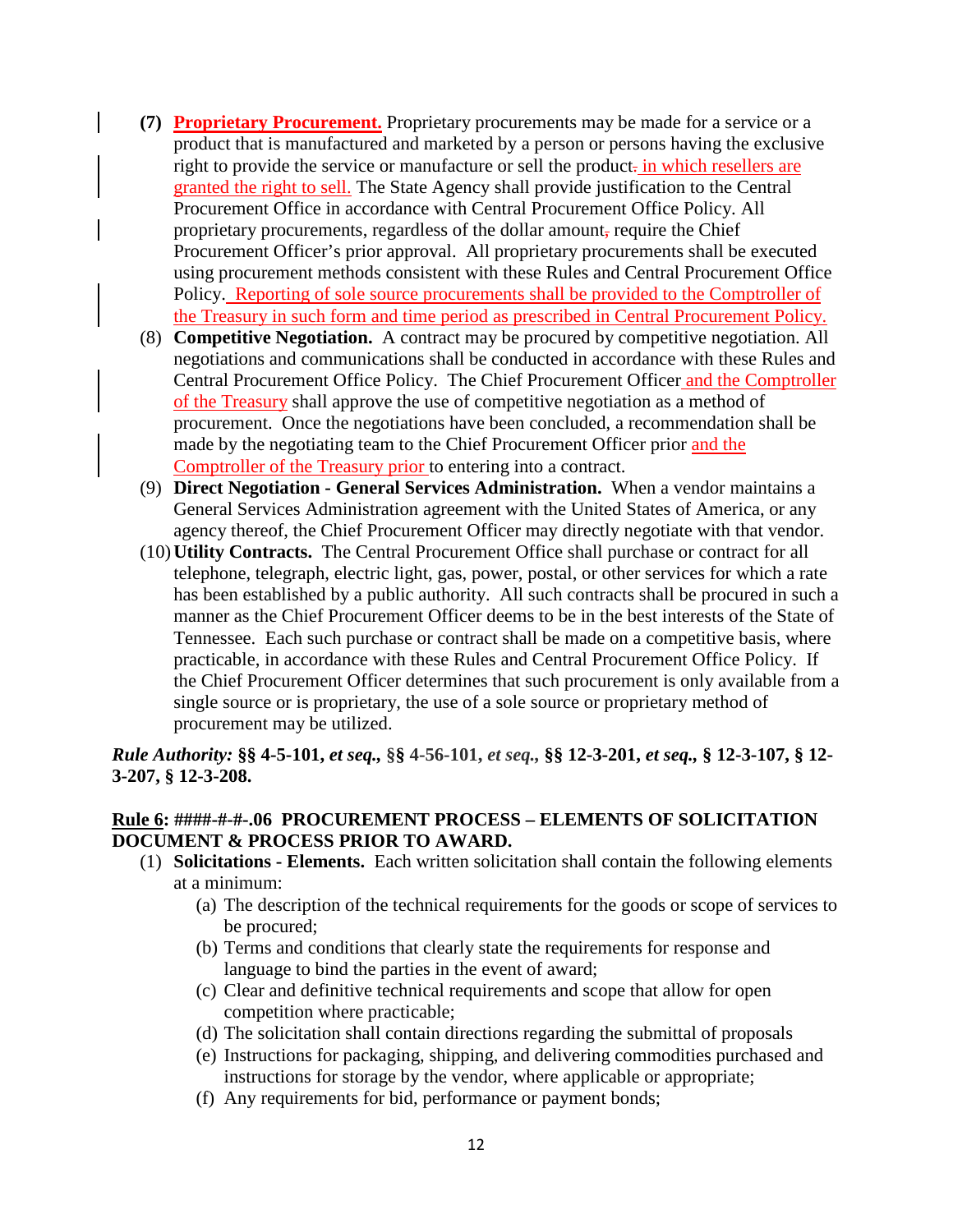- (g) A timeline of the solicitation process that specifies the solicitation deadlines; A detailed description of the evaluation factors to be considered in evaluating the proposals, e.g., by way of example only, proposer qualifications, experience, technical approach, and cost;
- (h) A declaration of whether the contract award is subject to successful contract negotiation;
- (i) A statement that the Chief Procurement Officer shall have the sole discretion to amend a solicitation in writing at any time prior to award; and
- (j) An estimate of the purchase requirements for the current contract period, if applicable and for the new contract period if the solicitation will result in an agency or statewide term contract.
- (2) **Specifications.** The State shall use technical requirements and scope that are nonrestrictive. All suggestions, comments or concerns regarding a solicitation shall be made in writing and delivered to the Central Procurement Office no later than seven (7) calendar days after the solicitation has been posted to the website of the Central Procurement Office or the Delegated State Agency as the case may be.
- (3)(2) **Inspection of Solicitation File.** Each solicitation shall contain a schedule indicating the dates and times for solicitation opening, the timeline for evaluation and the anticipated Award date. Once the state issues the Notice of Intent to Award, the Open File Period begins. The solicitation file shall be open for public inspection for seven (7) calendar days upon request. The Central Procurement Office or a Delegated State Agency shall give the requestor a reasonable opportunity to inspect the solicitation file. If there is no protest of the Notice of Intent to Award, the State will proceed with the contract award.

### (4)(3) **Cancellation of Solicitation or Rejection of Responses.**

- (a) The Chief Procurement Officer shall have the sole-discretion to cancel a solicitation in its entirety and reissue the solicitation in whole or in part as documented and approved by any other approval authority of the original solicitation.
- (b) The Chief Procurement Officer shall have the absolute discretion to reject any and all responses.
	- 1. Any response that does not meet the requirements of a solicitation may be considered nonresponsive and the response may be rejected.
	- 2. Any response that restricts the rights of the State or otherwise qualifies the proposal may be considered nonresponsive and the response may be rejected.
	- 3. All responses may be rejected by the Chief Procurement Officer or Delegated State Agency for the following reasons:
		- (i) Unreasonably high prices or failure of all responses to meet technical specifications;
		- (ii) Error or defect in the solicitation;
		- (iii)Cessation of need;
		- (iv)Unavailability of funds;
		- (v) Lack of adequate competition; or
		- (vi)A determination by the State Agency, with the concurrence of the Chief Procurement Officer and any other approval authority, that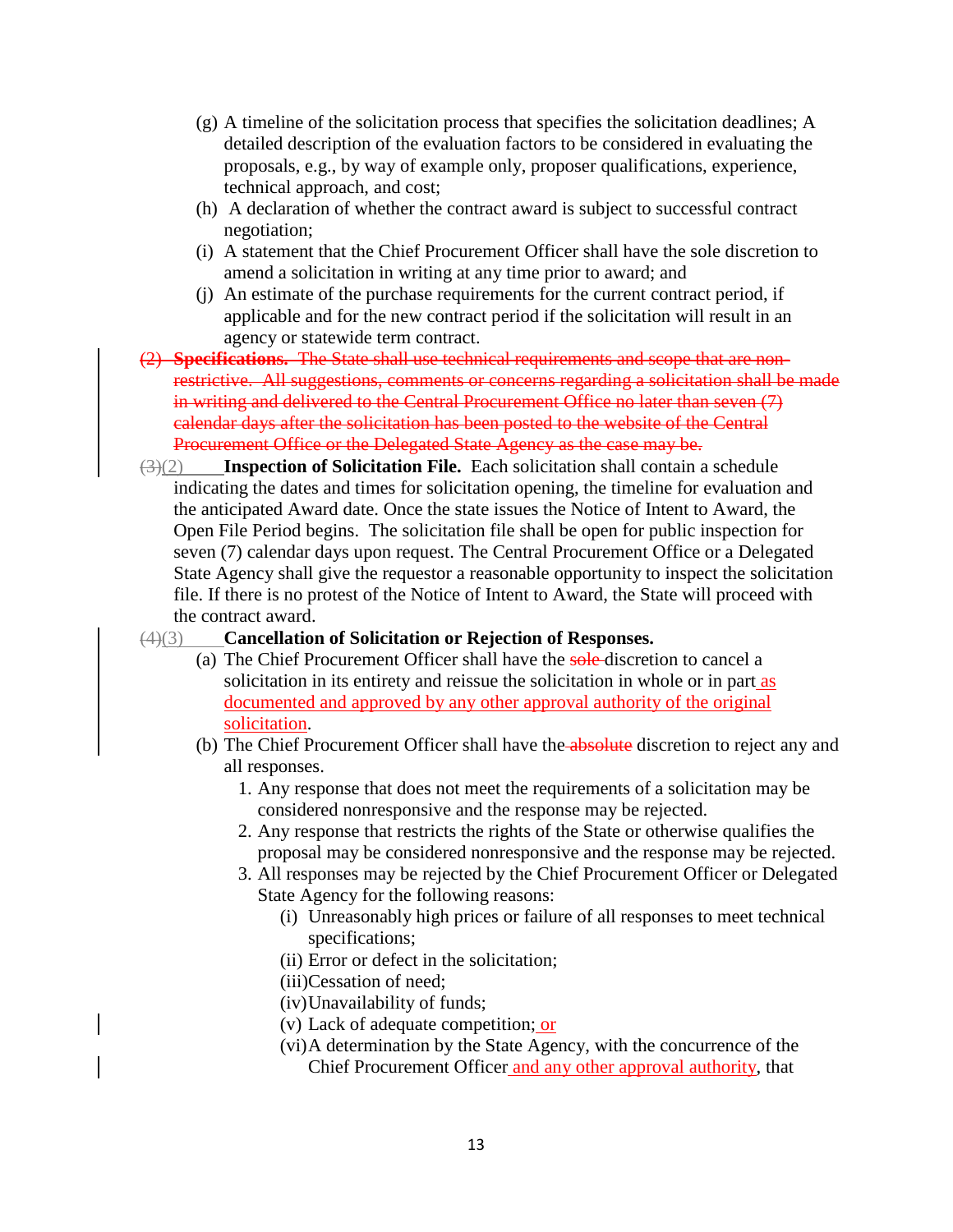proceeding with the procurement would be detrimental to the best interests of the State;

- (c) Rejection of all responses and any approvals required shall be documented and an explanation shall be provided as to the reasons for the rejection of all responses.
- (d) A report of rejected responses and cancelled solicitations shall be reported in such format and timetable as requested by the Comptroller of the Treasury.

*Rule Authority:* **§§ 4-5-101,** *et seq.,* **§§ 4-56-101,** *et seq.,* **§ 10-7-504, § 10-7-506, § 12-3-107, § 12-3-203, § 12-3-213, § 12-3-502, § 12-4-109.**

### **Rule 7: ####-#-#-.07 PROCUREMENT PROCESS – PROPOSAL AND PERFORMANCE BONDS.**

- (1) **Proposal Bond.** The Chief Procurement Officer may require, in his or her sole discretion, a proposal bond issued by a surety company licensed to do business in the State of Tennessee. All proposal bond amounts shall be stated as a set amount or as a percentage of the contract value. In no event shall the proposal bond amount exceed five percent (5%) of the estimated value of the contract. Proposal bonds submitted by unsuccessful respondents shall be returned upon contract award. Personal checks shall not be accepted in the place of proposal bonds. Other forms of security to guarantee a proposal bond may include an irrevocable letter of credit or a certificate of deposit or cashier's check from a state or national bank or a state or federal savings and loan association or other financial institution having a physical presence in Tennessee. The terms and conditions of all forms of security to guarantee a proposal bond shall be approved by the Chief Procurement Officer before they are accepted as security for the respondent's performance.
- (2) **Performance Bond.** The Chief Procurement Officer may require, in his or her absolute discretion, a performance bond issued by a surety company licensed to do business by the State of Tennessee. All performance bond amounts shall be stated as a set amount or as a percentage of the contract value, and the amount may be reduced proportionately as performance under the contract successfully moves forward. Performance bonds must be filed with the State of Tennessee within fourteen (14) calendar days after receipt of request by the Chief Procurement Officer or a Delegated State Agency. Personal checks shall not be accepted in the place of performance bonds. Other forms of security to guarantee performance may include an irrevocable letter of credit or a certificate of deposit or cashier's check from a state or national bank or a state or federal savings and loan association or other financial institution having a physical presence in Tennessee. The terms and conditions of all irrevocable letters of credit or certificates of deposit shall be approved by the Chief Procurement Officer before they are accepted as security for the Contracting Party's performance.

*Rule Authority:* **§§ 4-5-101,** *et. seq.,* **§§ 4-56-101,** *et. seq., §* **12-3-203***,* **§§ 12-4-201,** *et. seq.*

### **Rule 8: ####-#-#-.08 PROCUREMENT PROCESS - COMMUNICATION AND NEGOTIATION.**

InTo ensure a transparent, consistent and equitable process in accordance with Central Procurement Office Policy, the Chief Procurement Officer may conduct communications as he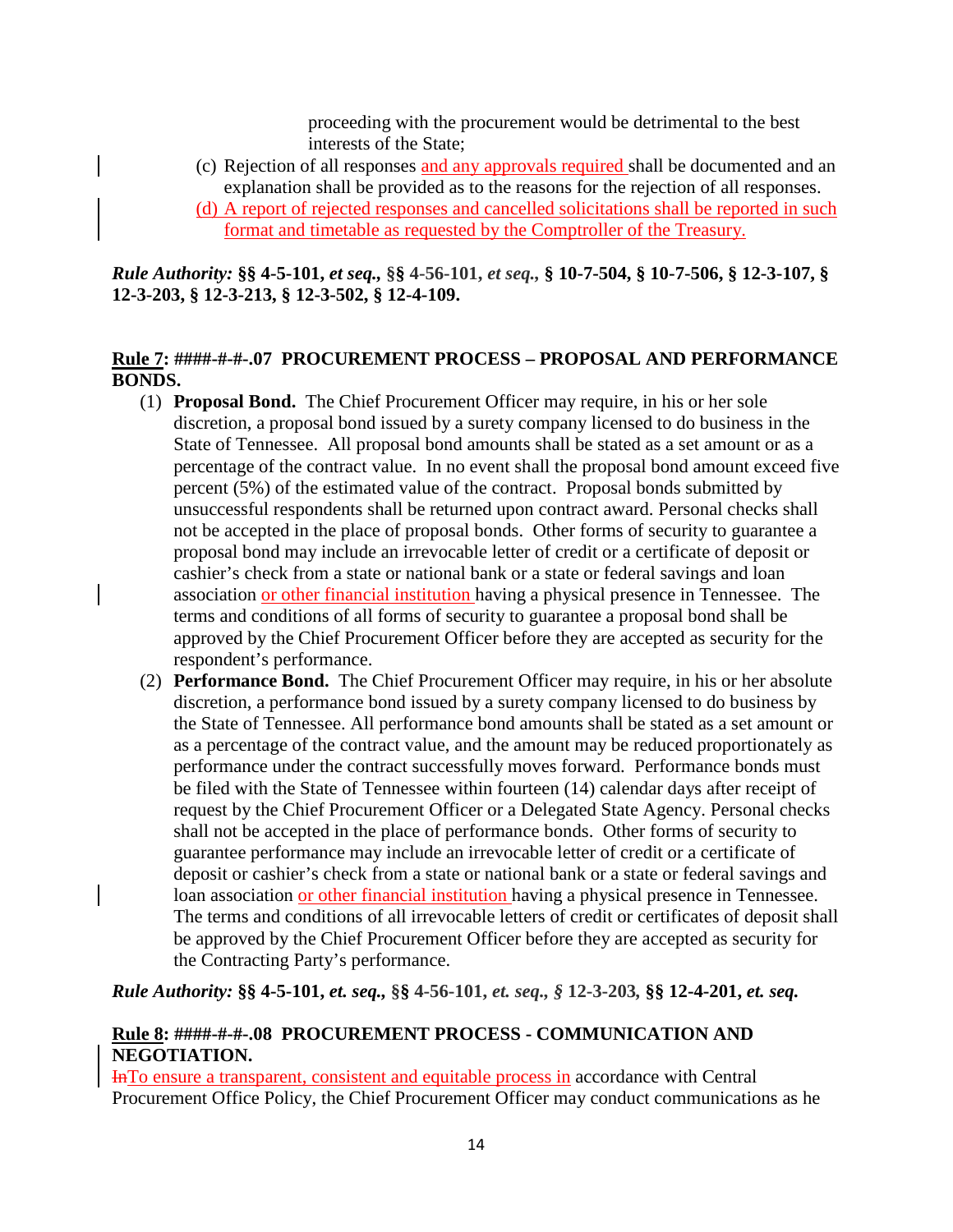or she determines to be in the best interests of the State, provided that any communication, clarification, or negotiation that may take place regarding any procurement or contract shall be conducted in a manner so as not to disclose any information that would give one or more respondents an unfair advantage or unfairly enable one or more respondents to improve their responses as a result and documented in the procurement file to support the final determination based on the information requested.

*Rule Authority:* **§§ 4-5-101,** *et seq.,* **§§ 4-56-101,** *et seq.,* **§ 12-3-107, § 12-3-207, § 12-3-208**

# **Rule 9: ####-#-#-.09 PROCUREMENT PROCESS – DETERMINING NON-RESPONSIVENESS.**

If the Central Procurement Office determines that a respondent has provided, for consideration in a contractor selection process or in negotiations, information that does not meet the technical requirements of the solicitation, where the respondent knew or should have known the submitted information was materially defective due to the omission of information or the submission of incorrect information, the subject response may be determined nonresponsive and rejected-as prescribed in Central Procurement Policy.

*Rule Authority:* **§§ 4-5-101,** *et seq.,* **§§ 4-56-101,** *et seq.,* **§ 12-3-107.**

# **Rule 10: ####-#-#-.10 PROCUREMENT PROCESS – AMENDMENT OR WITHDRAWAL OF RESPONSES.**

A respondent may withdraw or amend a response in writing prior to its opening. After responses are opened, a respondent may only withdraw all or a portion of a response where the enforcement of the response would impose an unconscionable hardship on the respondent or the resulting contract would not be in the best interests of the State.as prescribed in Central Procurement Office Policy. Any decision to allow withdrawal or amendment of a response shall be documented in the solicitation file.

*Rule Authority:* **§§ 4-5-101,** *et seq.,* **§§ 4-56-101,** *et seq.,* **§ 12-3-107, § 12-3-203.**

# **Rule 11: ####-#-#-.11 AWARD TO SUCCESSFUL RESPONDENT..**

Each contract shall be awarded by the Chief Procurement Officer on behalf of the Central Procurement Office or by a Delegated State Agency where authority has been delegated in accordance with these Rules and Central Procurement Office Policy. Notice of Intent to Award shall be communicated in writing or electronic transmission to all respondents. The Chief Procurement Officer is authorized to award a contract if doing so is in the best interests of the State.

*Rule Authority:* **§§ 4-5-101,** *et seq.,* **§§ 4-56-101,** *et seq.,* **§ 12-3-107, § 12-3-203, § 12-4-109.**

# **Rule 12: ####-#-#-.12 PROTEST PROCEDURES.**

(1) **Objection of Technical Requirements or, Scope of Services or Specifications Prior to Evaluation of Responses.** Any prospective respondent may file a written objection of The State shall use technical requirements or scopeand scopes of services included in that are non-restrictive. Concerns regarding any defects or ambiguities involving a solicitation withinshall be made in writing and delivered to the Central Procurement Office no later than seven (7) calendar days from the public release ofafter the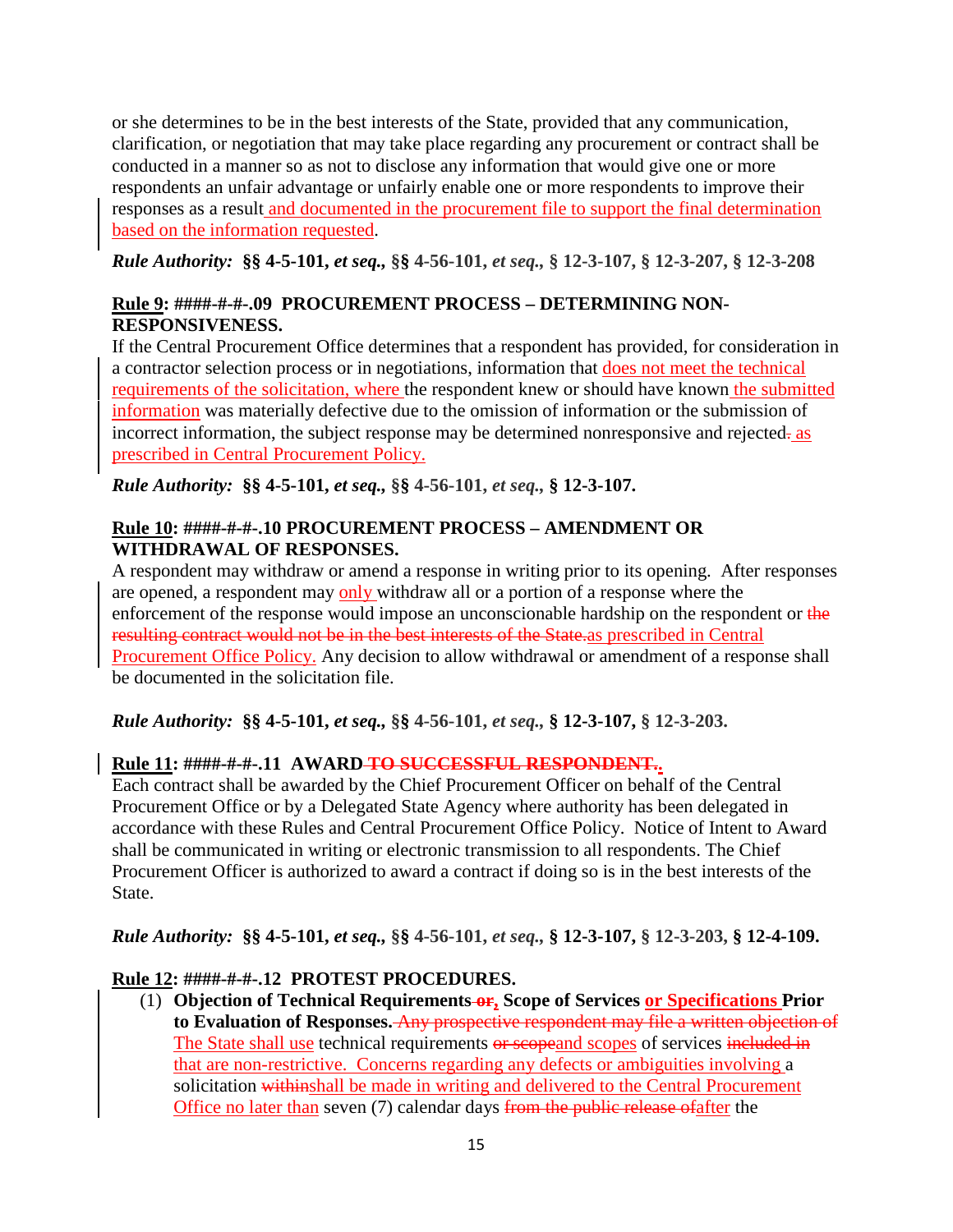solicitation has been posted to the website of the Central Procurement Office or the Delegated State Agency as the case may be.

- (2) **Protest After Notice of Intent to Award.** Any aggrieved respondent, who has submitted a response to a solicitation subject to these Rules and applicable law, may file a written protest with the Chief Procurement Officer. The protest must be received by the Central Procurement Office within seven (7) calendar days from the beginning of the Open File Period.
	- (a) On the first day of the Open File Period, all respondents are deemed to know all facts documented in the State's procurement files.
	- (b) A written protest filed by a respondent with the Chief Procurement Officer shall enumerate and detail all grounds for the protest in accordance with these Rules.
	- (c) The Chief Procurement Officer may consider the following grounds for protest and no others:
		- 1. The contract award was arbitrary, capricious, an abuse of discretion or exceeded the authority of the Central Procurement Office or the Delegated State Agency.
		- 2. The procurement process was conducted contrary to a constitutional, statutory or regulatory provision.
		- 3. The Central Procurement Office or the Delegated State Agency did not follow the rules of the procurement as set forth in the solicitation in making the contract award, and such failure to follow the rules of the procurement materially affected the contract award.
		- 4. The procurement process involved responses that were not independently arrived at in open competition, were collusive, or were submitted in bad faith.
		- 5. The contract award was the result of a technical or mathematical mistake or error during the evaluation process.
	- (d) The Aggrieved Respondent challenging the procurement process or contract award has the burden of proof and persuasion with respect to the invalidity of the procurement process or contract award.
	- (e) All protests allowed under this Rule shall first be filed with the Chief Procurement Officer. The Aggrieved Respondent shall have the right to file a protest directly with the Protest Committee, but only in the event the Chief Procurement Officer fails to acknowledge a protest within fifteen (15) calendar days of receipt of a protest, fails to resolve the protest within sixty (60) calendar days, or consents in writing to a direct appeal to the Protest Committee.
	- (f) A written protest that is filed with the Protest Committee shall:
		- 1. Meet the requirements of Tenn. Code Ann., § 4-56-103;
		- 2. Be delivered to both the Procuring Agency head and the Chief Procurement Officer and the Comptroller of the Treasury; and,
		- 3. Raise only grounds that were raised before the Chief Procurement Officer.
	- (g) All protests, supporting documentation and the resolution or decisions thereof, shall be filed with and maintained by the Central Procurement Office in accordance with Tenn. Code Ann. §§ 10-7-101, *et seq*.
	- (h) A protester is required to exhaust his or her administrative remedies as provided by these Rules. The failure of an Aggrieved Respondent to timely raise a ground for protest in accordance with these Rules shall be deemed a waiver of the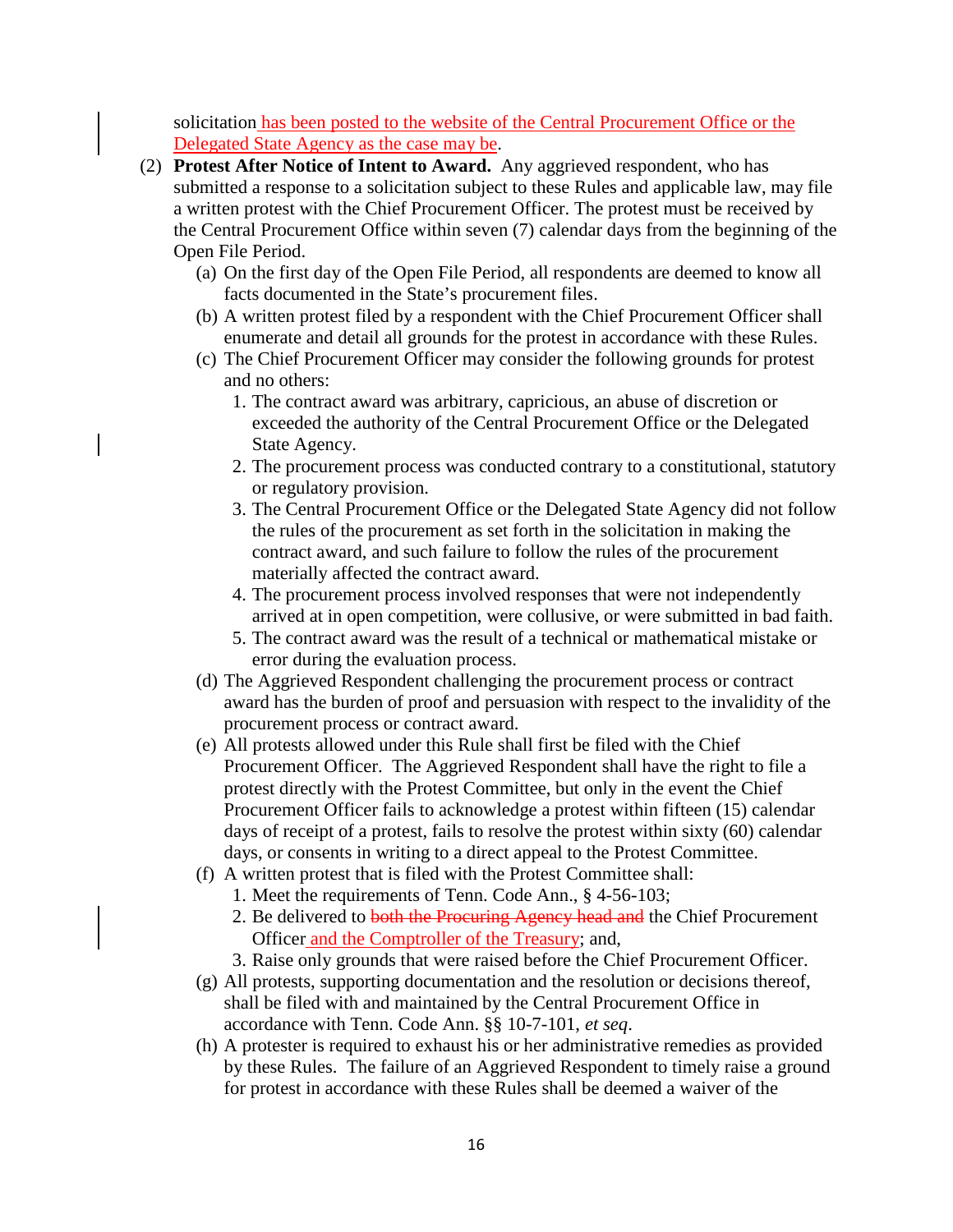Aggrieved Respondent's right to seek review of such ground before the Chief Procurement Officer or the Protest Committee.

- (i) The final determination letter of a protest before the Chief Procurement Officer shall be reported to the Protest Committee and the Comptroller of the Treasury
- (ii) The final determination letter of a protest before the Protest Committee shall be reported to the Comptroller of the Treasury.

*Rule Authority:* **§§ 4-5-101,** *et seq.,* **§§ 4-56-101,** *et seq.,* **§§ 10-7-101***, et seq.,* **§ 12-3-107.**

# **Rule 13: ####-#-#-.13 CONTRACT FINALIZATION AND NEGOTIATION.**

In accordance with Central Procurement Office Policy, communication and negotiation shall be conducted in a manner determined to bethat is in the best interests of the State, provided that any communication, clarification, or negotiation so conducted does not undermine the procurement process as set forth in the solicitation, these Rules or Central Procurement Office Policy.

# *Rule Authority:* **§§ 4-5-101,** *et seq.,* **§§ 4-56-101,** *et seq.,* **§ 12-3-107, § 12-3-207, § 12-3-208.**

# **Rule 14: ####-#-#-.14 CONTRACT TYPE.**

# (1) **Term Contracts -**

- (a) Agency Term Contract State Agencies may establish term contracts for specific goods or services. The resulting contract shall contain a maximum liability dollar amount that represents the estimated dollar volume on as prescribed in the contractsolicitation.
- (b) Statewide Term Contract The Central Procurement Office may establish statewide term contracts that all State Agencies must utilize and that may be used by local governments and higher education.

# (2) **Term Contract - General**

- (a) A term contract for more than a period of twelve (12) months may provide that the State has the right to cancel at any time for convenience by providing written notice to the Contracting Party.
- (b) All term contracts shall contain a provision that provides for the termination of the contract at the end of any fiscal year in the event funds are not available.
- (c) The requirement of a multi-year contract shall be stated in the solicitation, and any multi-year contract shall be awarded pursuant to these Rules and shall not be for a period longer than sixty (60) months unless approved by the Chief Procurement Officer as being in the best interests of the State. The justification for the contract term exceeding sixty (60) months shall be maintained in the records of the Central Procurement Office. A report of all contracts awarded for a period longer than sixty (60) months in such format and at such interval determined requested shall be provided to the Comptroller of the Treasury.
- (d) There shall be no pricing agreement other than in a contract between the State and a Contracting Party.
- (3) **No Cost Contracts** A "No Cost Contract" is a written contract that does not result in a pecuniary obligation between the State and a Contracting Party. Prior to proceeding with procuring a No Cost Contract, the Procuring Agency shall obtain the Chief Procurement Officer's approval. If a No Cost Contract request is approved, the State Agency shall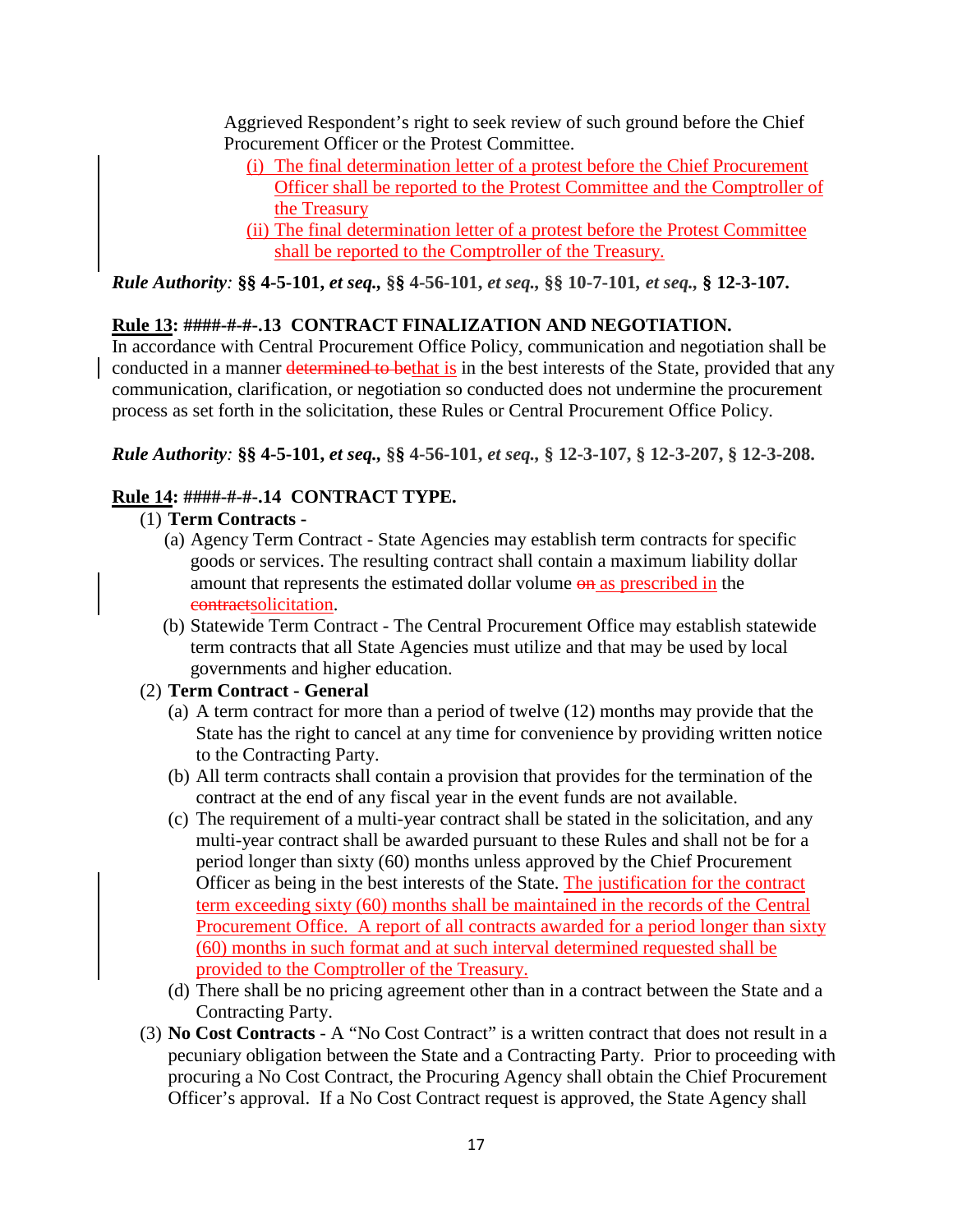proceed with the procurement in accordance with these Rules and Central Procurement Office Policy. The request shall be maintained in the records of the Central Procurement Office.

(4) **Revenue Contracts** -– A "Revenue Contract" is a written contract where a State Agency provides specific deliverable services for monetary compensation. Prior to proceeding with any Revenue Contract negotiation, the State Agency must obtain the prior approval of the Chief Procurement Officer. If the request to enter into a Revenue Contract is approved, the State Agency shall proceed to procure the Revenue Contract in accordance with these Rules and Central Procurement Office Policy. The request shall be maintained in the records of the Central Procurement Office.

### *Rule Authority:* **§§ 4-5-101,** *et seq.,* **§§ 4-56-101,** *et seq.,* **§12-3-107, § 12-3-201,** *et seq.*

### **Rule 15: ####-#-#-.15 GRANTS.**

- (1) **Grant Contract.** A Grant Contract is a contract used to effect an award of funding or property to a grant recipient or Grantee that benefits. A grant shall benefit the general public or some population of the general public. Deliverables pursuant to a grant contract shall be comprised of services to third-party beneficiaries rather than services provided to the State.
	- (a) A Grant shall represent one of the following:
		- 1. A contract effecting an award to a nonprofit organization, a for-profit organization or governmental entity, the primary purpose of which is to grant funds to finance operations or program activities;
		- 2. A contract passing through a federal award that specifically identifies by name a Grantee or subrecipient; or
		- 3. A contract effectingaffecting an award to fund work toward the completion of an activity or program that could not otherwise be more advantageously procured under a fee-for -service type contract. A grant representing this type of award must be determined by the Chief Procurement Officer to be in the best interests of the State.
	- (b) A Grant Contract shall meet the following requirements by contract type:
		- 1. Cost Reimbursement Grant A Cost Reimbursement Grant may create either a subrecipient or a vendor relationship between the Grantor State Agency and the Grantee as defined by Central Procurement Office Policy or applicable law.
		- 2. A Cost Reimbursement Grant Contract shall detail the State approved Grant Budget.
			- (i) A Grant Budget shall contain a schedule itemizing one or more specific activities or purposes under the Grant Contract along with the maximum amounts that may be reimbursed for each. A Grant Budget shall also detail the total sum that shall be available for reimbursement for all purposes under the Grant Contract and that total shall equal the maximum liability under the Grant Contract.
			- (ii) A Grant Budget may also include a schedule of one or more specific units of service or milestones and the amounts that shall be reimbursed upon completion of each unit or milestone.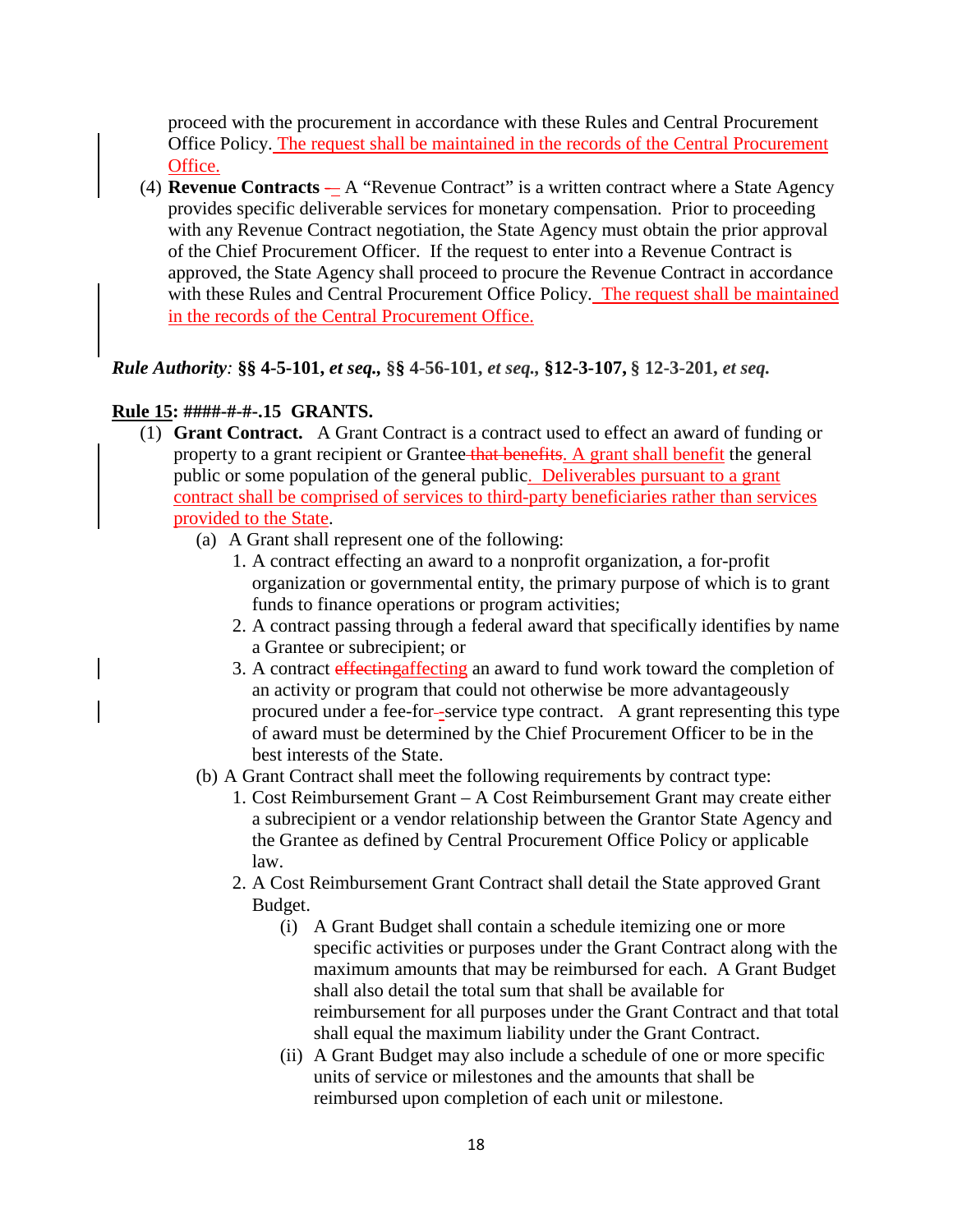- (2) **Grant Budget.** The Grantor State Agency shall conduct analyses and negotiations to ensure that Grant Budget amounts are appropriate to support the activities contemplated in the Grant Contract.
- (3) **Grantee Selection Process.** The Grantor State Agency shall document the Grantee selection process specifying whether it was competitive or non-competitive and detailing reasons for noncompetitive selections. The Grantor State Agency shall also provide a summary of said documentation to the Central Procurement Office with the Grant Contract as a condition for approval. The Central Procurement Office shall maintain a record of the selection process.
- (4) **Cost Reimbursement Grant.** A Cost Reimbursement Grant Contract shall be written, signed by the parties, and approved in accordance with these Rules and Central Procurement Office Policy.
- (5) **Endowment Grant.** An Endowment Grant is a limited Grant Contract is a contract that originates from a specific appropriation, effecting an award and conveyance of funds or property to a Grantee for a particular purpose that will to benefit the general public as a whole or some population of the general public. An Endowment Grant is used to transfer funds to a grantee pursuant to an appropriation.
	- (a) An Endowment Grant Contract shall meet the following requirements:
		- 1. The State has documented authority to make thean Endowment Grant and the State can justify that a cost-reimbursement is not a more appropriate grant model to use;
		- 2. The State's intention to make an endowment award free of conditions beyond the specified purpose of the grant is clear;
		- 3. The State has made a written offer of an endowment award to the Grantee;
		- 4. The Grantee has accepted the grant award in writing; and
		- 5. The fulfillment of the Grant's specific purpose by the Grantee is set forth in the Grant Contract.
	- (b) An Endowment Grant Contract shall result in the provision of services that are ancillary to the operation of State or federal programs, but does not involve the management and implementation of a State or federal program.
	- (c) An Endowment Grant Contract shall not create a subrecipient relationship between the State and the Grantee as defined by Central Procurement Office Policy.
	- (d) An Endowment Grant Contract must be determined to be in the best interests of the State by the Chief Procurement Officer.
	- (e) The Grantor State Agency shall document the Grantee selection process specifying whether it was competitive or non-competitive and detailing reasons for a noncompetitive selection. The State Agency shall provide a summary of said documentation to the Central Procurement Office with the Grant Contract as a condition for approval.
	- (f) An Endowment Grant Contract shall cite the State's authority to make the grant.
	- (g) An Endowment Grant Contract shall be written, signed by the parties, and approved in accordance with these Rules and Central Procurement Office Policy.
	- (h) Documentation of the justification to enter into an endowment grant shall be maintained by the Central Procurement Office.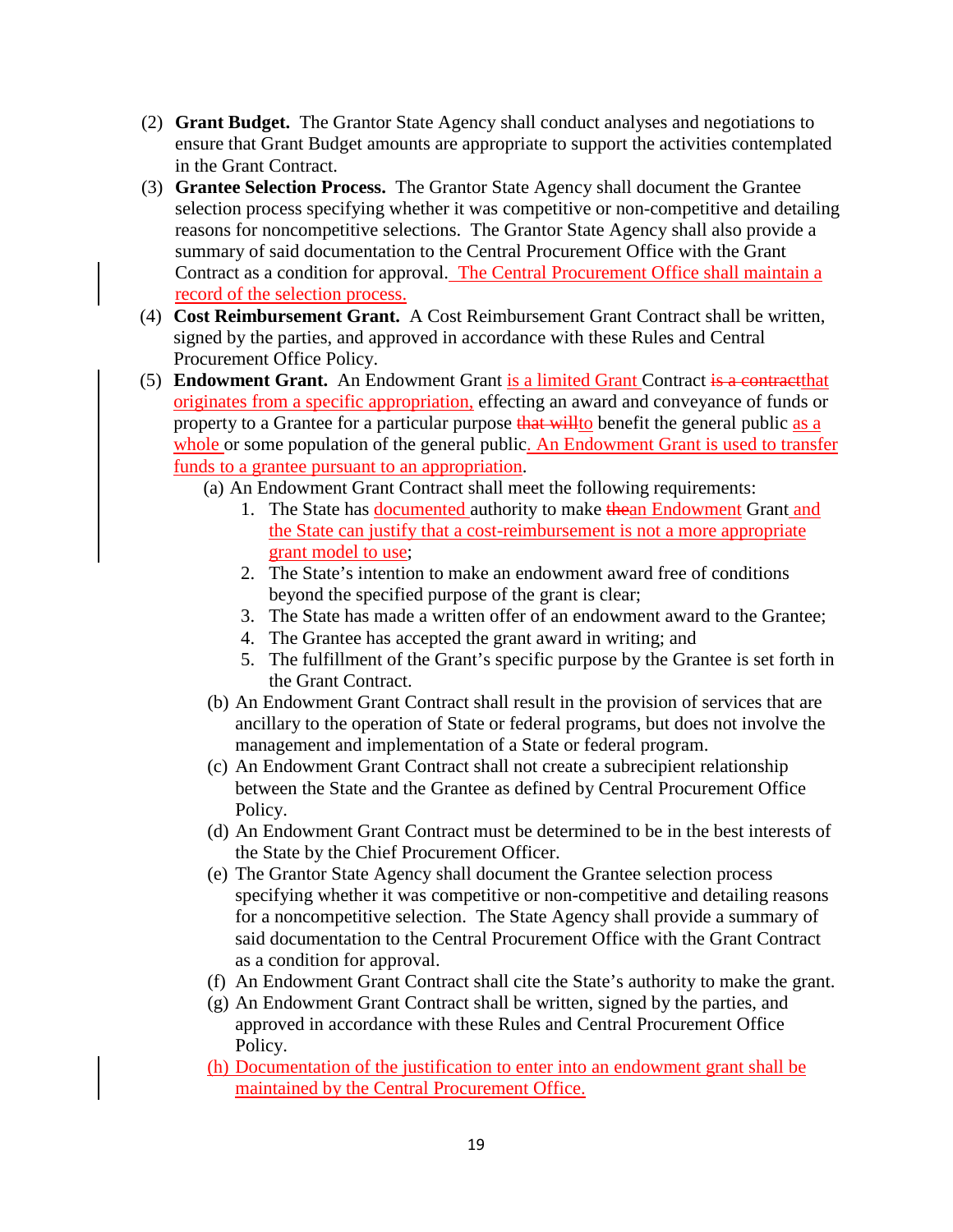(6) All programs funded by a Grant Contract are subject to audit. It is not intended, however, that the existence of more than one Grant Contract or source of funds for a single Grantee require more than one audit in a single audit period.

### *Rule Authority:* **§§ 4-5-101,** *et seq.,* **§§ 4-56-101,** *et seq.,* **§ 12-3-107.**

### **Rule 16: ####-#-#-.16 GENERAL REQUIREMENTS OF CONTRACTS.**

The purpose of a written contract is to reduce the parties' agreement to writing. No unwritten terms, conditions or understandings of the parties shall form the basis of a contract or an alteration of or amendment to a contract. All contracts shall be explicit and clearly state the rights and duties of each party. The terms and conditions of a contract subject to these Rules shall be written, in form and content, in accordance with Central Procurement Office Policy. Except as otherwise provided by these Rules, all contracts shall meet the following requirements:

- (1) The Contracting Party's duties shall be clearly and specifically defined and detailed in such a manner as to ensure accountability. The Contracting Party's duties may include, but are not limited to type, scope, duration, form, quality, quantity, place, time, and purpose of goods or services.
- (2) The State's duties shall be clearly defined and detailed in accordance with Central Procurement Office Policy. Contract terms shall clearly indicate the maximum liability or estimated value, as applicable, to the State under the contract. The State's duties shall also include, but are not limited to, the method, timing and conditions of payment and the term of the contract.
- (3) Where appropriate, additional provisions, necessary to specify the particulars of a contract and protect the interests of the State shall be written in accordance with Central Procurement Office Policy.
- (4) If the Contracting Party is a corporation, its name shall be stated in the contract as it appears in its charter. The person signing on behalf of the corporation shall have authority to do so, and his or her position with the corporation shall be shown on the signature page. The Chief Procurement Officer may require that the Contracting Party provide that a copy of its corporate charter or certificate of authority be submitted prior to contract approval.
- (5) In circumstances deemed appropriate by the Chief Procurement Officer, the State may require a potential contractor to provide a performance bond or surety deposit prior to entering a contract subject to these Rules.
- (6) As deemed appropriate, the State may require a potential contractor to provide proof of insurance prior to entering a contract subject to these Rules.
- (7) Any reimbursement to a contractor for travel, meals, or lodging shall be subject to the amounts, limitations, and Rules set forth in the State Comprehensive Travel Regulations as amended. The limits and Rules set forth in the State Comprehensive Travel Regulations shall be construed to provide for the reimbursement of travel expenses incurred within the State of Tennessee at "in-State rates" and for the reimbursement of travel expenses incurred outside the State of Tennessee at "out-of-State rates."

*Rule Authority:* **§§ 4-5-101,** *et seq.,* **§§ 4-56-101,** *et seq.,* **§ 12-3-107, § 12-4-201***, et seq.*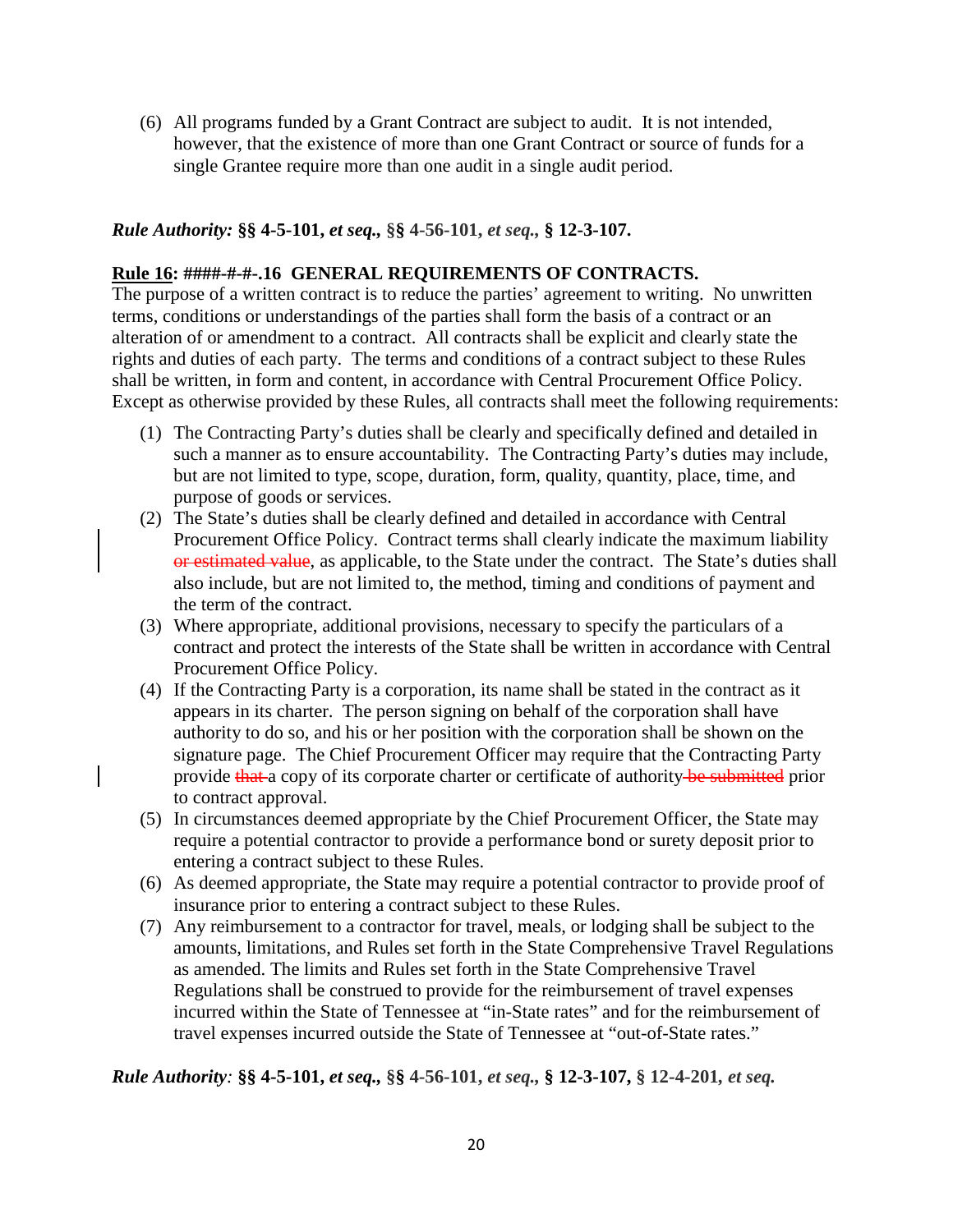# **Rule 17: ####-#-#-.17 MANDATORYNECESSARY OR PROHIBITED CONTRACT CLAUSES AND RULE EXCEPTIONS.**

The purpose of this Rule is to prescribe the mandatorynecessary and prohibited contract clauses for contracts subject to these Rules. The form and content of all contract clauses shall be established by Central Procurement Office Policy. This Rule shall also prescribe a procedure for approving exceptions or modifications to contract clauses prescribed or prohibited by this Rule or Central Procurement Office Policy.

### **(1) MandatoryNecessary Contract Clauses For All Contract Types.**

- **(a) Term.** All contracts subject to these Rules shall specify the term of the contract. The term of the contract shall include the commencement date of the contract, the termination date, and any renewals of the contract-via an amendment. Contracts subject to these Rules may only be renewed in writing, signed by the appropriate stateState official, and delivered electronically or through regular mail to the Contracting Party. One time purchases do not require the term to be specified.
- **(b) Maximum Liability for Goods or Services.** All *multi-year* contracts subject to these Rules shall specify the maximum liability of the State for goods and services under the contract, including the Contracting Party's direct or indirect costs. All statewide contracts shall include an estimated liability for goods and services purchased under the contract.

### **(c) Payment for Goods or Services.**

- 1. All contracts subject to these Rules shall contain a provision that clearly sets forth the circumstances giving rise to the State's obligation to make payments for goods received or services performed. All contracts shall contain specific rates and prices and shall state that the rates and prices are firm for the duration of the contract unless specifically addressed in the contract.
- 2. All contracts shall generally provide that the State is only obligated to pay for goods received or services performed, which are acceptable to the State, prior to the date of the State's payment. Advance payments under the contract prior to receipt of goods or performance of services should be avoided, but advanced payments may be authorized by the Chief Procurement Officer if doing so is in the best interests of the State- and in accordance with applicable law.
- 3. All contracts shall provide that payments made by the State under the contract shall first be certified by an authorized **stateState** official that goods received are acceptable in quantity and quality or that the contractor's performance of services is satisfactory and that the Contracting Party is entitled to payment under the contract. This certification shall be documented by the appropriate Procuring Agency staff's written approval of each invoice submitted for payment.
- 4. All contracts subject to these Rules that require an incentive payment shall detail the terms and conditions giving rise to the Contracting Party's entitlement to an incentive payment.
- **(d) Non- Discrimination.** All contracts subject to these Rules shall contain a provision that prohibits the Contracting Party from discriminating against an individual on the basis of race, creed, color, religion, sex, age, handicap or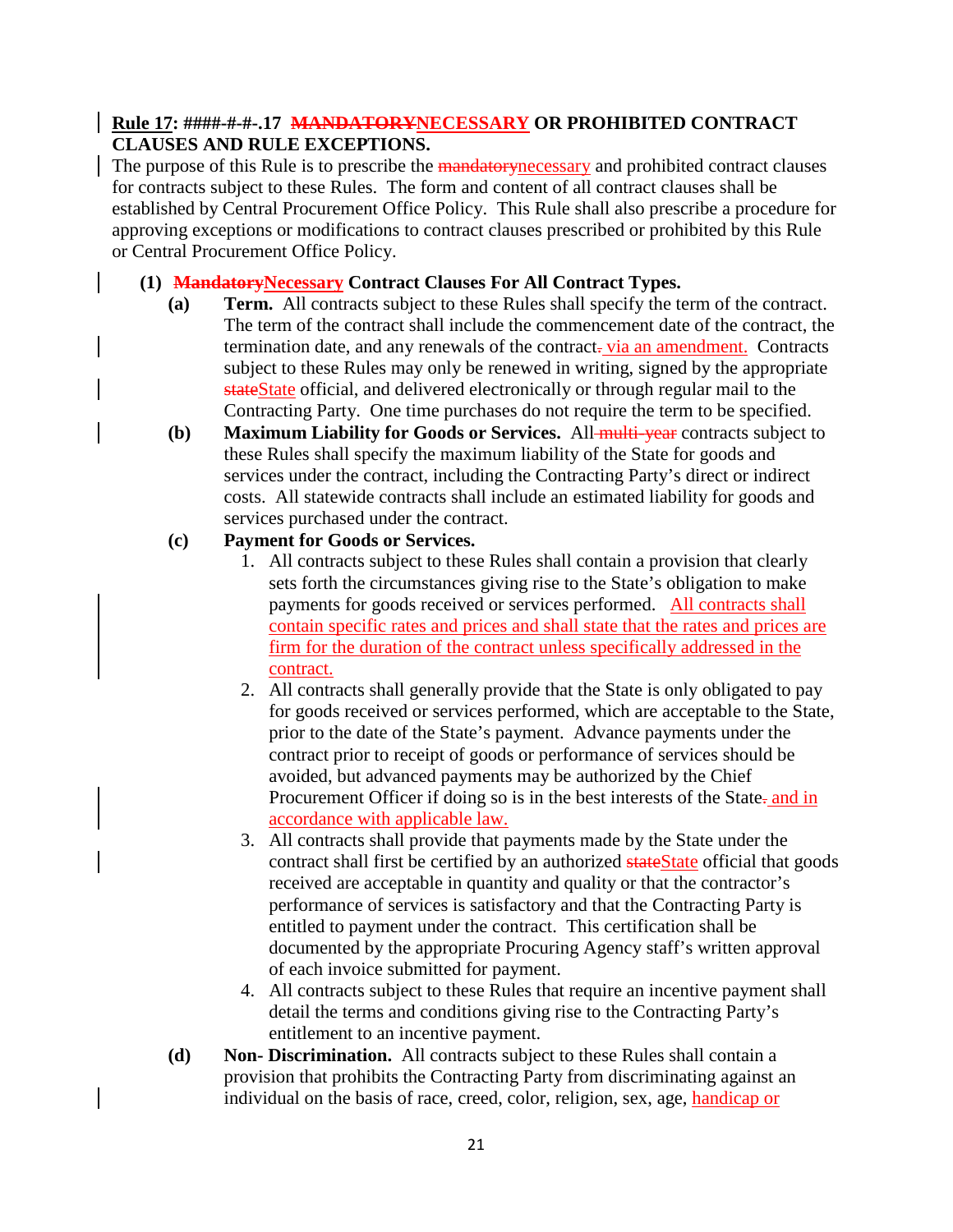disability, national origin or other protected class under State or federal law with respect to employment or other opportunities with the Contracting Party.

- **(e) Immigration.** All contracts subject to these Rules shall contain a provision requiring a Contracting Party to certify that the Contracting Party has not knowingly utilized the services of illegal immigrants in the performance of its contract with the State for goods or services.
- **(f) Necessary Signatories.** All contracts subject to these Rules shall specify that a contract shall not be effective until it is signed by all necessary signatories of the parties. The State's necessary signatories shall be established by Central Procurement Office Policy— or may be established by statute.
- **(g) Contract Documents.** All contracts subject to these Rules shall specify the documents that comprise the contract, in order of priority, between the State and any of its Contracting Parties.
- **(h) Entire Agreement, Amendments, Modifications, Renewals or Extensions.** All contracts subject to these Rules shall contain a provision that provides that the contract reflects the entire agreement of the parties and that there are no other prior or contemporaneous agreements that modify, supplement or contradict any of the express terms of the contract. All contracts shall further provide that any amendments, modifications, renewals or extensions to the contract shall be in writing and signed by all parties who signed the Base Contract.
- **(i) Choice of Law and Venue.** All contracts subject to these Rules shall provide that the contract shall be governed by the Laws of Tennessee and that the Tennessee Claims Commission or the State or federal courts in Tennessee shall be the venue for resolving disputes or disagreements under the contract.
- **(j) Retention of Records and Audit.** A contract for the purchase of materials, supplies, equipment or services shall include athe following clause regarding the contractor's requirement to retain and maintain books and records related to work performed or money received under the contract and shall specify the length of time the books and records shall be maintained and subject to inspection. In addition, the clause relating to retention of records or audit shall state such records and documents may be subject to audit at any reasonable time, with reasonable notice by the State.:

The state shall be entitled to audit the books and records of a contractor or any subcontractor under any contract or subcontract other than a firm fixed-price contract, to the extent that any such books and records relate to the performance of such contract or subcontract. Such books and records shall be maintained by the contractor for a period of three (3) years from the date of final payment under the prime contract and by the subcontractor for a period of three (3) years from the date of final payment under the subcontract, unless a shorter period is otherwise authorized in writing.

All contracts after 7-1-13 shall include this provision and such provision cannot be amended or removed without the written consent of the Comptroller of the Treasurer.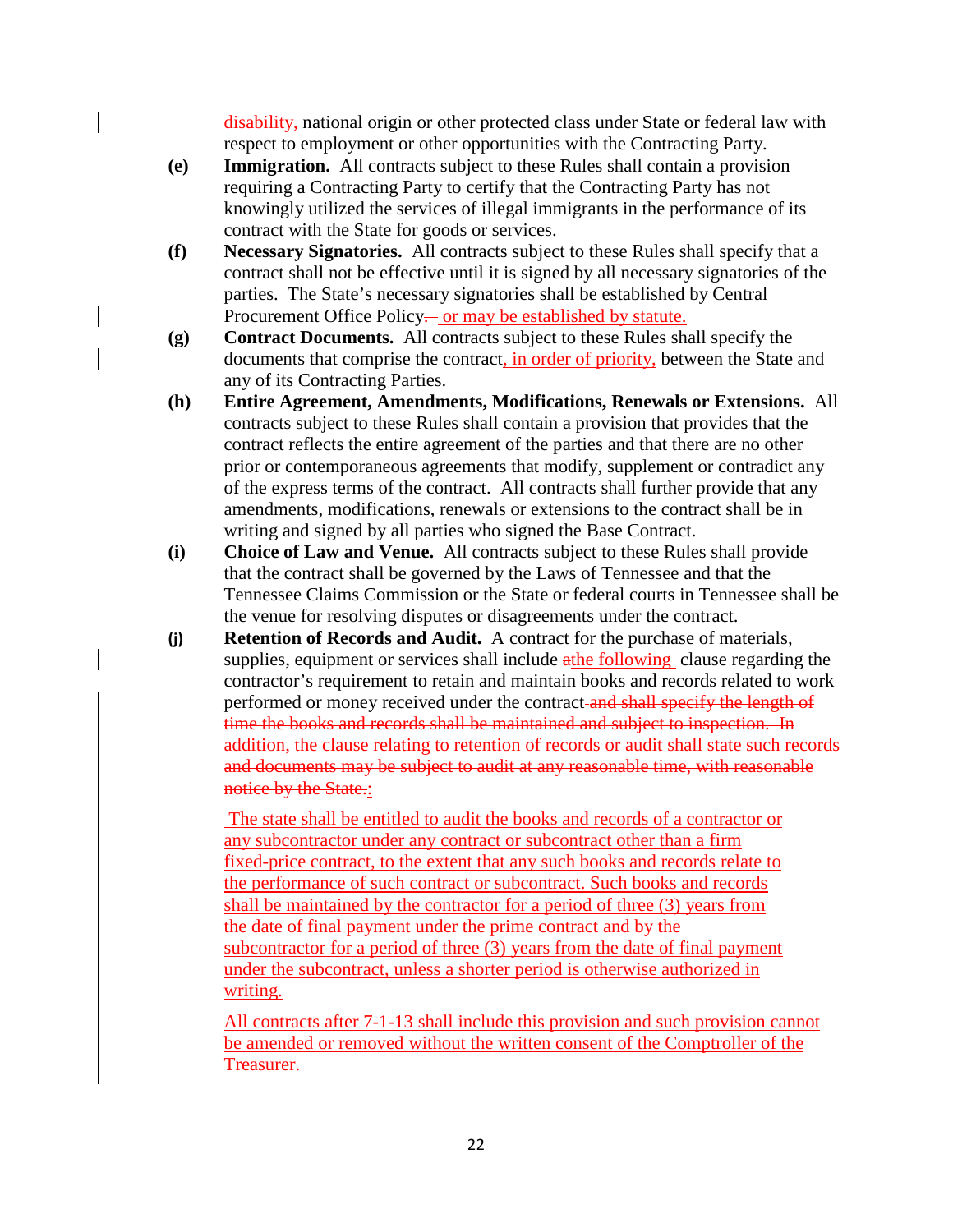- **(k) Independent Contractor.** All contracts subject to these Rules shall provide that the Contracting Party is not an agent of the State, but rather, holds the status of an independent contractor.
- **(l) Force Majeure.** All contracts subject to these Rules shall contain a provision that relieves the contracting parties of performance in the event of a *force majeure*, which includes, by way of example, acts of God, war, or civil unrest.
- **(m) Conflicting Terms and Conditions.** All contracts subject to these Rules shall contain a provision that resolves conflicts between the contract's terms and conditions, the solicitation documents, the proposals and any amendments to the contract.
- **(n) Notice.** All contracts subject to these Rules shall require a designated point of contact for the State and the Contracting Party to facilitate notice to the other party.
- **(o) Termination.** All contracts subject to these Rules shall contain provisions whereby the contract can be terminated for breach or convenience. Termination for breach provisions shall specify the circumstances giving rise to breach, the time period of notice, and the cure period, if any. Termination for convenience provisions shall specify the time period of notice and payments to the Contracting Party up to the date of termination. All contracts subject to these Rules shall contain a Termination for lack of funding clause. All termination provisions shall specify the means by which notice of termination of the contract is communicated.
- **(p) Printing Contracts.** All printing contracts subject to these Rules shall comply with Tenn. Code Ann. § 12-7-103(d) by including a provision whereby the Contracting Party agrees that no publication shall be printed unless a printing authorization number has been obtained and affixed to the contract.
- **(q) Annual Report and Audit.** All grant contracts subject to these Rules shall contain a provision pertaining to an annual report and audit of the grantee. The Comptroller of the Treasury shall prescribe the wording of the provision to be used
- **(r) Monitoring.** All contracts subject to these Rules shall contain a provision that states that the contractor's activities conducted and records maintained pursuant to the subject contract shall be subject to monitoring and evaluation by the Comptroller of the Treasury. The Comptroller of the Treasury shall prescribe the wording of the provision to be used.
- **(s) Debarment and Suspension**. All contracts subject to these Rules shall contain a provision concerning the circumstances under which a contracting party may be considered debarred or suspended from doing business with the State. This contract provisions shall act as a certification that the contracting party:
	- 1. is not presently debarred, suspended, proposed for debarment, declared ineligible, or voluntarily excluded from covered transactions by any federal or state department or agency;
	- 2. has not, within a three (3) year period preceding the contract, been convicted of, or had a civil judgment rendered against the contracting party from commission of fraud, or a criminal offence in connection with obtaining, attempting to obtain, or performing a public (federal, state, or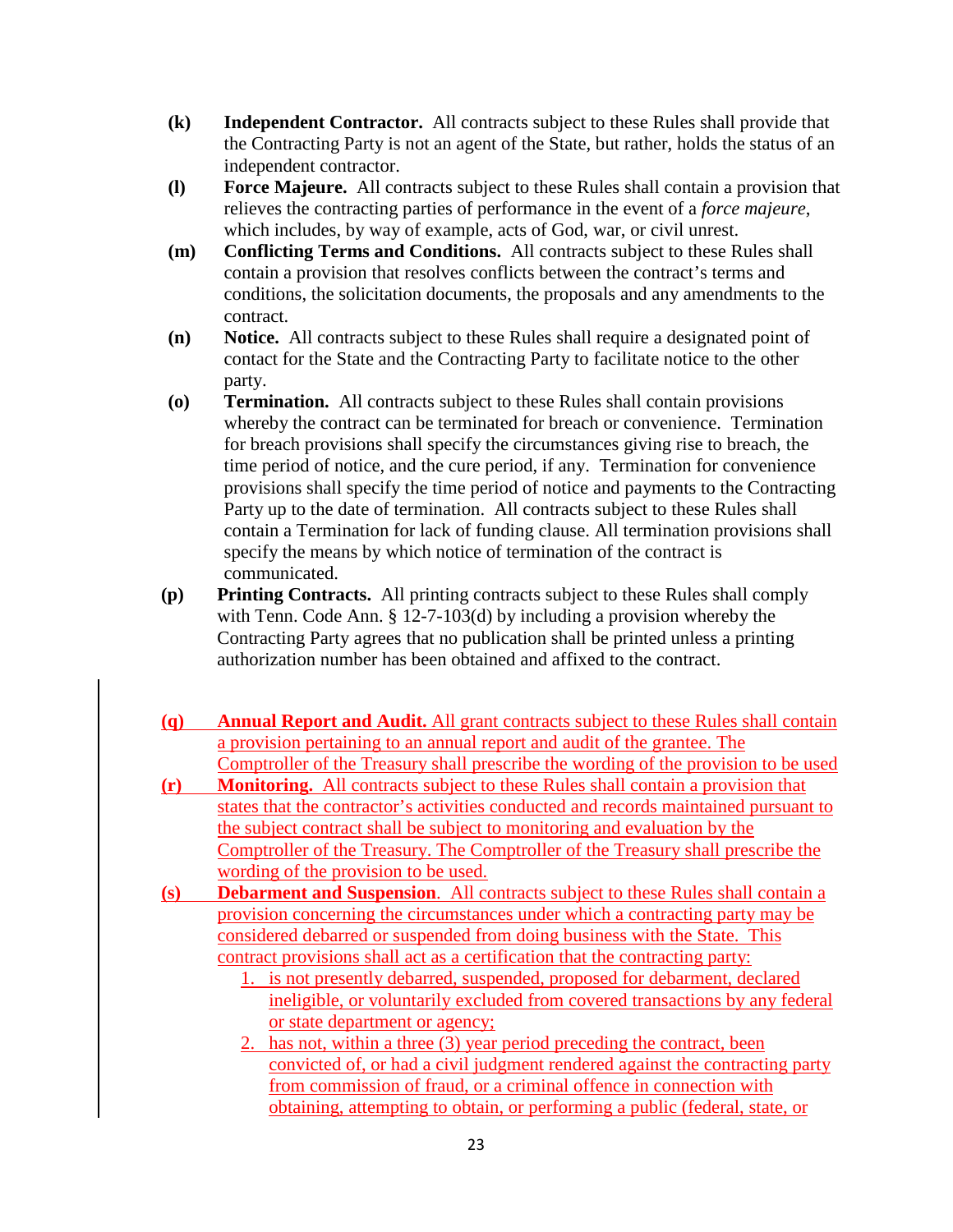local) transaction or grant under a public transaction; violation of federal or state antitrust statutes or commission of embezzlement, theft, forgery, bribery, falsification, or destruction of records, making false statements, or receiving stolen property;

- 3. is not presently indicted or otherwise criminally or civilly charged by a government entity (federal, state, or local) with commission of any of the offenses detailed above; and
- 4. has not within a three (3) year period preceding the contract had one or more public transactions (federal, state, or local) terminated for cause or default.

The Debarment and Suspension provision shall further require the Contractor to provide immediate written notice to the State if at any time the contracting party learns that the contracting party has failed to disclose information or that due to changed circumstances, its principals, affiliates or subcontractors are excluded or disqualified from contracting with any government entity.

- **(2) Prohibited Contract Clauses.** The following terms shall not be included in a contract:
	- (a) **Indemnification and Hold Harmless.** Contract provisions requiring the State to indemnify and hold a Contracting Party harmless are prohibited.
	- (b) **Limitation of Liability**.
		- **1.** All limitations of liability must comply with Tenn. Code Ann. §§ 12-3-314 and 12-4-119 and Central Procurement Office Policy. Limitations of Liability that do not comply with Tenn. Code Ann. §§ 12-3-314 and 12-4-119 or Central Procurement Office Policy are prohibited.
		- **2.** Contractual provisions limiting a Contracting Party's liability for intentional torts, criminal acts, or fraudulent conduct are prohibited.
		- **3.** Contractual provisions that limit a Contracting Party's liability to an amount less than two times the value of the contract are subject to approval by the Chief Procurement Officer and are otherwise prohibited without the Chief Procurement Officer's approval. The Chief Procurement Officer must make a finding that limiting a Contracting Party's liability to less than two times the value of the contract is in the best interests of the State.
	- (c) **Bonus Payments.** Bonus payment provisions are prohibited for all contracts subject to these Rules.
- (3) **Rule Exception Procedure.** The Central Procurement Officer may approve exceptions to these Rules or Central Procurement Office Policy as follows:
	- (a) The Procuring Agency may request, and the Chief Procurement Officer may authorize or initiate an amendment to an existing contract or a modification of a solicitation, at any stage of the procurement or contract negotiation process, in circumstances where the Chief Procurement Officer determines that doing so is in the best interests of the State.
	- (b) If the Procuring Agency considers it necessary to modify a mandatorynecessary contract clause, it shall submit a request to the Chief Procurement Officer to modify a mandatorynecessary contract clause.
		- 1. The request for modification of a mandatorynecessary contract clause shall contain justification that addresses the following:
			- (i) The text of the new clause sought to be used;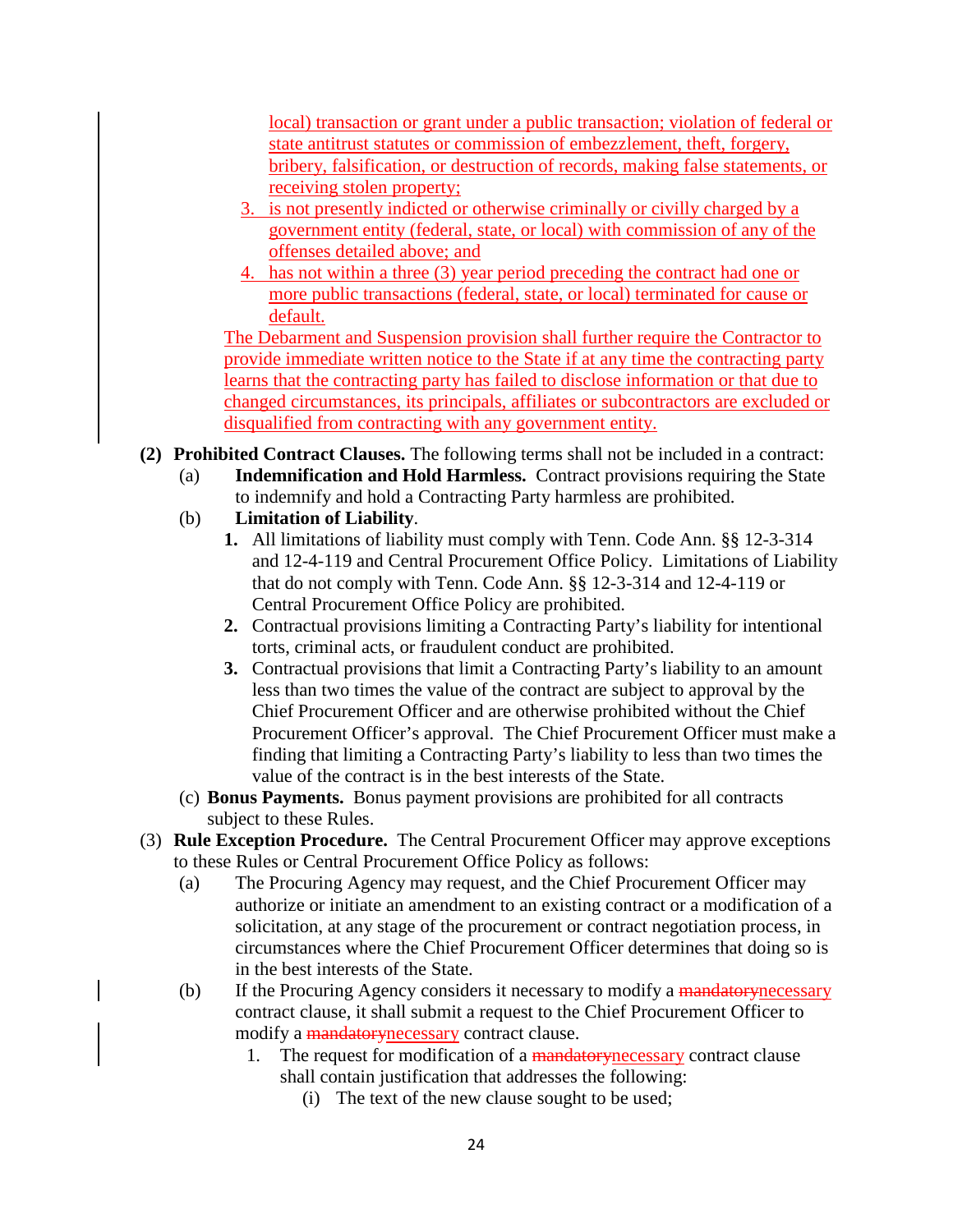- (ii) If applicable, the risks to the State created by the new clause, and the impact on the State by allowing the new clause;
- (iii) The conditions in the market place that justify modification of the mandatorynecessary contract clause; and
- (iv) The anticipated impact on the State's procurement if modification to the **mandatorynecessary** contract clause is not allowed.
- (c) The Chief Procurement Officer shall have the authority to approve the language submitted or may authorize acceptance of the modification under alternative language. Any approval shall be in writing and detail the specific alternative language approved.

*Rule Authority:* **§§ 4-5-101,** *et seq.,* **§§ 4-56-101,** *et seq.,* **§ 4-21-401, § 12-3-106, § 12-3-107, § 12-3-314, § 12-4-119, § 12-4-408, § 12-7-103.**

# **Rule 18: ####-#-#-.18 APPROVAL PROCESS OF CONTRACTS AND AMENDMENTS.**

All contracts and amendments shall be in writing and approved in accordance with these Rules and Central Procurement Office Policy.

The Procuring Agency shall initiate approval of a contract or an amendment by delivering the contract or amendment, signed by the contract parties, to the Central Procurement Office as prescribed in Central Procurement Office Policy.

- (1) A contract or amendment subject to these Rules shall be subject to the final approval of the Chief Procurement Officer. Accordingly, the Central Procurement Office shall:
	- (a) Provide technical assistance toward the achievement of procurement goals and protection of the State's interests; and
	- (b) Manage the review process to secure approval by other officials required by these Rules.
- (2) Certain contracts require the approval of the following officials in addition to the Chief Procurement Officer:
	- (a) The Governor shall approve a contract between State Agencies that includes provisions for cooperative programs.
	- (b) The State Architect shall approve a contract that includes provisions for engineering or architectural services.
	- (c) The Comptroller of the Treasury shall approve a contract that includes:
		- 1. Term provisions requiring or making possible expenditures from appropriations of more than one fiscal year;
		- 2. Provisions for financial management (including electronic data processing systems impacting financial management), auditing, or accounting services;
		- 3. Provisions concerning management services of all types, including management studies, planning services, public relations, evaluations, systems designs, data processing; or
		- 4. Provisions that make the contract subject to Comptroller review pursuant to any applicable statute or appropriations act.
	- (d) The Commissioner of the Department of Human Resources shall approve a contract that includes: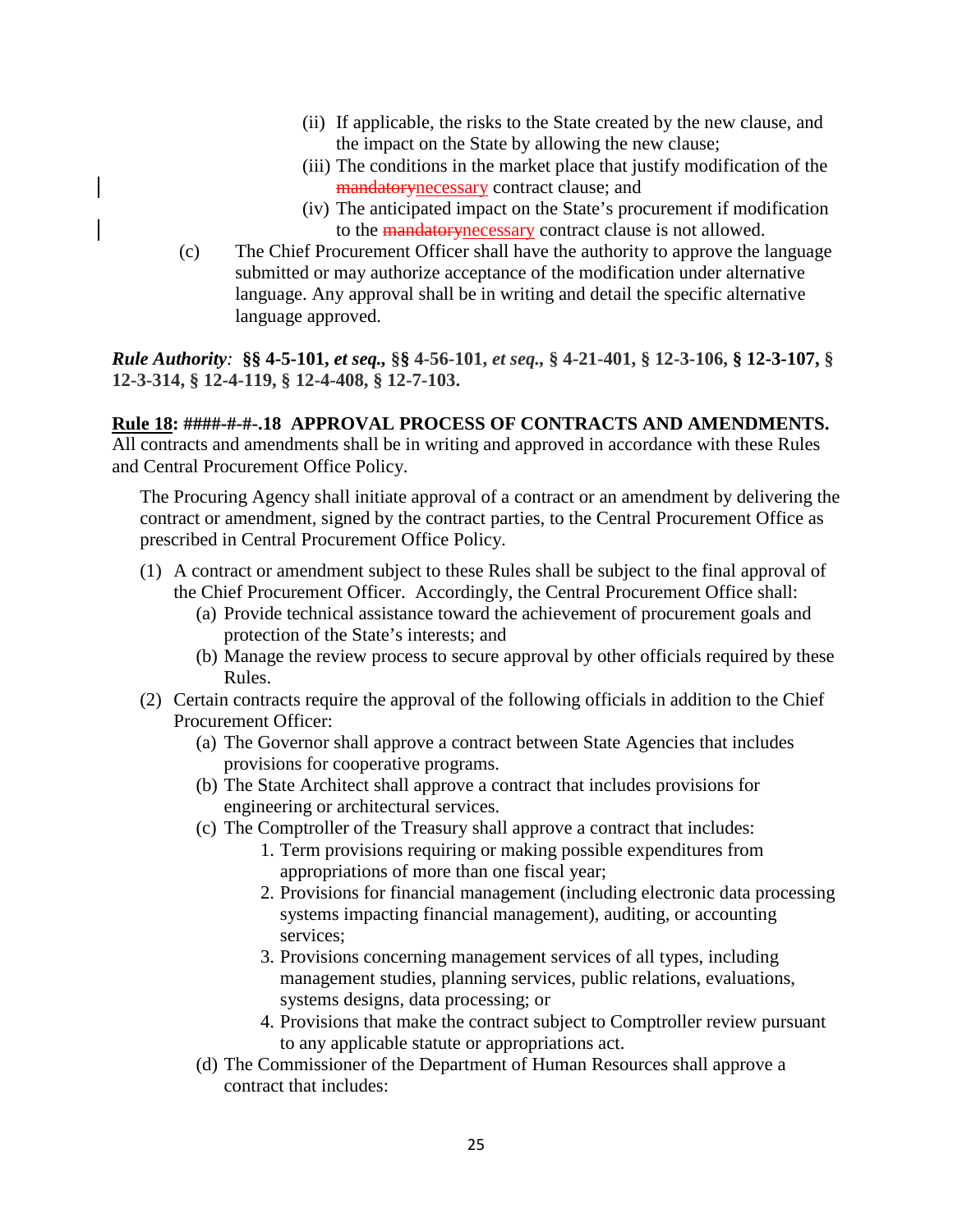- 1. Provisions for training State employees. This Rule shall not apply to contracts for systems development that provide for State employee training on the resulting system; or
- 2. Provisions permitting the procurement of services from an individual.
- (e) Other officials may be required as detailed in Central Procurement Office Policy.

*Rule Authority:* **§§ 4-5-101,** *et seq.,* **§ 4-8-303, § 4-15-102, § 4-23-204, §§ 4-56-101,** *et seq.,* **§ 12-3-107, § 12-4-109, § 12-4-110.**

# **Rule 19: ####-#-#-.19 GENERAL REQUIREMENTS OF CONTRACT AMENDMENTS.**

A contract amendment is a written contract document that modifies or supplements one or more terms or conditions of a contract and meets the following:

- (1) A contract amendment shall meet the requirements of these Rules and Central Procurement Office Policy and shall clearly detail the additions, deletions, and modifications to the subject contract.
- (2) A contract amendment should be determined by the Chief Procurement Officer to be either within the original scope of work and within the intent or a logical extension of the Base Contract.
- (3) If any change to the Base Contract results in a change to the scope of work, extends the contract term (of a contract that did not provide for a term extension), or increases the maximum liability of a contract, the Procuring Agency must memorialize these changes in a contract amendment and shall justify the contract amendment in writing. The amendment and justification is subject to the approval of the Chief Procurement Officer.
- (4) A contract amendment shall require the approval of the same officials required for approval of the Base Contract. If the amendment changes the scope or the terms of the Base Contract in such a manner as to require additional review as defined in these Rules or by applicable law, said amendment and all subsequent amendments of the contract shall require an additional approval.

*Rule Authority:* **§§ 4-5-101,** *et seq.,* **§§ 4-56-101,** *et seq.,* **§ 12-3-107.**

# **Rule 20: ####-#-#-.20 STATE AGENCY CERTIFICATION.**

The head of any State Agency contracting with a Contracting Party that is not an entity of the State shall determine and indicate, by signing the contract or authorizing the issuance of a purchase order:

- (1) The goods or services are in fact needed;
- (2) The goods or services cannot be satisfactorily or efficiently provided by the State;
- (3) Funds have been appropriated to meet the resulting financial obligations of the State for the goods or services, and the Procuring Agency has a sufficient balance of funds available in its budget, not otherwise obligated, encumbered, or committed, to meet the obligation; and
- (4) The Contracting Party has the legal capacity to enter into a contract with the State and doing so will not contravene applicable State or federal law.

*Rule Authority:* **§§ 4-5-101,** *et seq.,* **§§ 4-56-101,** *et seq.,* **§ 12-3-107, § 12-3-212.**

# **Rule 21: ####-#-#-.21 CONTRACTOR REGISTRATION.**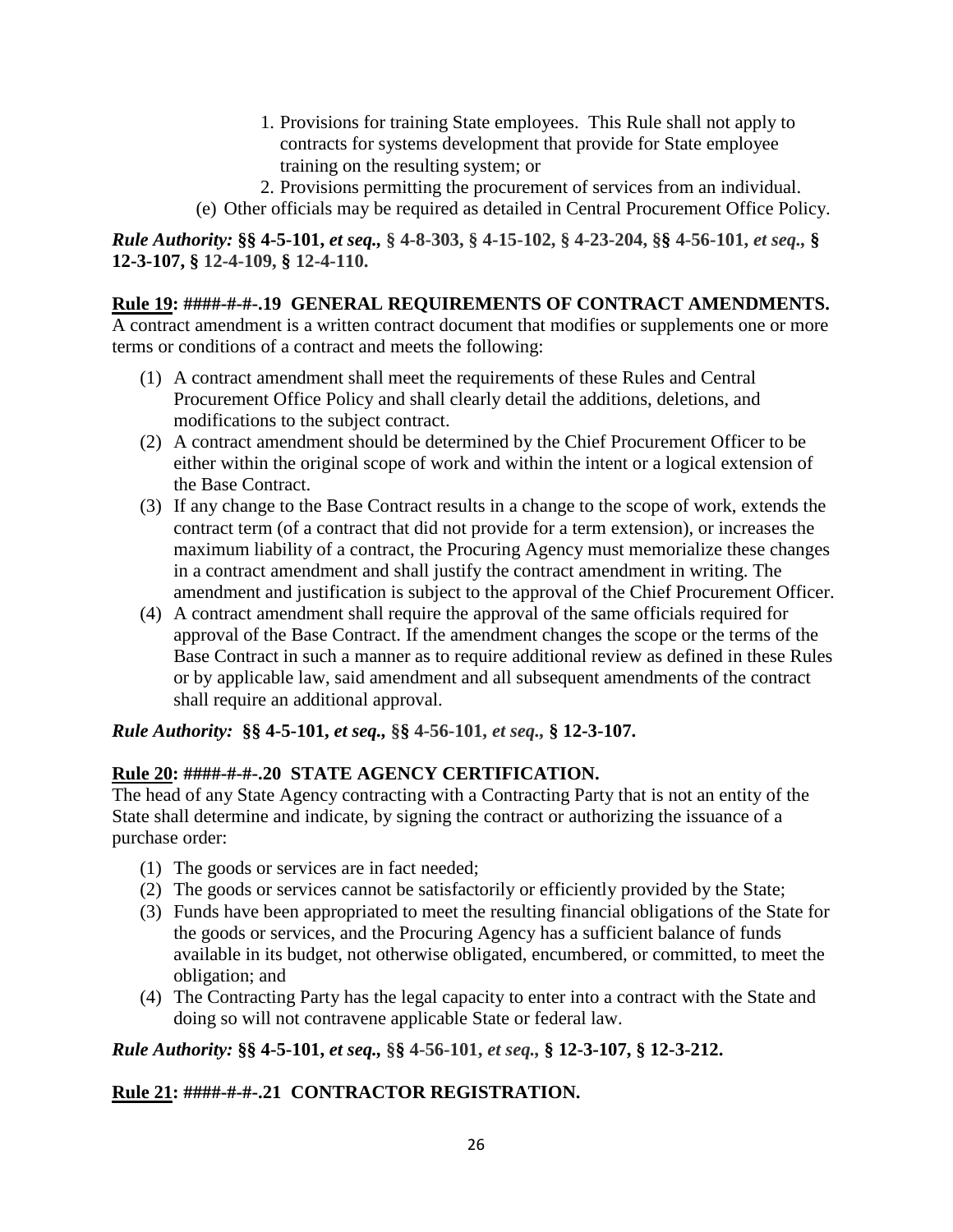In order to be awarded a contract for goods or services, a vendor must submit appropriate paperwork to Finance and Administration, Division of Accounts, to receive payment.

### *Rule Authority:* **§§ 4-5-101,** *et seq.,* **§§ 4-56-101,** *et seq.,* **§ 12-3-107, § 12-3-701,** *et seq***.**

### **Rule 22: ####-#-#-.22 INSTRUCTIONS FOR SOLICITATIONS AND CONTRACTS – DELIVERY AND COMMENCEMENT OF WORK.**

Each solicitation and each contract shall clearly state instructions for authorizing services or delivery of goods.

- (1) Except where exempt by these Rules or Central Procurement Office Policy, any Contracting Party who manufactures or delivers a product or service without an executed contract or a written purchase order and who delivers a product or service not specifically authorized by a contract or purchase order does so at his or her own risk.
- (2) A signed contract affixed with the signature of all necessary signatories required for approval, including any necessary electronic approvals, of a contract or a duly authorized and issued purchase order shall be sufficient to authorize a contractor or Grantee to deliver goods or perform services under a contract or purchase order. No official or employee of the State, except the Chief Procurement Officer, shall have the authority to authorize a Contracting Party to commence work before a contract has been duly approved and executed or a purchase order is issued according to these Rules...
- (3) All materials, equipment, supplies, and services are subject to inspection and testing. Items that do not meet contract specifications may be rejected in the sole discretion of the Chief Procurement Officer or the Delegated State Agency. Failure to reject upon receipt, however, does not relieve the contractor of liability. When subsequent tests are conducted after receipt and when such tests reveal damage or failure to meet specifications, the State may seek damages regardless of whether services have been performed or a part or all of the goods hashave been consumed.
- (4) Cancellation of State purchase orders may be executed by the Central Procurement Office or the Delegated State Agency. Purchase orders may be cancelled in writing by the Central Procurement Office in the case of a contractor default. A contractor may request cancellation in writing and the State may grant relief, in the sole discretion of the Chief Procurement Officer, if the contractor is prevented from performance by an act of war, order of legal authority, act of God, other unavoidable causes not attributed to the fault or the negligence of the contractor, or if doing so is in the State's best interests.

# *Rule Authority:* **§§ 4-5-101,** *et seq.,* **§§ 4-56-101,** *et seq.***, § 12-3-107.**

# **Rule 23: ####-#-#-.23 GENERAL REQUIREMENTS OF PAYMENTS.**

Contract payments shall be made in accordance with the payment terms and conditions section of the contract. No payment shall be made until the contract is approved as required by these Rules and Central Procurement Office Policy. The State is not liable to a Contracting Party for services performed or goods delivered prior to the effective date of a contract or the Contracting Party's receipt of a notice to proceed sent by the Central Procurement Office or a Delegated State Agency. Notwithstanding the foregoing, the Chief Procurement Officer shall have the authority to authorize a Contracting Party to perform services or commence work before a contract has been fully executed in accordance with these Rules and Central Procurement Office Policy.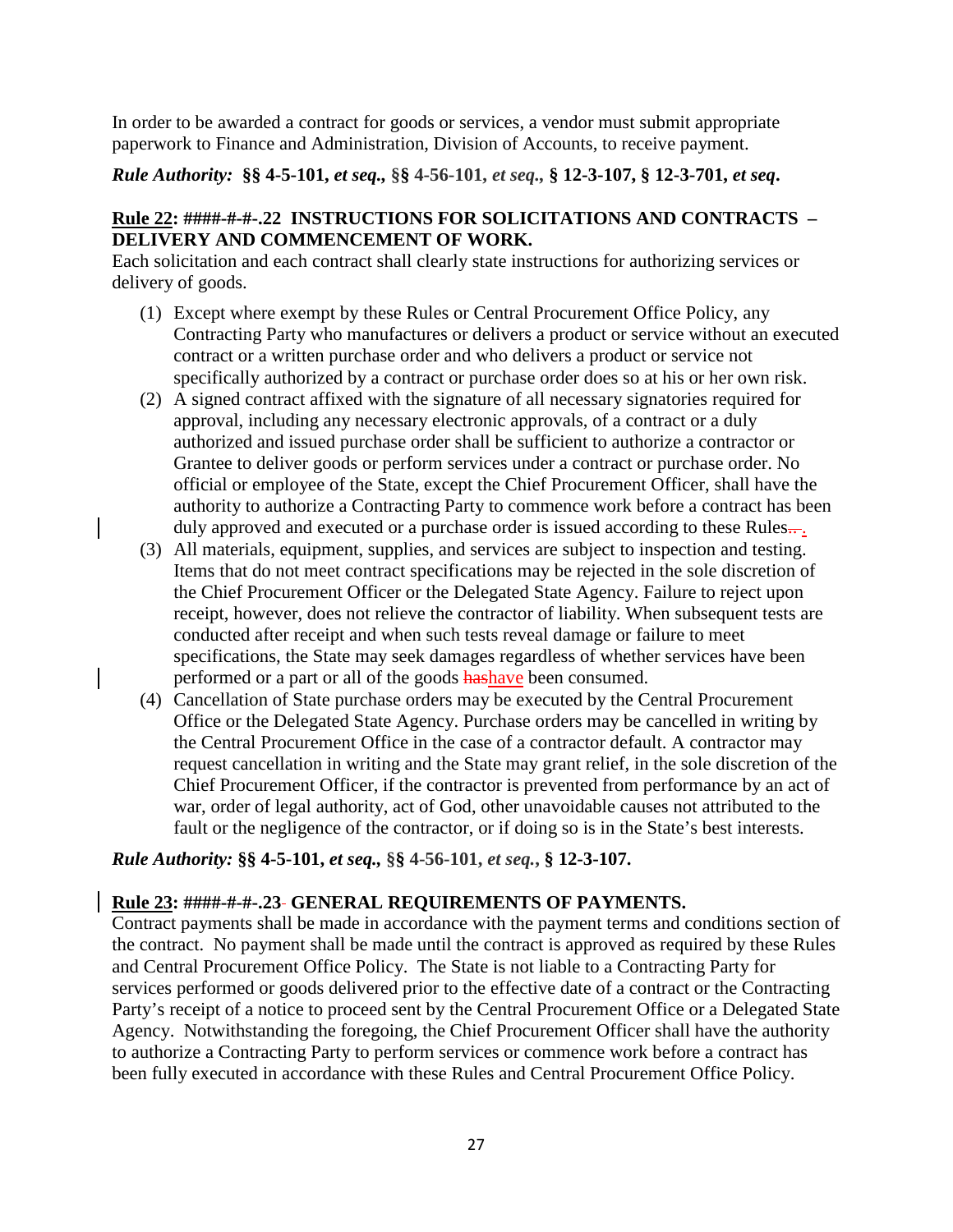- (1) All contracts, in which the State is to make one or more payments to a Contracting Party, shall provide that payments are to be made upon submittal of invoices by the contractor, after delivery of goods or the performance of the portion of the service to which each payment represents, except that Grant Contracts may provide for advance payments in accordance with these Rules and Central Procurement Office Policy.
- (2) Except as provided in this Rule, no payment shall be made for performance under a contract unless a procuring State Agency official certifies that the contractor's work progress has been evaluated, is satisfactory, and is sufficient according to the terms of the contract to justify the payment requested. This certification shall be documented by the appropriate procuring State Agency staff's written approval of each invoice submitted for payment.
- (3) All procuring State Agencies shall maintain adequate documentation to support all payments.

# *Rule Authority:* **§§ 4-5-101,** *et seq.,* **§§ 4-56-101,** *et seq.,* **§ 12-3-107, § 12-3-212.**

# **Rule 24: ####-#-#-.24 STATEWIDE CONTRACT MANAGEMENT.**

The Central Procurement Office shall be responsible for the management of all Statewide Contracts. The procuring State Agency shall be responsible for contract management of all Grant and Term Contracts procured by the Central Procurement Office on behalf of the State Agency or within their delegated authority.

*Rule Authority:* **§§ 4-5-101,** *et seq.,* **§§ 4-56-101,** *et seq.,* **§ 12-3-107, § 12-4-109.**

# **Rule 25: ####-#-#-.25 CONTRACT TERMINATION.**

If a State Agency determines it to be in the best interests of the State to terminate a contract before the contract end date, either for cause or convenience, the head of the State Agency shall request and obtain the approval of the Chief Procurement Officer prior to any notice of contract termination.

*Rule Authority:* **§§ 4-5-101,** *et seq.,* **§§ 4-56-101,** *et seq.,* **§ 12-3-107, § 12-4-109.**

# **Rule 26: ####-#-#-.26 EXCEPTIONS TO RULES.**

The Chief Procurement Officer shall have the authority to make exceptions to these Rules, if doing so is in the State's best interests.

*Rule Authority:* **§§ 4-5-101,** *et seq.,* **§§ 4-56-101,** *et seq.,* **§ 12-3-107, § 12-4-109.**

# **Rule 27: ####-#-#-.23 27 AGENCY TERM CONTRACT MANAGEMENT AND SUBRECIPIENT MONITORING.**

- (1) The Central Procurement Office shall be responsible for the management of Statewide Contracts. The procuring State Agency shall be responsible for contract management of all Grant and Term Contracts.
- (2) Contract management is a State Agency's ongoing continuum of processes for administering and reviewing the performance of each contract for efficiency, cost-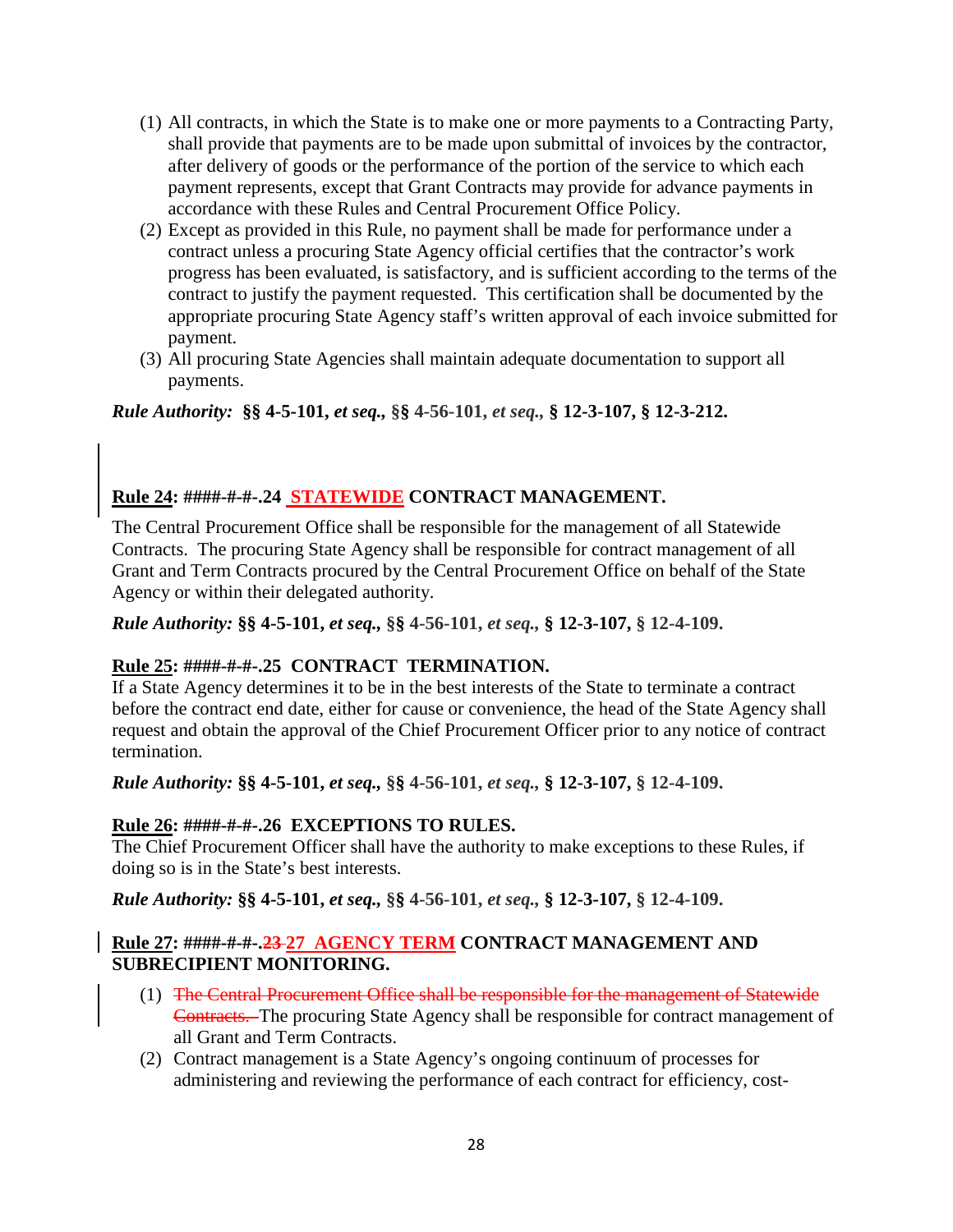effectiveness, and provider accountability and results. Contract management may include, but is not limited to:

- (a) Allocating adequate staff and resources to contract management;
- (b) Reviewing Contracting Party performance in terms of progress and compliance with contract provisions;
- (c) Communicating with Contracting Parties to ensure maximum performance and intended results;
- (d) Approving and remitting payments for acceptable work in accordance with contract provisions and applicable law;
- (e) Maintaining records of each contract that documents activities such as procurement, management, and subrecipient monitoring, if applicable; and
- (f) Evaluating contract results in terms of the achievement of organizational objectives.
- (3) Each State Agency shall establish an annual contract management plan addressing the general management of contracts for which it is responsible.
	- (a) A contract management plan should include:
		- 1. Information about the specific staff positions and resources that will be assigned to contract management;
		- 2. A description of the organization of identified staff and resources for the contract management responsibility; and
		- 3. An explanation of how the contract management staff will review and supervise Contracting Party performance, progress, contract compliance, and pricing.
	- (b) Before each calendar year for which the plan is applicable, the Chief Procurement Officer or chief executive of the Delegated State Agency must approve the annual contract management plan and, before submitting any contract for approval in that year, submit a copy to the Central Procurement Office.
- (4) Each State Agency should identify the specific staff responsible for the management of each contract under its purview and ensure that such staff have has adequate training. Such training may include:
	- (a) Definition of needs;
	- (b) Procurement law, Rules, and Central Procurement Office Policy;
	- (c) Basic record keeping;
	- (d) Program specific goals, objectives, purpose, and responsibilities;
	- (e) Interpersonal communication;
	- (f) Project management skills and tools; and
	- (g) Evaluation techniques, skills, and tools.
- (5) Each State Agency shall implement such management practices as necessary to ensure:
	- (a) Accountability, results, and positive programmatic impact from contracts (as opposed to mere contract compliance).
	- (b) The use of diverse talents of the agency's "centralized" units (e.g., contract administration, audit, fiscal, etc.), where possible, as "support" staff to assist or oversee program staff in contract management responsibilities.
- (6) The efficacy of each State Agency's contract management shall be subject to on-going evaluation and improvement, and the responsibility for which shall belong to: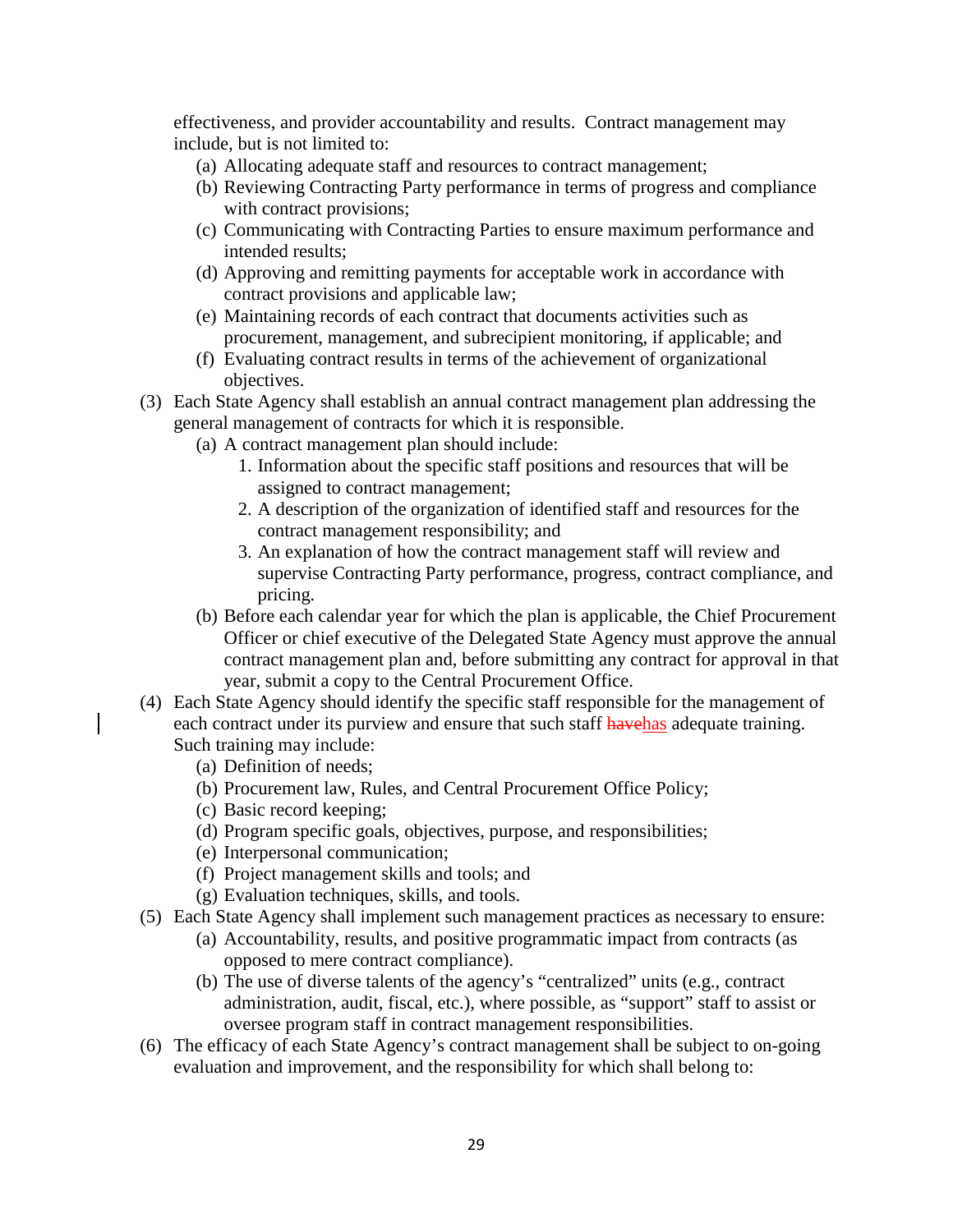- (a) The procuring State Agency's program area having responsibility for each contract;
- (b) The procuring State Agency's functional area having responsibility for internal controls, financial integrity, and internal audit;
- (c) The procuring State Agency's executives; and
- (d) The Comptroller of the Treasury (pursuant to his or her power to review and audit State government under Title 8, Chapter 4 and Title 9, Chapter 18 of the Tennessee Code).
- (7) Subrecipient monitoring is required, in addition to contract management, for the specific subset of contracts and grant contracts that are characterized by a subrecipient relationship. Subrecipient contract monitoring is an additional, independent review that is used to determine a subrecipient's compliance with the requirements of applicable State or federal programs, laws and regulations, and stated results. Subrecipient monitoring includes the review of internal controls to determine if the financial management and the accounting system are adequate to account for program funds in accordance with State or federal requirements.
	- (a) Staff with subrecipient monitoring responsibilities must have duties separate from program staff to ensure independence and objectivity.
	- (b) Each State Agency subject to these Rules shall develop and obtain Central Procurement Office approval of an annual subrecipient monitoring plan that identifies all of its subrecipients and all subrecipients to be monitored. The deadline for this plan will be established by Central Procurement Office Policy.

*Rule Authority:* **§§ 4-5-101,** *et seq.,* **§§ 4-56-101,** *et seq.,* **§§ 8-4-101,** *et seq.,* **§§ 9-18-101,** *et seq.,* **§ 12-3-107, § 12-3-133, § 12-4-109.**

# **Rule 28: ####-#-#-.28 CONTRACT WITH CURRENT OR FORMER STATE EMPLOYEE**

- (1) A State Agency shall not contract with or consider a proposal from an individual who is, or within the past six months has been, a State employee.
	- (a) For the purposes of applying this Rule,
		- 1. An individual shall be deemed a State employee until such time as all compensation for salary, termination pay, and annual leave has been paid;
		- 2. A contract with or a proposal from a company, corporation, or any other contracting entity in which a controlling interest is held by any State employee shall be considered to be a contract with or proposal from the employee; and
		- 3. A contract with or a proposal from a company, corporation, or any other contracting entity that employs an individual who is, or within the past six months has been, a State employee shall not be considered a contract with or a proposal from the employee and shall not constitute a conflict of interest prohibited by these Rules.
	- **2.** A State employee may be compensated for performing services for a State agency other than the State agency employing the individual (e.g., a State accountant might be paid for teaching an evening accounting course at a community college).